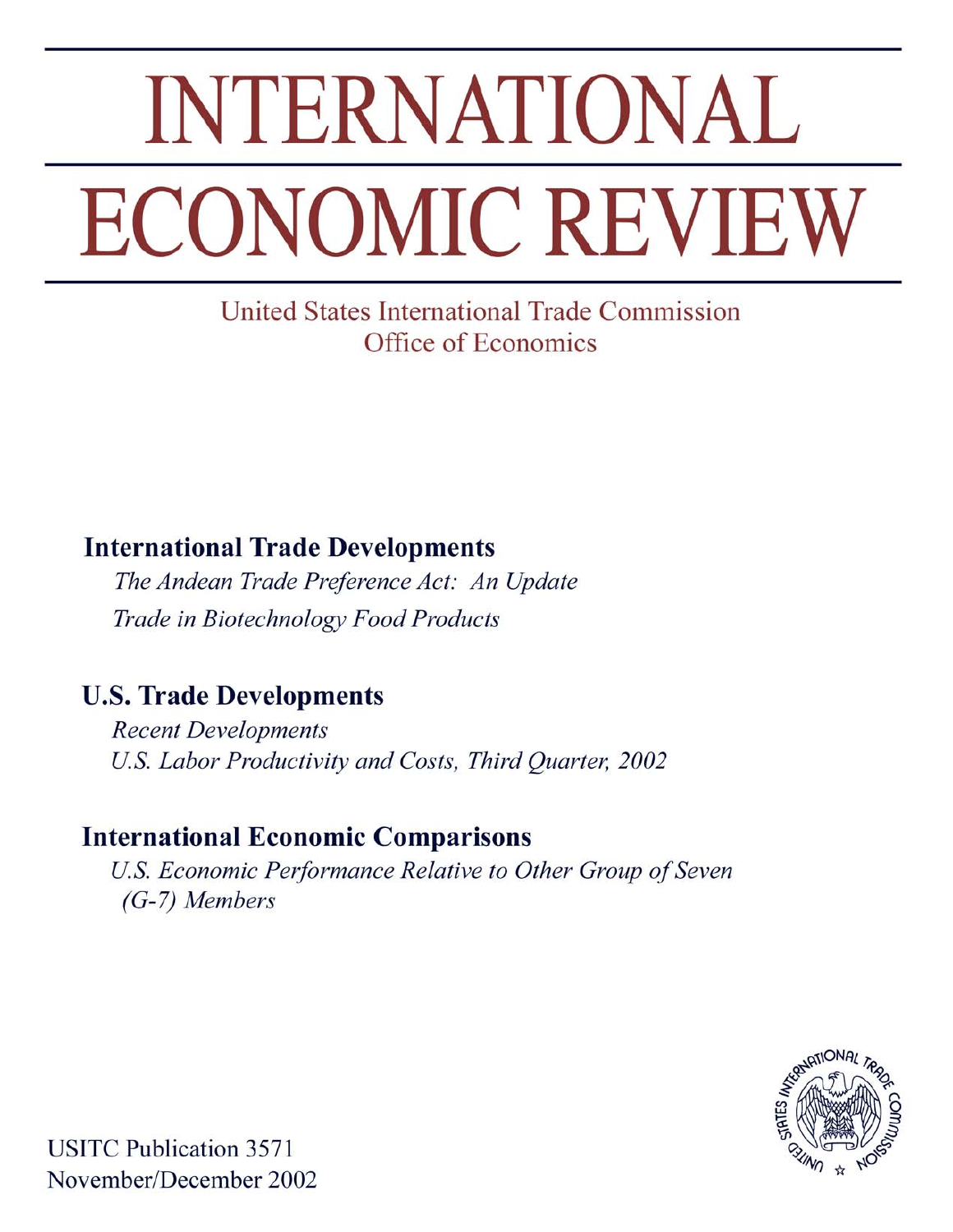#### **OFFICE OF ECONOMICS**

Robert B. Koopman, *Director*

The *International Economic Review* is a regular staff publication of the Office of Economics, U.S. International Trade Commission. The opinions and conclusions contained in this publication are those of the authors and are not the views of the Commission as a whole or of any individual Commissioner. The *IER* is produced as part of the Commission's international trade monitoring program. Its purpose is to keep the Commission informed about significant developments in international economics and trade and to maintain the Commission's readiness to carry out its responsibility to provide technical information and advice on international trade matters to policymakers in the Congress and the Executive Branch. The information and analysis in this series are for the purpose of this publication only. Nothing in this publication should be construed to indicate how the Commission would find in an investigation conducted under any statutory authority. The *IER* is available to Government officials outside the Commission on a request basis. The *IER* also is available on the Commision's Internet web site (*http://www.usitc.gov*) and through the U.S. Department of Commerce National Trade Data Bank (NTDB). Inquiries or comments on information appearing in the *IER* may be made directly to the author, or to:

> Editor, *International Economic Review* Country and Regional Analysis Division/OE, Room 602 U.S. International Trade Commission 500 E Street SW., Washington, DC 20436 Telephone (202) 205-3216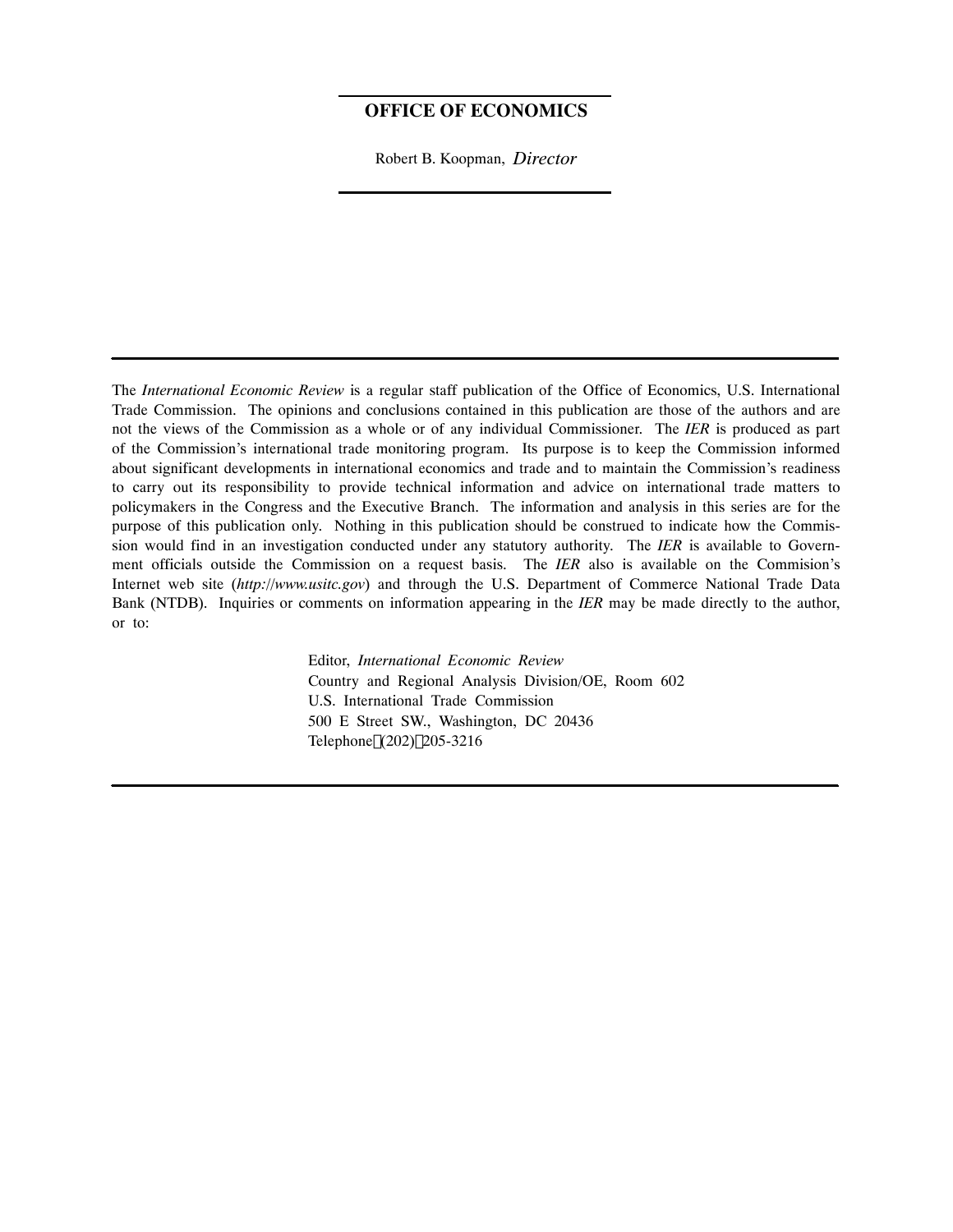# **TABLE OF CONTENTS**

*Page*

## **International Trade Developments**

| The Andean Trade Preference Act: An Update<br>The Andean Trade Preference Act (ATPA) expired on December 4, 2001, and was renewed<br>retroactively on August 6, 2002 under the Andean Trade Promotion and Drug Eradication<br>Act, which also amended ATPA to cover additional products. During the first 7 months of<br>2002, the loss of duty-free status under ATPA apparently contributed to the decline of U.S.<br>imports from the four beneficiaries. The economic slowdown in the United States also was a major cause.                                                                                                                                                                                                                                                                                                                                                                                                                                                                                                                      | 1  |
|------------------------------------------------------------------------------------------------------------------------------------------------------------------------------------------------------------------------------------------------------------------------------------------------------------------------------------------------------------------------------------------------------------------------------------------------------------------------------------------------------------------------------------------------------------------------------------------------------------------------------------------------------------------------------------------------------------------------------------------------------------------------------------------------------------------------------------------------------------------------------------------------------------------------------------------------------------------------------------------------------------------------------------------------------|----|
| Trade in Biotechnology Food Products<br>The United States is the world's largest producer and exporter of modern biotechnology food prod-<br>ucts. Without generally accepted standards for evaluating the safety of biotechnology food prod-<br>ucts, sharply different views have emerged—as between the United States and the European<br>Union-on the need to trace biotechnology components used in the food production chain as well as<br>on the need for mandatory labels designating biotechnology food products. Many countries are<br>aligning their biotechnology policies either with those of the United States or the European Union.<br>This article highlights key recent developments in global trade in biotechnology food products,<br>and discusses trade-related biotechnology policy developments in a number of key trading coun-<br>tries, as the Codex Alimentarius, the United Nations-based food standards setting body, is set to<br>consider in June 2003 the first global guidelines for biotechnology food products. | 5  |
| <b>U.S. Trade Developments</b>                                                                                                                                                                                                                                                                                                                                                                                                                                                                                                                                                                                                                                                                                                                                                                                                                                                                                                                                                                                                                       |    |
| <b>Recent Developments</b>                                                                                                                                                                                                                                                                                                                                                                                                                                                                                                                                                                                                                                                                                                                                                                                                                                                                                                                                                                                                                           | 15 |
| U.S. Labor Productivity and Costs, Third Quarter, 2002                                                                                                                                                                                                                                                                                                                                                                                                                                                                                                                                                                                                                                                                                                                                                                                                                                                                                                                                                                                               | 23 |
| <b>International Economic Comparisons</b>                                                                                                                                                                                                                                                                                                                                                                                                                                                                                                                                                                                                                                                                                                                                                                                                                                                                                                                                                                                                            |    |
| U.S. Economic Performance Relative to Other Group of Seven (G-7) Members                                                                                                                                                                                                                                                                                                                                                                                                                                                                                                                                                                                                                                                                                                                                                                                                                                                                                                                                                                             | 37 |
|                                                                                                                                                                                                                                                                                                                                                                                                                                                                                                                                                                                                                                                                                                                                                                                                                                                                                                                                                                                                                                                      | 41 |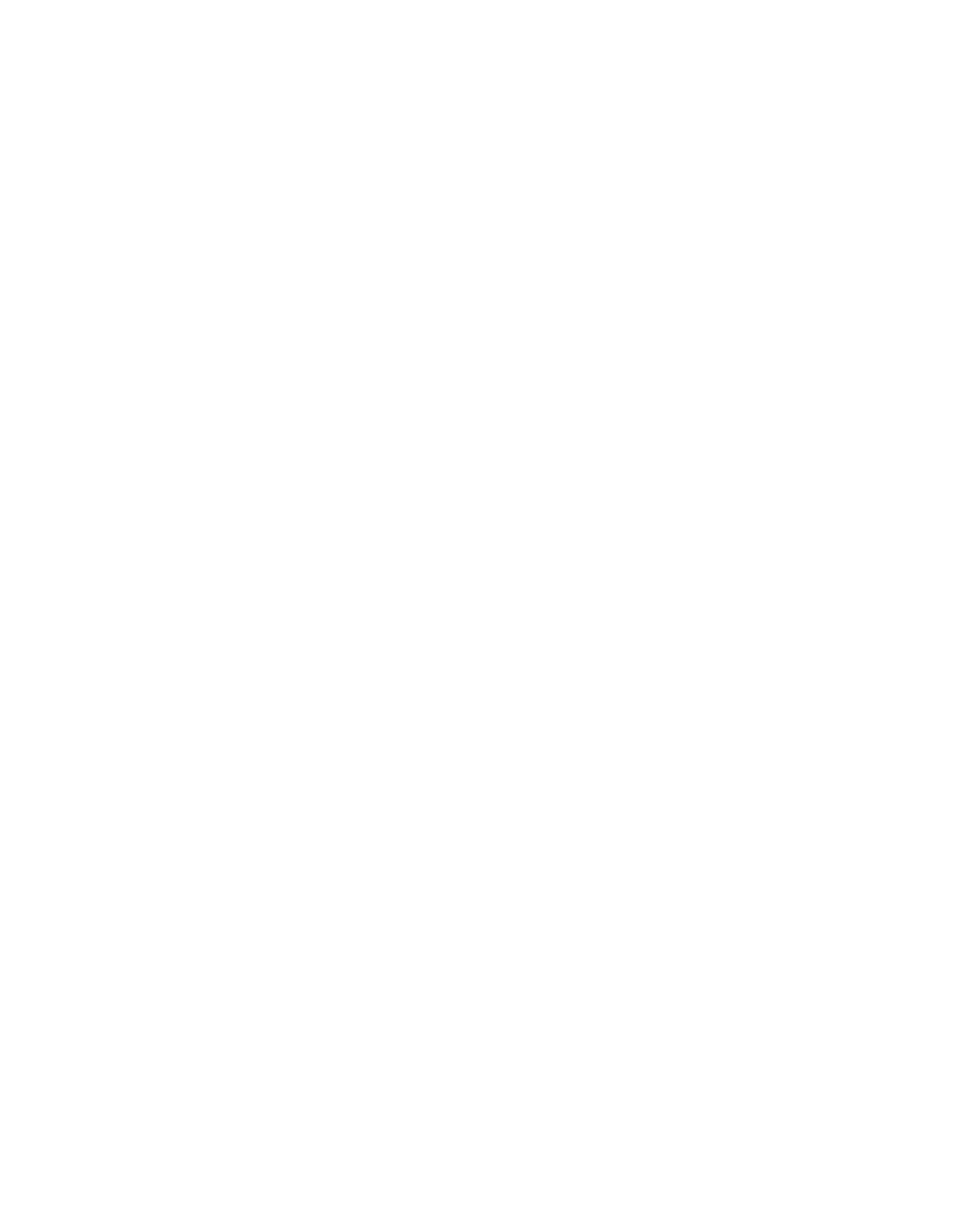## **ITC READER SATISFACTION SURVEY** *International Economic Review* **November/December 2002**

#### **The U.S. International Trade Commission (USITC) is interested in your voluntary com-**

**ments** (burden less than 10 minutes) to help assess the value and quality of our reports, and to assist in improving future products. Please **return survey by facsimile (202-205-2340) or by mail** to the USITC, or visit the USITC Internet home page

(*http://reportweb.usitc.gov/reader\_survey/readersurvey.html*) to electronically submit a Web version of the survey.

(Please print; r*esponses below not for attribution):*

| Which format is most useful to you?                                                                                                                                                                                                                                                                                                                                                                                                                                      | $\Box$ CD-ROM | $\Box$ Hardcopy                              |                                           | □ USITC Internet site                             |                                           |                                                                                                                              |
|--------------------------------------------------------------------------------------------------------------------------------------------------------------------------------------------------------------------------------------------------------------------------------------------------------------------------------------------------------------------------------------------------------------------------------------------------------------------------|---------------|----------------------------------------------|-------------------------------------------|---------------------------------------------------|-------------------------------------------|------------------------------------------------------------------------------------------------------------------------------|
| Circle your assessment of each factor below: $SA =$ strongly agree, $A =$ agree, $N =$ no opinion,                                                                                                                                                                                                                                                                                                                                                                       |               | $D =$ disagree, or $SD =$ strongly disagree. |                                           |                                                   |                                           |                                                                                                                              |
| Value of this report:<br>Analysis augments statistical data/other facts $\dots \dots \dots$ SA<br>• Primary or leading source of information on this subject SA<br><b>Quality</b> of this report:<br>References cite pertinent sources $\dots\dots\dots\dots\dots\dots$ . SA<br>Other preferred source of information on this subject: __________________________<br>Specify chapters, sections, or topics in report that are most useful: _____________________________ |               |                                              | A<br>A<br>A<br>A<br>Α<br>A<br>A<br>A<br>A | N<br>N<br>N<br>${\bf N}$<br>N<br>N<br>N<br>N<br>N | D<br>D<br>D<br>D<br>D<br>D<br>D<br>D<br>D | ${\rm SD}$<br>${\rm SD}$<br>${\rm SD}$<br>SD<br>$_{\rm SD}$<br>${\rm SD}$<br>$\operatorname{SD}$<br>${\rm SD}$<br>${\rm SD}$ |
| Identify any type of additional information that should have been included in report:                                                                                                                                                                                                                                                                                                                                                                                    |               |                                              |                                           |                                                   |                                           |                                                                                                                              |
| Suggestions for improving report: -                                                                                                                                                                                                                                                                                                                                                                                                                                      |               |                                              |                                           |                                                   |                                           |                                                                                                                              |
| Please update your mailing and electronic addresses below (voluntary)-                                                                                                                                                                                                                                                                                                                                                                                                   |               |                                              |                                           |                                                   |                                           |                                                                                                                              |
|                                                                                                                                                                                                                                                                                                                                                                                                                                                                          |               |                                              |                                           |                                                   |                                           |                                                                                                                              |
| City, state, and zip code:                                                                                                                                                                                                                                                                                                                                                                                                                                               |               |                                              |                                           |                                                   |                                           |                                                                                                                              |

E-mail address:

OMB No.: 3117-0188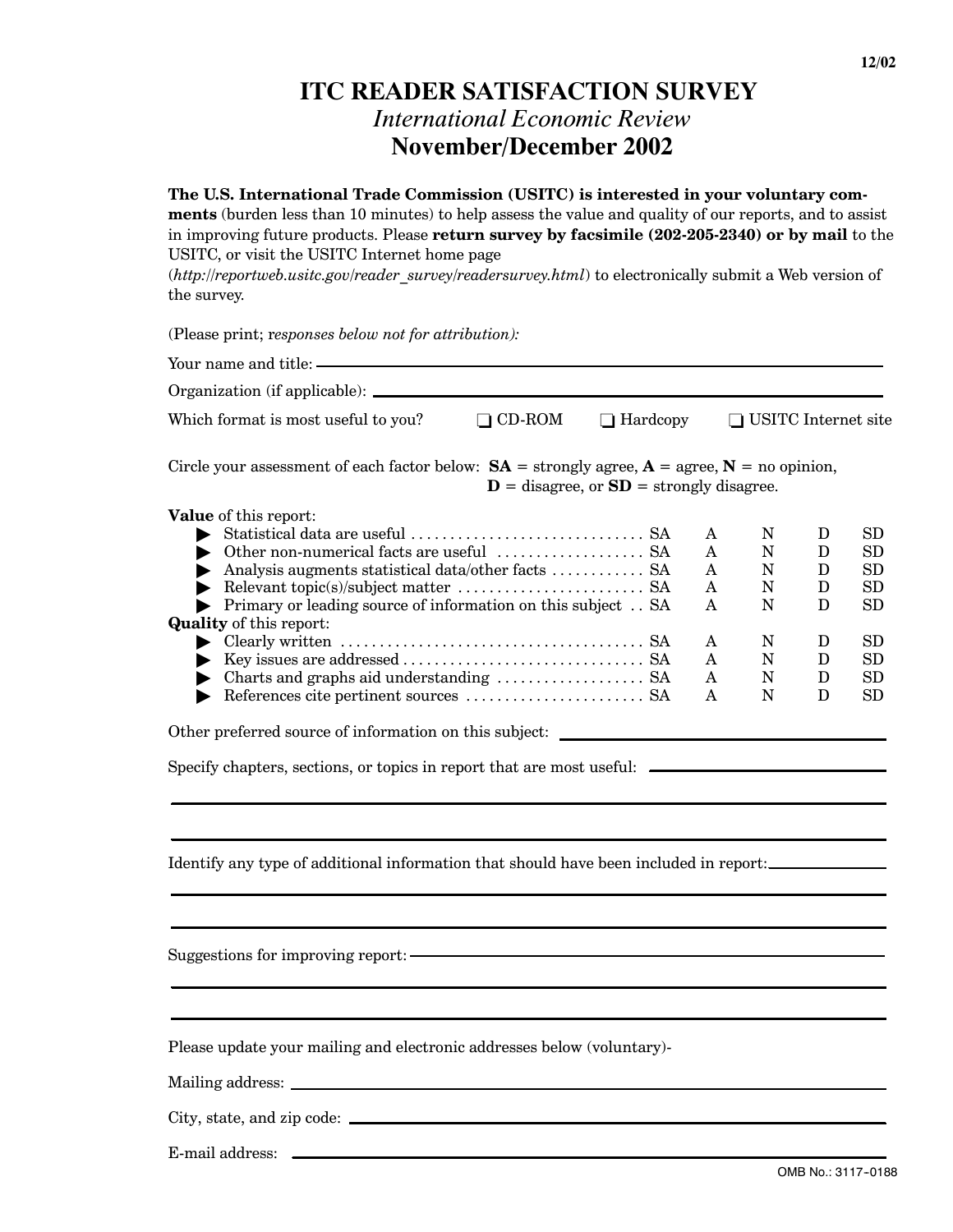

**12/02**

UNITED STATES INTERNATIONAL TRADE COMMISSION WASHINGTON, DC 20436

> OFFICIAL BUSINESS PENALTY FOR PRIVATE, USE \$300

# **BUSINESS REPLY MAIL**

------------ FOLD -----------

FIRST CLASS PERMIT NO. 12840 WASHINGTON, DC

POSTAGE WILL BE PAID BY ADDRESSEE

 $\sim$   $\sim$   $\sim$ 

U.S INTERNATIONAL TRADE COMMISSION 500 E STREET, SW. WASHINGTON, DC 20277-2840

ATTN: OFFICE OF ECONOMICS International Economic Review November/December 2002

الملمانا المامان المامان بالمماليات بمالياتها

NO POSTAGE **NECESSARY** IF MAILED IN THE UNITED STATES

 $\frac{1}{2}$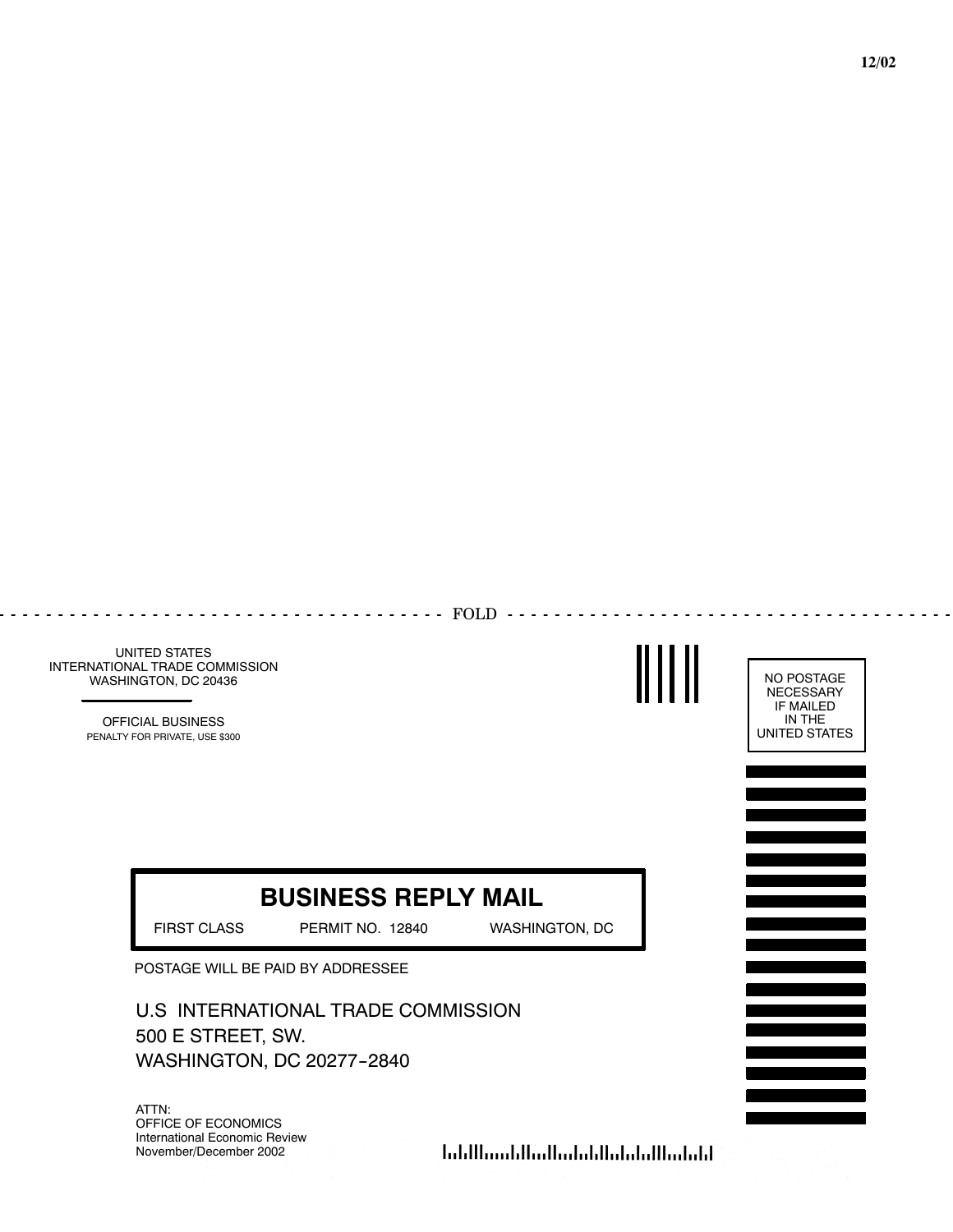# **INTERNATIONAL TRADE DEVELOPMENTS**

**The Andean Trade Preference Act: An Update**

#### **Joanne Guth and Magda Kornis1 jguth@usitc.gov 202--205--3264**

*The Andean Trade Preference Act (ATPA) expired on December 4, 2001, and was renewed retroactively on August 6, 2002 under the Andean Trade Promotion and Drug Eradication Act, which also amended ATPA to cover additional products. During the first 7 months of 2002, the loss of duty--free status under ATPA apparently contributed to the decline of U.S. imports from the four beneficiaries. The economic slowdown in the United States also was a major cause.*

For 10 years, the Andean Trade Preference Act (ATPA) provided duty-free and reduced-duty treatment to qualifying imports from four Andean countries–Bolivia, Colombia, Ecuador, and Peru.2 The purpose of the program was to promote broad--based economic development and viable economic alternatives to coca cultivation and cocaine production by offering Andean products broader access to the U.S. market. ATPA expired on December 4, 2001. Eight months later–on August 6, 2002–President Bush signed into law the Andean Trade Promotion and Drug Eradication Act (ATPDEA), which renewed ATPA preferences and amended ATPA to cover additional products subject to a two-step implementation procedure.

During the period when ATPA was not in effect, all imports of goods that had been eligible to claim the ATPA tariff preference were subject to general or normal trade relations (NTR) duty rates, formerly known as most-favored-nation rates.<sup>3</sup> The U.S.

Generalized System of Preferences (GSP) program, which offers preferential access to the U.S. market for some products of the four Andean countries (which are designated beneficiaries of both programs), had also lapsed during this period; thus, GSP duty-free entry was not available for goods designated under that program. On February 15, 2002, the U.S. Customs Service published a temporary rule that granted importers of articles that formerly qualified for duty-free treatment under ATPA the option to defer the payment of estimated duties and fees after entry of these products until May 16, 2002. However, because ATPA was not renewed prior to that date, importers were required to pay all applicable duties and fees by May 16, 2002.4

According to interested parties, the expiration of ATPA tariff preferences had serious consequences for some Andean exporters. For example, both Colombian and Ecuadoran flower growers warned that because profit margins are so slim in the highly competitive flower business, the cost of the duty, typically 6.4 or 6.8 percent ad valorem, imposed on flower imports after ATPA expired was causing serious cash-flow problems and threatened the viability of some of the flower farms. According to the Colombian Flower Exporters Association (Asocolflores), the tariffs cost the floral industry about \$2.5 million per month, and affected shipments for Valentine's Day and Mother's Day, which represent the major portion of total annual shipments. Companies in Colombia began to take

<sup>1</sup> The views expressed in this article are those of the authors. They are not the views of the U.S. International Trade Commission (USITC) as a whole or of any individual Commissioner.

 $2$  General note 11 to the Harmonized Tariff Schedule of the United States (HTS).

the United States (HTS).<br> $3$  ATPA-eligible product categories in the HTS contain a duty rate and the symbol "J" or "J\*" in the special rates of duty subcolumn, while any rate lines in chapters 1-97 covering products that are eventually designated under the ATP-DEA will have a special duty rate and a "J+" symbol; GSPeligible products are designated by the symbol "A" or "A\*" (see general notes 11 and 4, respectively, for more information).

<sup>4</sup> 67 F.R. 7070.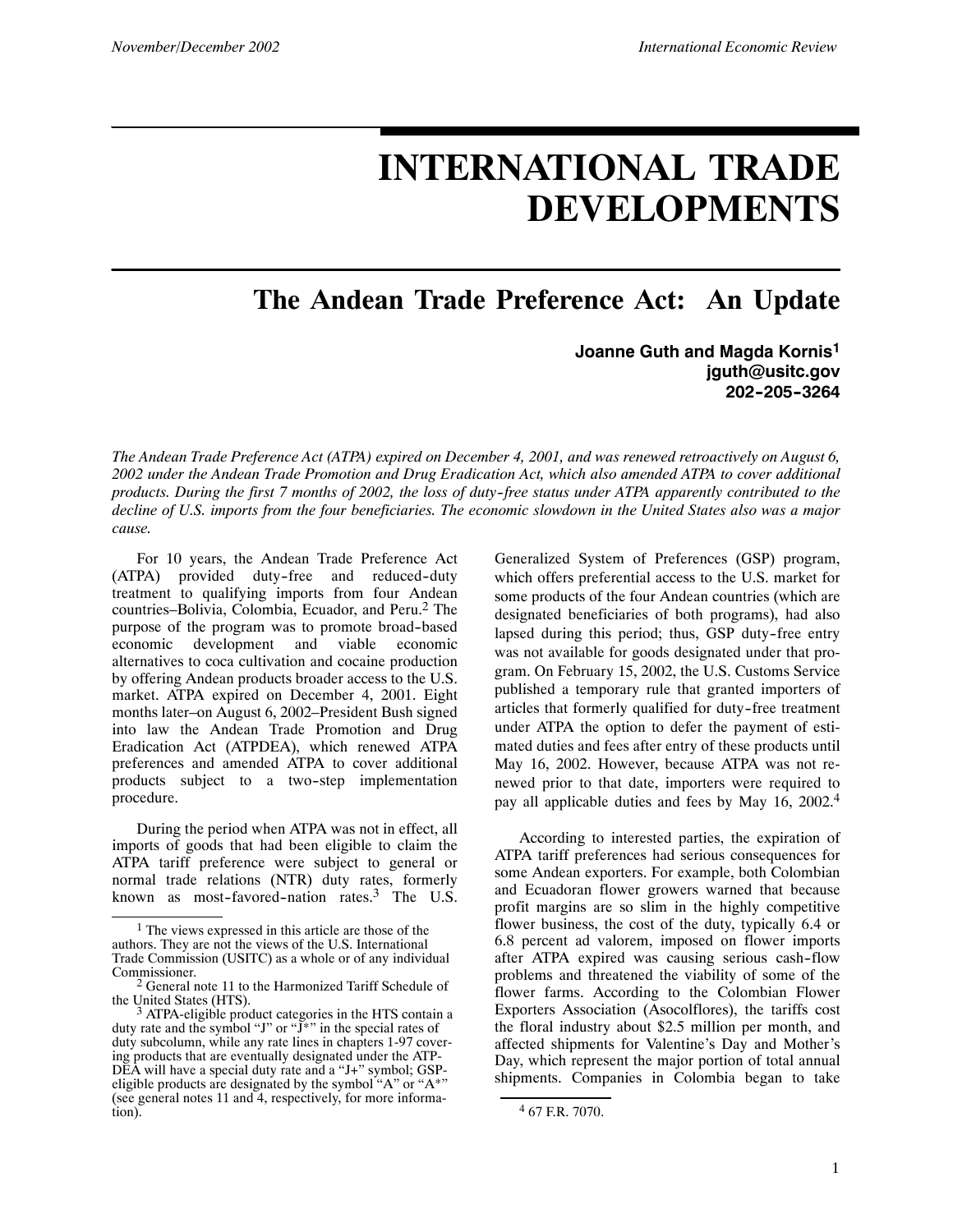various measures to control expenses, such as curtailing investment, market development, and training, social, and environmental programs. Asocolflores noted that profit margins average 2 to 4 percent in the industry, less than the tariff preference granted by  $ATPA$ <sup>5</sup> The Association of Floral Importers of Florida claimed that the expiration of ATPA jeopardized the continued viability of the association's members and its 6,100 employees, as well as 220,000 other U.S. jobs dependent on imported flowers from ATPA countries.<sup>6</sup> Flowers ranked second among U.S. imports under ATPA in 2000 and 2001. Reportedly, other Andean imports seriously affected by the imposition of NTR rates were asparagus, mangoes, and jewelry.

Table 1 shows the trends in U.S. imports of the top ATPA-eligible products during January-July 2002, when ATPA was not in effect. During January-July 2002, imports were lower for all but one of the items shown than they had been in January-July 2001. The rate of decline ranged from 2.9 percent (cut flowers and buds, suitable for bouquets) to 91.2 percent (pigments). The exception was cigarettes, which surfaced only in 2001 as a major import item under ATPA; thus in January-July 2002, cigarette imports from ATPA countries were still new. For this reason, even though their duties at 9.9 percent are relatively high, cigarette imports soared at a rate of 236.7 percent during January--July 2002 from their low 2001 base.

The table also shows a low correlation between the rates of duty and the decline of imports. Nonetheless, for some leading ATPA imports such as flowers, the reimposition of duties (6.4 to 6.8 percent) may have been critical if industry profit margins were already low. For the most part, the expiration of ATPA may have only exacerbated the decline in imports of former ATPA items, which was caused principally by the economic slowdown in the United States. Shrinking U.S. demand depressed all U.S. imports from ATPA countries, regardless whether they entered under ATPA or outside the program. Imports from ATPA countries declined by 13.2 percent in January-July 2002 compared with the same period of 2001. U.S. imports

from all countries of the world were down by 3.9 percent. The 23.5-percent average decline in the imports of the twelve leading ATPA items that lost their duty- free status was steeper than these broader import trends, suggesting that the expiration of ATPA aggravated the decline of trade involved.

On August 6, 2002, the President signed into law the Trade Act of  $2002<sup>7</sup>$  Title XXXI of the Act contains the ATPDEA, which renews and enhances ATPA through December 31, 2006. The renewal is retroactive to December 4, 2001, when ATPA expired; thus, duties paid on eligible articles when ATPA was not in effect can now be refunded.

ATPDEA authorizes the extension of duty-free treatment to certain products previously excluded from ATPA preferences, including certain textiles and apparel, footwear, petroleum and petroleum derivatives, watches and watch parts (including cases, bracelets, and straps), and certain tuna in smaller foil or other flexible airtight packages (not cans). However, ATPDEA did not renew the reduced-duty provisions on certain handbags, luggage, flat goods, work gloves, and leather wearing apparel.

With respect to textiles and apparel, ATPDEA grants apparel duty-free and quota-free treatment provided that it is assembled in designated countries and is made wholly from U.S. fabric or fabric components or components knit-to-shape in the United States. Also eligible for duty-free entry is apparel assembled from Andean regional fabric or components knit-to-shape in the region, subject to a quantitative limit. The statute sets the cap at 2 percent by volume (in square meter equivalents) of all U.S. apparel imports in 2001 for the 1-year period beginning October 1, 2002, increasing annually in equal increments to a total of 5 percent for the period beginning October 1, 2006.<sup>8</sup> Currently, U.S. imports of all textiles and apparel from the four Andean countries account for about 1 percent by value of total U.S. textile and apparel imports.

On October 31, 2002, the ATPDEA amendments were implemented by Presidential proclamation<sup>9</sup> following a two-step implementation procedure. As originally enacted, the ATPA established criteria for determining whether the four eligible Andean countries could be designated as beneficiaries, and all four had so qualified. The ATPDEA required the four countries to meet eight additional criteria in order to qualify for

<sup>5</sup> Submission to the Commission by Susan M. Schmidt, Counsel for Colombian Flower Exporters Association, received July 2, 2002, in connection with USITC, *Andean Trade Preference Act: Impact on U.S. Industries and Consumers and on Drug Crop Eradication and Crop Substitution, Eighth Report 2001*, Inv. No. 332-352, September 2002.

<sup>6</sup> Submission to the Commission by Lin Watts, Executive Vice President of Association of Floral Importers of Florida, received June 28, 2002, in connection with USITC, *Andean Trade Preference Act: Impact on U.S. Industries and Consumers and on Drug Crop Eradication and Crop Substitution, Eighth Report 2001*, Inv. No. 332-352, September 2002.

<sup>7</sup> Public Law 107-210.

<sup>8</sup> These new benefits will be reflected in chapter 98 of the HTS along with additional qualifying criteria provided in the ATPDEA.

<sup>9</sup> Proclamation 7616–To Implement the Andean Trade Promotion and Drug Eradication Act, Oct. 31, 2002.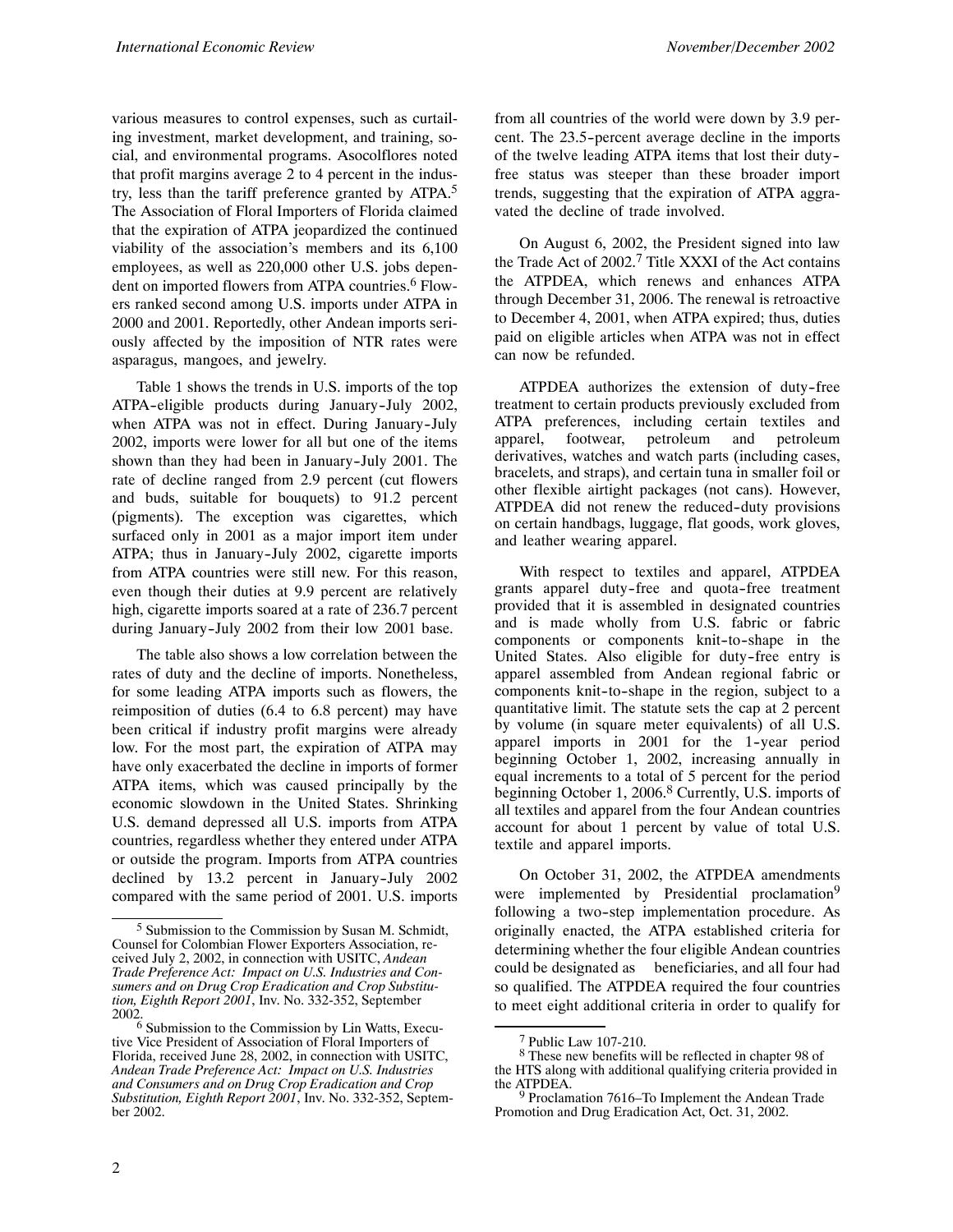#### **Table 1 Twelve major U.S. products under ATPA: Imports from ATPA Countries in January-July 2001 and January-July 2002**

| HTS No.    | <b>Product Description and Estimated Ad-</b><br><b>Valorem Duty Equivalent</b>       | U.S. Imports in<br>Jan.-July 2001<br>(thousand<br>dollars) | U.S. Imports in<br>Jan.-July 2002<br>(thousand<br>dollars) | <b>Percent</b><br>Change |
|------------|--------------------------------------------------------------------------------------|------------------------------------------------------------|------------------------------------------------------------|--------------------------|
| 7403.11.00 | Refined copper cathodes and sections<br>thereof (1.0 percent)                        | 275,854                                                    | 246,842                                                    | $-10.5$                  |
| 0603.10.60 | Fresh-cut roses (6.8 percent)                                                        | 133,884                                                    | 125,172                                                    | $-6.5$                   |
| 3212.90.00 | Pigments (3.1 percent)                                                               | 120,752                                                    | 10,672                                                     | $-91.2$                  |
| 0603.10.70 | Chrysanthemums, etc. (6.4 percent)                                                   | 61,639                                                     | 52,736                                                     | $-14.4$                  |
| 1604.14.40 | Tunas and skipjack, not canned (0.4 per-<br>cent)                                    | 19,482                                                     | 16,126                                                     | $-17.2$                  |
| 0709.20.90 | Fresh or chilled asparagus (21.3 percent)                                            | 12,847                                                     | 10,492                                                     | $-18.3$                  |
| 0603.10.80 | Cut flowers and buds, suitable for bou-<br>quets (6.4 percent)                       | 59,295                                                     | 57,552                                                     | $-2.9$                   |
| 7113.19.10 | Gold rope and chain for jewelry (7.0 per-<br>cent)                                   | 17,205                                                     | 13,355                                                     | $-22.4$                  |
| 7113.19.50 | Gold jewelry articles and parts (5.5 per-<br>cent)                                   | 44,736                                                     | 32,447                                                     | $-27.5$                  |
| 7306.20.60 | Iron or non-alloyed steel (0.4 percent)                                              | 9,479                                                      | 2,503                                                      | $-73.6$                  |
| 7901.11.00 | Zinc, not alloyed, unwrought, cont. 99.99<br>or more by weight of zinc (1.5 percent) | 21,043                                                     | 14,253                                                     | $-32.3$                  |
| 2402.20.80 | Cigarettes, paper-wrapped (9.9 percent) <sup>1</sup>                                 | 4,416                                                      | 14,872                                                     | 236.7                    |
|            | Total of above                                                                       | 780,632                                                    | 597,022                                                    | $-23.5$                  |
|            | Total imports from ATPA countries                                                    | 5,821,118                                                  | 5,055,605                                                  | $-13.2$                  |
|            | U.S. imports from all countries                                                      | 674,961,474                                                | 648,533,066                                                | $-3.9$                   |

<sup>1</sup> An atypical item; imports under ATPA were first recorded in 2001.

Source: Compiled from official statistics of the U.S. Department of Commerce.

designation for the enhanced trade benefits under the ATPDEA. The criteria covered such topics as the extent to which a country provides protection of intellectual property rights and internationally recognized worker rights.<sup>10</sup> On October 31, Bolivia, Colombia, Ecuador, and Peru were designated eligible for ATP-DEA benefits.

For all of the products for which new preferences were made available by ATPDEA (except for textiles and apparel and for tuna in pouches), a second step had

to be completed before designated countries could benefit from the ATPDEA's enhanced trade benefits. The President had to determine that the product was not import--sensitive before it could be granted duty- free treatment. While the President extended ATPDEA benefits to most eligible products, he did not include 17 footwear rate lines on the basis of their import sensitivity in the context of imports from ATPDEA countries. On October 31, the HTS was modified to reflect the new duty-free benefits. Nearly 6,300 rate lines or products are now covered by the Andean trade preference program.

 $10$  Section 204(b)(6)(B).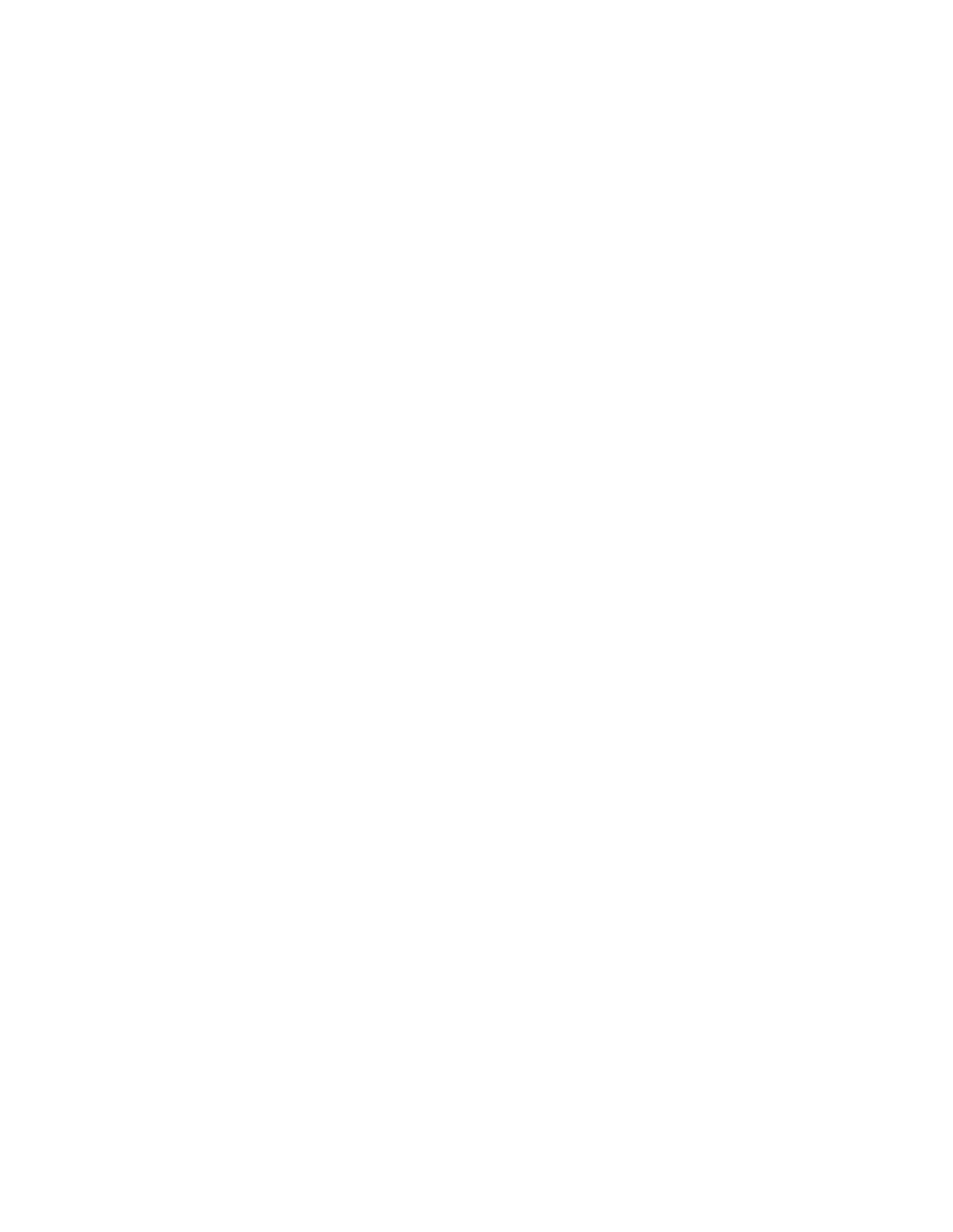## **Trade in Biotechnology Food Products**

**James Stamps1 jstamps@usitc.gov 202--205--3227**

*The United States is the world's largest producer and exporter of modern biotechnology food products. Without generally accepted standards for evaluating the safety of biotechnology food products, sharply different views have emerged—as between the United States and the European Union–on the need to trace biotechnology components used in the food production chain as well as on the need for mandatory labels designating biotechnology food products. Many countries are aligning their biotechnology policies either with those of the United States or the European Union. This article highlights key recent developments in global trade in biotechnology food products, and discusses trade--related biotechnology policy developments in a number of key trading countries, as the Codex Alimentarius, the United Nations--based food standards setting body, is set to consider in June 2003 the first global guidelines for biotechnology food products.*

Biotechnology refers to a collection of scientific techniques used to create, improve, or modify plants, animals, and microorganisms for the development of products such as foods, enzymes, drugs, and vaccines.<sup>2</sup> This article focuses on international trade in food products developed through modern agricultural biotechnology—i.e., through the use of genetic engineering—because the principal biotechnology products marketed to date have been genetically engineered field crops such as corn, cotton, $3$  and soybeans.<sup>4</sup>

Conventional agricultural biotechnology techniques, such as selective breeding and crossbreeding of related species, have been used for hundreds of years to produce crops with specific traits; however, such techniques can be time-consuming because they may require breeding several generations to obtain a desired trait and breed out unwanted characteristics. Modern biotechnology uses various scientific techniques, most

notably genetic engineering, to modify plants, animals, or microorganisms by introducing into their genetic makeup genes for specific desired traits (the biotechnology component), including genes from unrelated species. Genetic engineering allows faster development of new food products and increases the range of traits available for developing new crop varieties. Biotechnology crops have been developed to resist insect damage, resist viral infections, tolerate certain herbicides, and provide enhanced nutritional content.<sup>5</sup>

#### *Global Biotechnology Crop Production*

The United States is the world's largest producer of biotechnology crops. More than 88 million acres of U.S. farmland were planted with biotechnology crops in 2001, accounting for 68 percent of total 2001 global acreage planted in biotechnology crops. Argentina ranks as the second largest producer, accounting for 22 percent of 2001 global biotechnology crop acreage, followed by Canada (6 percent) and China (3 percent). South Africa, Australia, Mexico, Bulgaria, Uruguay,

<sup>1</sup> The views expressed in this article are those of the author. They are not the views of the U.S. International Trade Commission (USITC) as a whole or of any individual Commissioner.

<sup>2</sup> In its broadest sense, biotechnology also includes processes that humans have used for thousands of years to ferment foods such as beer, wine, bread, and cheese, to alter raw food products to produce more stable foods. Donna U. Vogt and Mickey Parish, Congressional Research Service (CRS), *Food Biotechnology in the United States: Science,*

<sup>&</sup>lt;sup>3</sup> Cottonseed oil, extracted from cotton seeds, is used in many food products and is a commonly used cooking oil.<br><sup>4</sup> Biotechnology (bioengineered, or transgenic) food

products also are identified in the literature as geneticallymodified (GM) food products or as food products containing genetically-modified organisms (GMOs).

<sup>5</sup> U.S. Department of Agriculture (USDA), Food and Drug Administration (FDA); and World Health Organization (WHO), "20 Questions on Genetically Modified (GM) Foods," found at http://www.who.int/fsf/GMfood/q&a.pdf, retrieved Nov. 6, 2002;U.S. General Accounting Office (GAO), *Concerns Over Biotechnology Challenge U.S. Agricultural Exports*, GAO-01-727, June 2000; Ronald Bailey, "The Looming Trade War Over Plant Biotechnology, CATO Institute, *Trade Policy Analysis*, No. 18, Aug. 1, 2002; and Jorge Fernandez-Cornejo and William D. McBride, USDA, Economic Research Service (ERS), "Adoption of Bioengineered Crops," *Agricultural Economic Report*, No. 810, May 2002.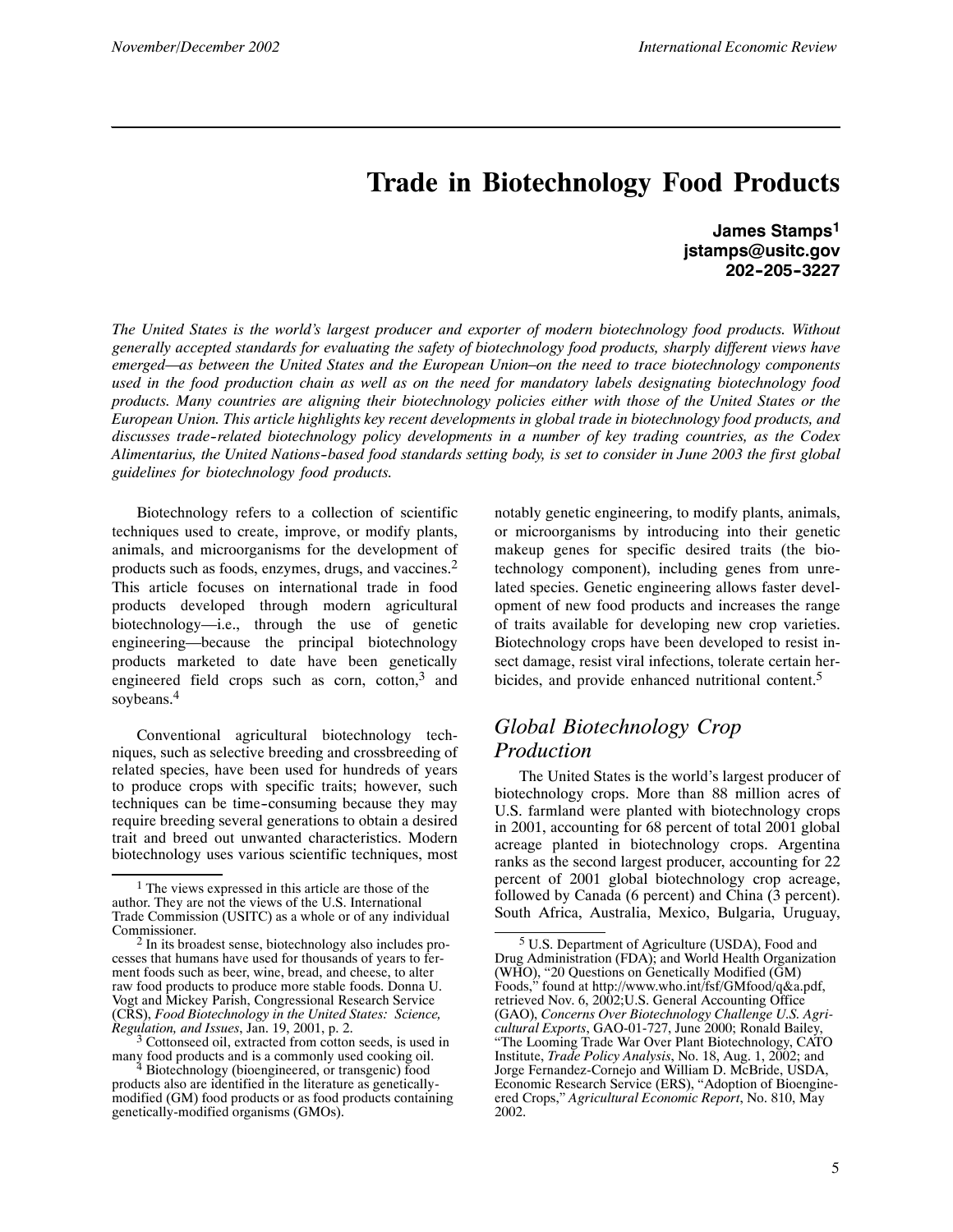Romania, Spain, Indonesia, Germany, and France, among others, each accounted for less than 1 percent of global biotechnology crop acreage in 2001.6

Current trends indicate that the use of biotechnology crops in the United States continues to increase. When surveyed about their prospective crop planting for the upcoming crop growing season, farmers reported their intentions to plant 26 percent of total U.S. corn acreage with biotechnology varieties in 2001, rising to 32 percent in 2002; 69 percent of cotton acreage to be planted with biotechnology varieties in 2001, rising to 71 percent in 2002; and 68 percent of soybean acreage to be planted with biotechnology varieties in 2001, rising to 74 percent in 2002.<sup>7</sup>

#### *U.S. Biotechnology Policies*

Biotechnology products approved for human and animal consumption have been commercially available in the United States since 1995.<sup>8</sup> Genes derived from a soilborne bacterium, *Bacillus thuringiensis* (Bt), were introduced into certain crops to develop Bt corn, Bt cotton, Bt potato, Bt rice, and Bt tomato, conferring to the crops resistance to certain insects. Glyphosate-tolerant (known commercially as "Round-Up Ready®") soybeans contain a gene that protect soybeans from the herbicide glyphosate, thereby allowing the soybeans and any weeds to be sprayed with the herbicide to kill the weeds but leave the soybeans unaffected. There are also approved herbicide--resistant varieties of canola, cotton, corn, radicchio, rice, and sugar beet. There are virus--resistant varieties of papaya, potato, and squash. Biotechnology varieties of tomato and cantaloupe contain a gene that slows the ripening process to allow fruit to ripen longer on the vine.<sup>9</sup>

In the United States, regulation of biotechnology food products does not differ fundamentally from regulation of conventional food products.10 The United States applies existing food safety and environmental protection laws and regulations to biotechnology products, and approves their use for consumption based on the characteristics of the products rather than whether the products are derived from genetic engineering. Among the factors considered in decisions to approve a biotechnology food product for human consumption are: its expected nutritional value; its ability to be rapidly digested to minimize the likelihood that it will become allergenic; and the extent to which the biotechnology component is substantially the same as other proteins commonly present in food.<sup>11</sup>

The United States does not require biotechnology food products to be so labeled (although voluntary labeling as to biotechnology content is permitted), largely because these products are seen as substantially equivalent to conventional food products and because there is no scientific basis to presuppose that biotechnology food products are more risky or substantially different from other food products.<sup>12</sup> Nevertheless, concern about biotechnology food products appears to be increasing. Frito-Lay, McDonald's, and Proctor & Gamble have stated that they will not accept biotechnology corn and potatoes from U.S. growers for their french fries and  $\text{corn}/\text{potato chip products}.$ <sup>13</sup> A number of U.S. states and cities have had legislative activity to label biotechnology food products. Most recently, Oregon voters rejected a November 2002 ballot initiative that would have required labeling of biotechnology food products. At the federal level, in May 2002, Rep. Dennis J. Kucinich (D-OH) introduced H.R. 4814, "The Genetically Engineered Food Right to Know Act" (H.R. 4814), which would require biotechnology food products to be so labeled.

One key trade concern for U.S. producers is the fact that U.S. farm, grain storage, and transportation

<sup>6</sup> Biotechnology Industry Organization (BIO), "Guide to Biotechnology: Agricultural Production," found at *http://www.bio.org/er/agriculture.asp*, retrieved Nov. 6,

<sup>2002.</sup> <sup>7</sup> USDA, National Agricultural Statistical Service, *Prospective Plantings*, CrPpr2–4 (3-02), pp. 20-21.<br><sup>8</sup> The FDA approved the first biotechnology food prod-

uct for the U.S. market in 1990. That approval was for a biotechnology-derived food processing enzyme, chymosin, produced by genetically-modified bacteria. Chymosin is the active enzyme in rennet, a milk-clotting agent used to make cheese; traditionally rennet was obtained from calf stomach linings. FDA, "Safety Assurance of Foods Derived by Modern Biotechnology in the United States," July 1996, found at *http://www.cfsan.fda.gov/~lrd/biojap96.html,* retrieved Nov.

<sup>&</sup>lt;sup>9</sup> USDA, FDA, "The FDA List of Completed Consultations on Bioengineered Foods."

*http://www.cfsan.fda.gov/~lrd/biocon.html*, retrieved Nov. 6, 2002.

<sup>10</sup> U.S. regulatory oversight in biotechnology is provided primarily by USDA and its agencies, which regulate and monitor the use of biotechnology for agriculture; the Environmental Protection Agency (EPA), which approves new pesticidal and herbicidal substances; and FDA which, among other things, has legal authority with respect to food

safety and labeling.<br><sup>11</sup> U.S. Department of State, "Food Safety: Regulating<br>the United States" Plant Agricultural Biotechnology in the United States, found at *http://usinfo.state.gov/products/pubs/biotech/*, re-

<sup>&</sup>lt;sup>12</sup> GAO, *Concerns Over Biotechnology Challenge U.S. Agricultural Exports*, GAO-01-727, June 2001, and Vogt and Parish, CRS, Food Biotechnology in the United States; USDA, Agricultural Biotechnology website, found at

*http://www.usda.gov/agencies/biotech/*. <sup>13</sup> American Corn Growers Association, press release, Apr. 28, 2000, found at *http://www.acga.org/ news/2000/043000.htm*, retrieved Nov. 12, 2002.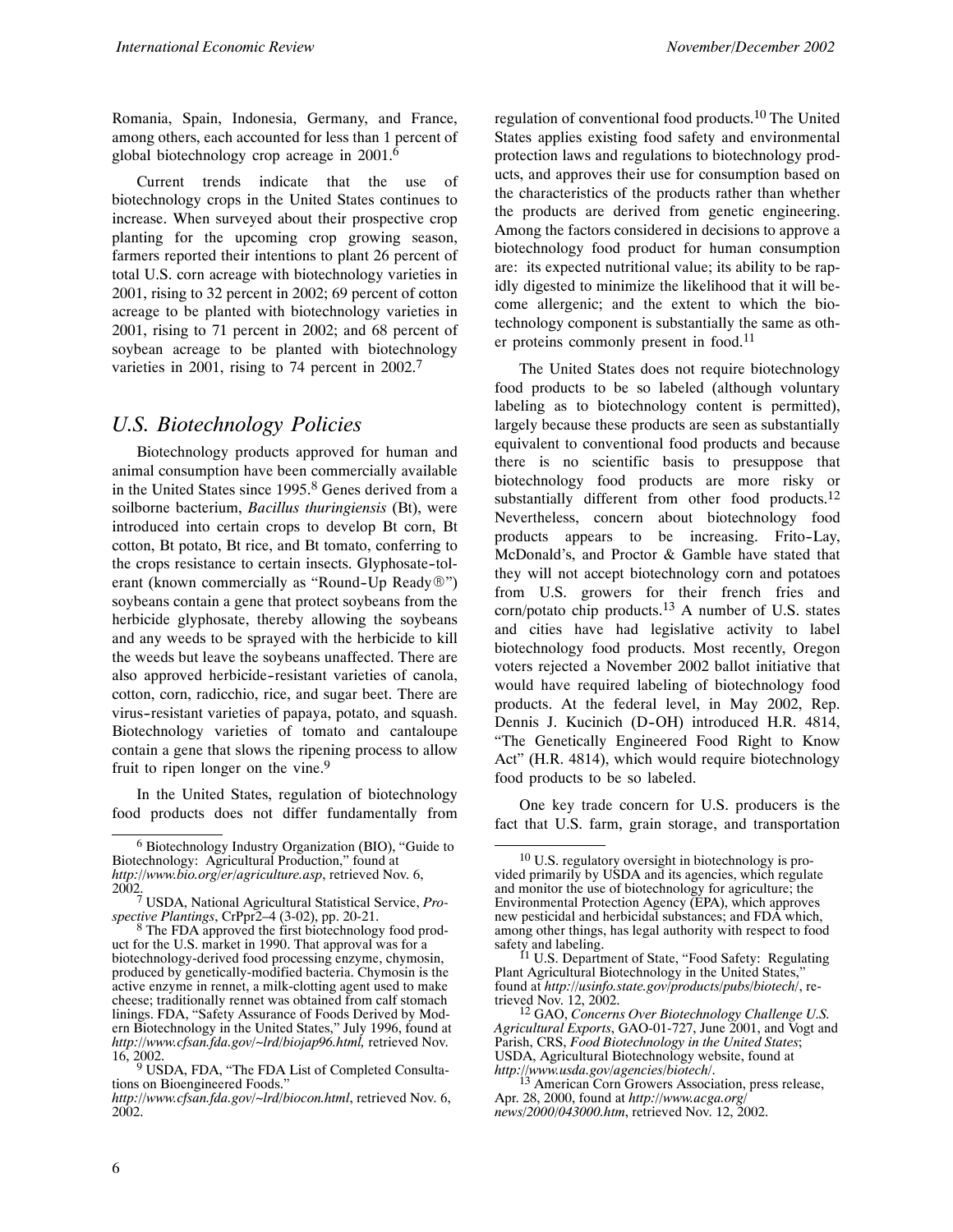systems are not designed to segregate bulk, untagged, biotechnology agricultural products, on a large scale and with precision, from conventional varieties. Such segregation, which would require duplication in storage and transportation infrastructure, would impose added costs to the U.S. farm sector. There are also the concerns of unintended cross-contamination—that biotechnology crops will crossbreed with other plants resulting in unintended harmful breeds, and that a small number of biotechnology crops will undermine biological diversity. Moreover, the U.S. Government "does not have the authority to force farmers to market their crop in one channel or another. Therefore, the U.S. Government can not certify that certain varieties are completely absent from export channels."<sup>14</sup>

#### *International Harmonization*

There are currently no globally accepted standards for evaluating the safety of biotechnology food products. Some question whether separate regulations for trade in biotechnology products are needed at all, and "trade lawyers differ over the need for sui generis rules and disciplines for bioengineered products in international trade versus other approaches such as interpreting or clarifying existing agreements to take them into account."15 Efforts to develop generally accepted standards for biotechnology products are being conducted by United Nations (UN) agencies and by the Organization for Economic Cooperation and Development (OECD). Biotechnology also has been addressed in other trade--related fora not reviewed in this article, such as the Asia Pacific Economic Cooperation (APEC) forum.

#### **Codex Alimentarius Commission**

The Codex Alimentarius Commission (Codex) is an international standard setting body for food safety jointly administered by two UN agencies–the Food Agriculture Organization (FAO) and the World Health Organization (WHO)–to develop food standards, guidelines and related texts such as codes of practice under the Joint FAO/WHO Food Standards Program. The purposes of this program are to protect consumer health, to ensure fair food trade practices, and to promote coordination of all food standards work undertaken by international governmental and non--governmental organizations. The United States has participated in Codex since it was formed in 1962.

The standard-setting role of Codex is explicitly recognized in the World Trade Organization (WTO) Agreement on Sanitary and Phytosanitary Measures (SPS Agreement). The SPS Agreement refers WTO members to the standards, guidelines, and recommendations established by Codex. Other international trade agreements also reference Codex. For example, the North American Free Trade Agreement cites Codex standards as basic requirements to be met by the United States, Canada, and Mexico in terms of the health and safety aspects of food products.<sup>16</sup> APEC and the European Union (EU) also refer to Codex as the basis for their requirements.

Codex is currently developing draft principles for human health risk analysis of biotechnology food products, and plans to consider formally adopting these principles in July 2003. These principles are to be based on pre--market assessment, performed on a case--by--case basis including an evaluation of both direct effects from the biotechnology component and any unintended effects. Although these Codex principles would not have a binding effect on national legislation, they could "be used as a reference in case of trade disputes."17

#### **UN Convention on Biological Diversity and Biosafety Protocol**

The UN Convention on Biological Diversity (CBD) was adopted at the 1992 so-called Earth Summit in Rio de Janeiro. The pact sets out broad commitments for conservation and sustainable use of the world's biodiversity, and for sharing the benefits arising from the commercial and other utilization of genetic resources in a fair and equitable way. The United States, one of 168 signatories of the CBD, signed the agreement in 1993 but has not ratified it.

Parties to the CBD completed a supplementary agreement, known as the Cartagena Protocol on Biosafety (Biosafety Protocol), in January 2000. Because it had not ratified the CBD, the United States participated in the Biosafety Protocol negotiations only as an observer. If it enters into force, the Biosafety Protocol would be a legally binding environmental treaty that seeks to protect biological diversity from the potential risks posed by crossborder movements of certain biotechnology food products that are capable of transferring or replicating their genetic material.<sup>18</sup>

<sup>14</sup> U.S. Department of State, "Frequently Asked Questions About Biotechnology," fact sheet, Jan. 22, 2001, found at *http://www.state.gov/e/eb/rls/fs/1142pf.hm,* retrieved Nov.

<sup>6, 2002.</sup> <sup>15</sup> Charles E. Hanrahan, CRS, *U.S.–European Agricultural Trade: Food Safety and Biotechnology Issues*, 98-8611, Jan. 17, 2001, p. 2.

<sup>16</sup> Codex, "Understanding the Codex Alimentarius," found at *http://www.codexalimentarius.net/*, retrieved Nov. 6,

<sup>2002.</sup> 17 WHO, "20 Questions on Genetically Modified (GM) Foods." 18 As of August 2002, the Biosafety Protocol has been

signed by 103 countries, and has been ratified by 37 countries. It must be ratified by 50 countries before it enters into effect 90 days later. Convention on Biological Diversity, found at *http://www.biodiv.org/world/parties.asp,* retrieved Nov. 5, 2002.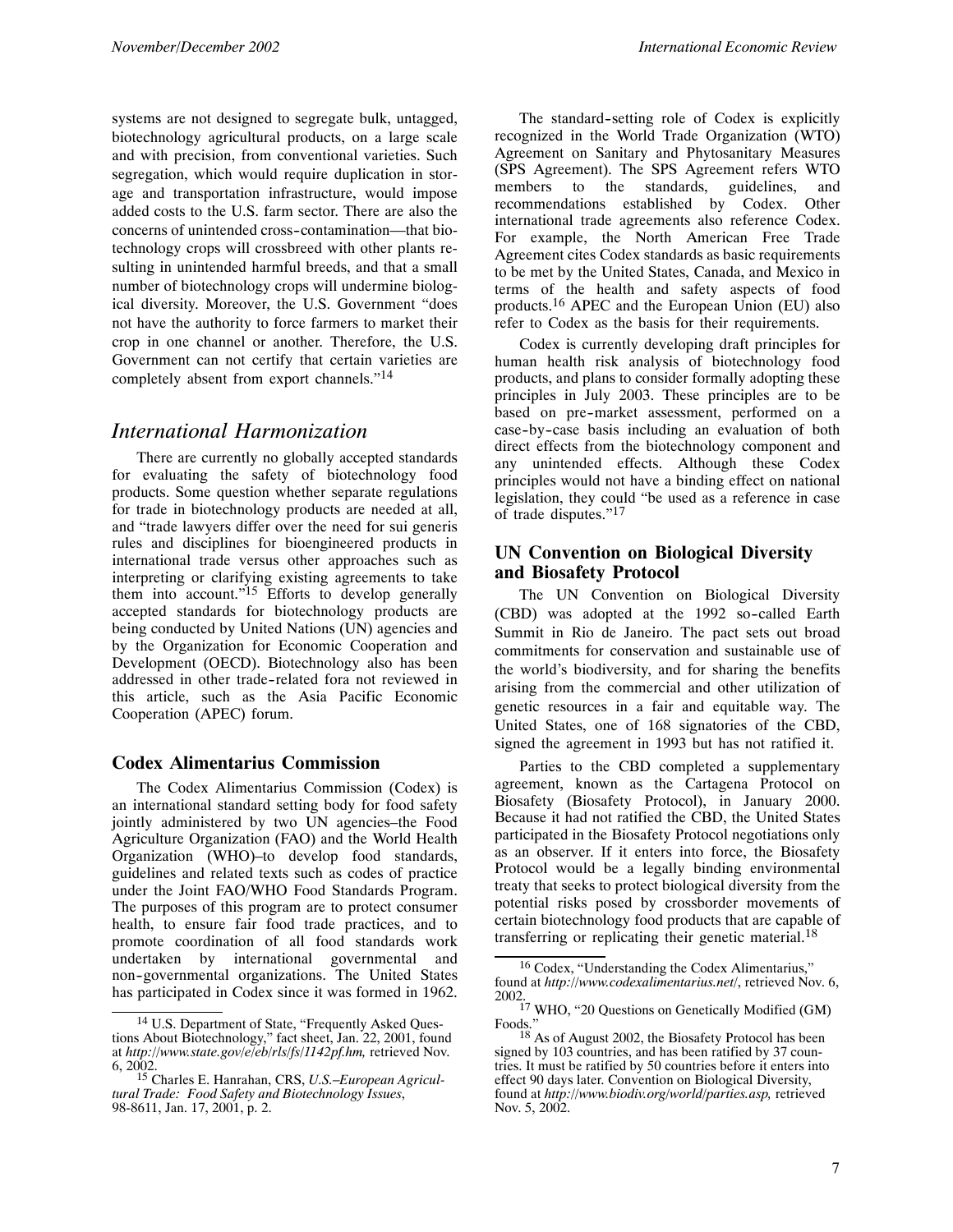The cornerstone of the Biosafety Protocol is a mandatory requirement that exporters seek consent from the competent national authority in importing countries before shipping certain biotechnology products intended for release into the environment. Such advanced notification and consent would not apply to shipments of biotechnology food products intended for direct use as food, feed, or processing (although additional restrictions and mandatory requirements could be added later), $19$  but would apply to shipments of such products as seeds for planting and fish for field release. Although excluded from the mandatory advanced reporting requirement, shipments of biotechnology food products intended for food, feed, or processing would be required to be accompanied by documentation stating that such shipments "may contain" biotechnology components and that the products are "not intended for intentional introduction into the environment."<sup>20</sup>

Although it was not drafted to be subordinate to any other international agreement, the Biosafety Protocol preserves countries' rights under other international agreements, including the WTO. The Protocol recognizes that trade and environment agreements should be mutually supportive. However, according to its framers, the Biosafety Protocol would offer benefits beyond those afforded by the WTO because, "the WTO is ... less inclined to take into account socio-economic concerns, such as the risk that exports of genetically engineered crops may replace traditional ones and undermine local cultures and traditions in importing countries; however, under the Protocol these socio-economic considerations may be taken into account."21

The Biosafety Protocol would require that regulatory decisions under the Protocol be based on risk assessments "carried out in a scientifically sound manner" and "taking into account recognized risk assessment techniques." However, the Protocol reaffirms the use of the so-called precautionary principle advocated by the EU, which is also a key element of the CBD. The precautionary principle authorizes countries to deny entry to undesired biotechnology imports—even in cases of insufficient scientific data, analysis, or information to support the denial. This differs from the provisions of the WTO SPS Agreement and the Technical Barriers to Trade (TBT) Agreement. Although the SPS Agreement authorizes WTO members to "provisionally adopt sanitary or phytosanitary measures on the basis of available pertinent information," the SPS Agreement provides that members adopting such measures to "seek to obtain the additional information necessary for a more objective assessment of risk and review the sanitary or phytosanitary measure accordingly within a reasonable period of time," and sets forth a mechanism for WTO members whose exports are constrained by such provisional measures to seek an explanation for them. The TBT Agreement requires WTO members to avoid technical regulations that create obstacles to trade. $^{22}$ 

#### **OECD**

The OECD established the Internal Coordination Group on Biotechnology in 1993 to facilitate international coordination in the areas of agriculture, technology, and trade. As a biotechnology clearinghouse for its members, the OECD BioTrack provides information related to major legislative developments in OECD member countries, and an online database of biotechnology products and field trials. The main focus of the work is on international harmonization of regulatory oversight in biotechnology to ensure that the environmental health and safety aspects are properly evaluated.

This OECD effort seeks to promote international harmonization in the safety assessment and regulation of biotechnology food products, so as to avoid divergent standards that could arise from different approaches to risk management and possible measures taken to mitigate such risks. Under active discussion, food labeling practices and requirements–particularly concerning ingredients modified through biotechnology–are one such subject where different approaches have the potential to impede international trade in food products and so become nontariff trade barriers.

The OECD maintains a collection of consensus documents on biotechnology that are intended to establish a set of mutually acceptable standards and practices member countries. One set of consensus documents comprises technical information for use during the regulatory assessment of biotechnology products. Consensus documents on food and feed safety are being published concerning nutrients,

<sup>19</sup> CRS, *Biosafety Protocol for Genetically Modified Organisms: Overview*, Jan. 18, 2001, RL30594, found at *http://www.cnie.org/NLE/CRSreports/Agriculture/ag-93.pdf*, retrieved Nov. 5, 2002, and WHO, "20 Questions on Genetically Modified Foods." <sup>20</sup> Article 18 of the Biosafety Protocol. For additional

information, see UN Environment Program, Secretariat of the Convention on Biological Diversity, "Frequently Asked Questions," found at *http://www.biodiv.org/biosafety/ faqs.asp#lmo,* retrieved Nov. 8, 2002.

tion on Biological Diversity, "Frequently Asked Questions."

<sup>22</sup> Preamble and articles 10 and 15 of the Biosafety Protocol. See also article 5 of the SPS Agreement and article 2 of the TBT Agreement.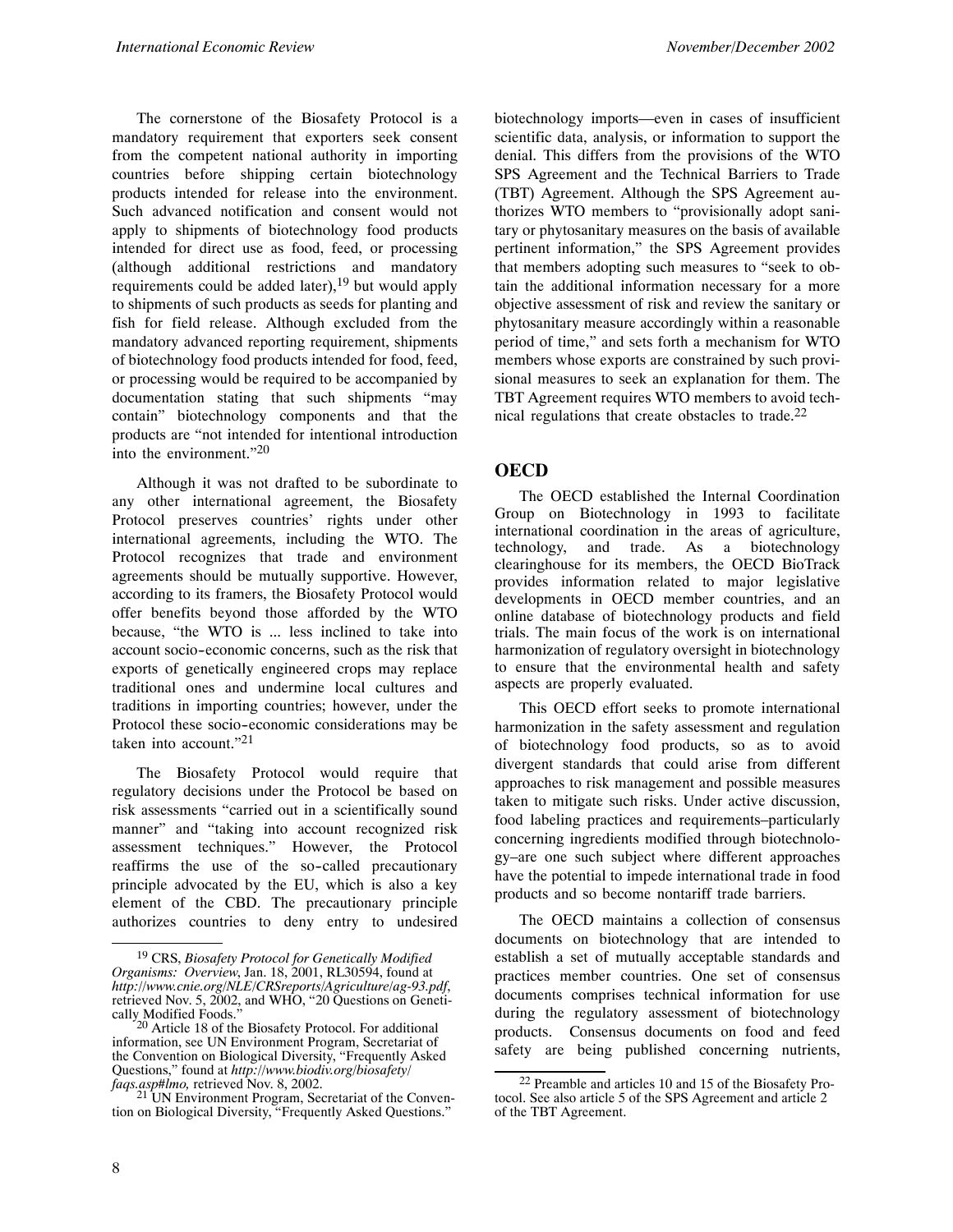toxicants, usage, and other relevant information on biotechnology food products.23

#### *Global Biotechnology Policies in Practice*

Biotechnology food products are being used for human consumption all over the world. Most industrialized countries and many developing countries have indigenous biotechnology crop research and development programs. However, differences in consumer attitudes toward risk and government approaches to food safety have slowed the acceptance of biotechnology products in many countries. In the absence of broadly accepted standards, many countries have adopted their own safety standards with respect to biotechnology food products. While national standards and procedures can help exporters, they also can reduce international competition, distort markets, and prevent foreign firms from entering markets. Widely different national standards and approval procedures increasingly have resulted in international trade friction. Highlights of recent biotechnology policy developments in selected U.S. export markets follow.

#### **European Union**

The EU is one of the most important trading partners and competitors of the United States in world agricultural markets. Total U.S. farm product exports to the EU were valued at \$6.4 billion in 2001, making the EU the fourth largest single market for U.S. farm products (behind Japan, Canada, and Mexico). The EU ranked as the largest single market for U.S. soybean exports, with U.S. exports valued at \$1.1 billion in 2001, down from \$2.3 billion in 1997.24

EU policies with respect to biotechnology were long determined by Directive 90/220/EEC, which entered into force in October 1991. That directive applied to biotechnology food safety, animal feed, seeds, and environmental safety. In May 1997, the EU adopted the Novel Foods Regulation (Regulation  $258/97$ <sup>25</sup> to specifically address biotechnology food safety and labeling. Among other things, the regulation requires all food products containing, consisting of, or produced from biotechnology components to be so labeled. Other significant regulations include Regulation 1139/98 concerning biotechnology corn and soybean approved before the Novel Foods Regulations entered into force, Regulation 50/2000 concerning labeling of additives and flavorings containing biotechnology components, and Regulation 49/2000 concerning labeling requirements in cases of unintended contamination of biotechnology material in non--biotechnology food. Currently under consideration are regulations to specifically address biotechnology seeds and feed.

Based on the precautionary principle, the European Commission (EC) does not approve new biotechnology products if there is insufficient, inconclusive, or uncertain scientific data regarding potential risks. EU consumer experiences vastly differ from those in the United States. Recent food contamination events in the EU, including outbreaks of bovine spongiform encephalopathy (commonly known as "mad cow disease") and its human equivalent Creutzfeldt-Jacob disease that began in the late 1990s as well as incidents of food contamination such as the 1999 contamination of Coca-Cola products in Belgium and France "have undermined the confidence of public opinion and consumers because of decisions or absence of decisions were not supported by full scientific evidence."26 The precautionary principle is viewed as providing a basis for action when science is unable to give a clear basis.

The EC approved the commercial release of 18 biotechnology food products under Directive  $90/220/EEC$ , including Round-Up Ready® soybeans and Bt corn, into the European market. However, no further authorizations have been granted, and a de facto moratorium on further approvals has been in place since June 1999. There are currently 13 applications pending approval. Moreover, some EU member states have invoked the safeguard clause of Directive 90/220/EEC to temporarily ban the placing on the market of biotechnology corn and canola products in their territories, including Austria, Luxembourg, France, Greece, Germany, and the United Kingdom.

<sup>23</sup> OECD, "About Biosafety: BioTrack," found at *http://www.oecd.org/EN/about/0,,EN-about-528-14-no-no-*

<sup>&</sup>lt;sup>24</sup> USDA, FAS "U.S. Exports of Soybeans, CY 1997-2001," found at *http://www.fas.usda.gov/scriptsw/bico/ bico.asp?Entry=lout&doc=640*, and USDA, FAS, "U.S. Exports of Agricultural Products CY 1997 - 2001 and Yearto-Date Comparisons," found at *http://www.fas.usda.gov/ scriptsw/bico/bico.asp?Entry=lout&doc=595*, retrieved Nov. 13, 2002.

<sup>25</sup> Novel foods and novel foods ingredients are defined as food and food ingredients that have not been on the EU market to a significant degree before May 1997, including biotechnology foods and food ingredients. European Commission (EC), Health and Consumer Protection Directorate-General, "Novel Foods Regulation," found at *http://europa.eu.int/comm/food/fs/novel\_food/nf\_regulation\_en.html*, retrieved Nov. 12, 2002.

<sup>&</sup>lt;sup>26</sup> EC Health and Consumer Protection Directorate-General, "Commission Adopts Communication on Precautionary Principle," press release, Feb. 2, 2000.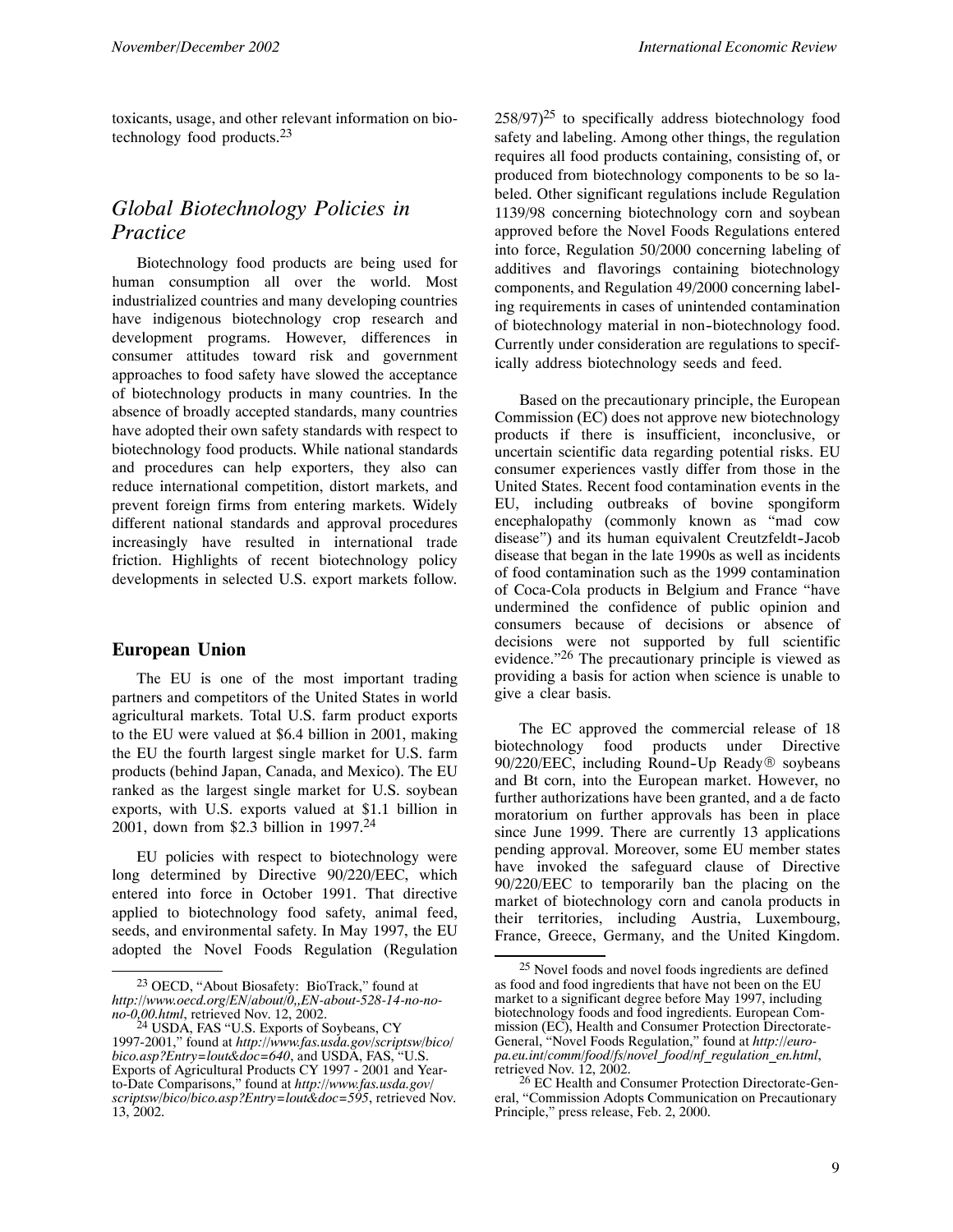However, these safeguard cases have been examined by the EU Scientific Committee on Plants, "which in all cases deemed that the information submitted by Member States did not justify their bans."<sup>27</sup>

Directive 2001/18/EC, which replaced Directive 90/220/EEC, entered into force in October 2002. EU sources report that this new directive strengthened the previous legislation by requiring more detailed pre-market risk assessments, mandatory post-market monitoring and surveillance, and mandatory labeling and traceability requirements. Thus, "[t]he Commission considers that it has fulfilled its commitment to create the conditions to re-start the authorization procedure" for biotechnology products.<sup>28</sup>

The EU approved enhanced labeling requirements for biotechnology food and feed in November 2002. The new requirements add to existing EU rules by requiring all biotechnology food products to be labeled irrespective of whether the biotechnology component is present in the final product, effectively extending labeling requirements to highly refined products like corn and soybean oil produced from biotechnology crop varieties and food ingredients made from biotechnology products, even though the products may have no detectable traces of the biotechnology component. For the first time, biotechnology feed products also must be labeled. For non-biotechnology food products, the EU reduced the threshold of allowable biotechnology material below which labeling is not required from 1 percent to no higher than 0.9 percent. For products unintentionally contaminated with biotechnology material, such as bulk commodity shipments, the EU moved its allowable tolerance from zero to 0.5 percent. The United States Government had delivered a demarche to the EU in September 2002 outlining U.S. concerns about the pending traceability and labeling regulations and their likely adverse impact on U.S. bulk shipments.<sup>29</sup>

U.S. officials have stated that the United States continues to have profound problems with EU biotechnology policy, and have expressed the concern that the EU approach to biotechnology and antipathy to biotechnology food products will spread to other countries.30 U.S. farm groups have urged the United

States to seek formal WTO dispute settlement consultations on the EU moratorium on new biotechnology approvals.

#### **Argentina**

An estimated 90 percent of Argentina's soybean crop and 20 percent of its corn crop is planted in biotechnology varieties. Argentina's high adoption rates of biotechnology crops have been in large part due to the cost savings these crops afford. Argentina, which lacks sufficient storage and handling facilities to segregate bulk biotechnology commodities, joined with the United States, Canada, and other countries opposed to increasing traceability and labeling requirements for bulk commodities in the Biosafety Protocol negotiations.<sup>31</sup> Argentina has participated as an observer in bilateral U.S.-Canadian discussions on harmonization of the regulatory review process of biotechnology food products.32

Argentina approved the use of 5 biotechnology crops during 1996-98, but halted new commercial approvals in 1998 as a result of human health and environmental concerns. Approvals resumed in April 2001 when Argentina approved the commercial use of Round-Up Ready<sup>®</sup> cotton.<sup>33</sup>

Argentina and its Southern Common Market (Mercosur) partners Brazil, Paraguay, and Uruguay, have not agreed on common biotechnology regulations. Mercosur's Food Commission has recommended a range of Codex standards for adoption by member countries, and is using other Codex standards as points of reference in continuing deliberations. Moreover, the Mercosur partners have agreed to wait until international policies are developed by Codex.<sup>34</sup>

#### **Brazil**

Brazil is the world's second largest producer of soybeans and ranks as one of the world's leading producers of biotechnology-free crops. As a major

<sup>27</sup> Charles E. Hanrahan, CRS, *U.S.–European Agricultural Trade*, and EU, "Questions and Answers on the Regulation of GMOs in the EU," press release, Oct. 15, 2002, MEMO/02/160.

 $28$  EU, "New GMO Directive taking effect today provides more transparent and effective system for authorisation of GMOs, says European Commission," press release, IP/02/1513, Brussels, Oct. 17, 2002.

 $^{29}$  "U.S. Demarche Highlights Priority Changes to EU Biotech Rules," *Inside U.S. Trade*, Oct. 11, 2002.

<sup>&</sup>lt;sup>30</sup> Alan P. Larson, Under Secretary for Economic, Business, and Agricultural Affairs, U.S. Department of State, "Remarks before the CATO Institute," Sept. 5, 2002.

<sup>31</sup> Randall D. Schnepf, Erik Dohlman, and Christine Bolling, USDA, ERS, *Agriculture in Brazil and Argentina: Developments and Prospects for Major Field Crops*, Agriculture and Trade Report No. WRS013, December 2001.<br><sup>32</sup> Government of Argentina National Advisory Com-

mittee on Agricultural Biotechnology, "2001 Annual Report," found at http://www.sagpya.mecon.gov.ar/0-0/, re-<br>trieved Nov. 18, 2002.

 $t^{33}$  USDA, FAS, *Argentina: Biotechnology, New Biotech Crop Approved in Argentina, 2001*, GAIN Report AR1029,

Nov. 5, 2001.<br><sup>34</sup> U.S. Department of Commerce, International Trade Administration, "Mercosur Holds Off on GMO Regulation," *International Market Insight*, Oct. 28, 2000, and Codex, "Codex and the International Food Trade," found at *http://www.fao.org/docrep/w9114e/W9114e06.htm#TopOf-Page,* retrieved Nov. 13, 2002.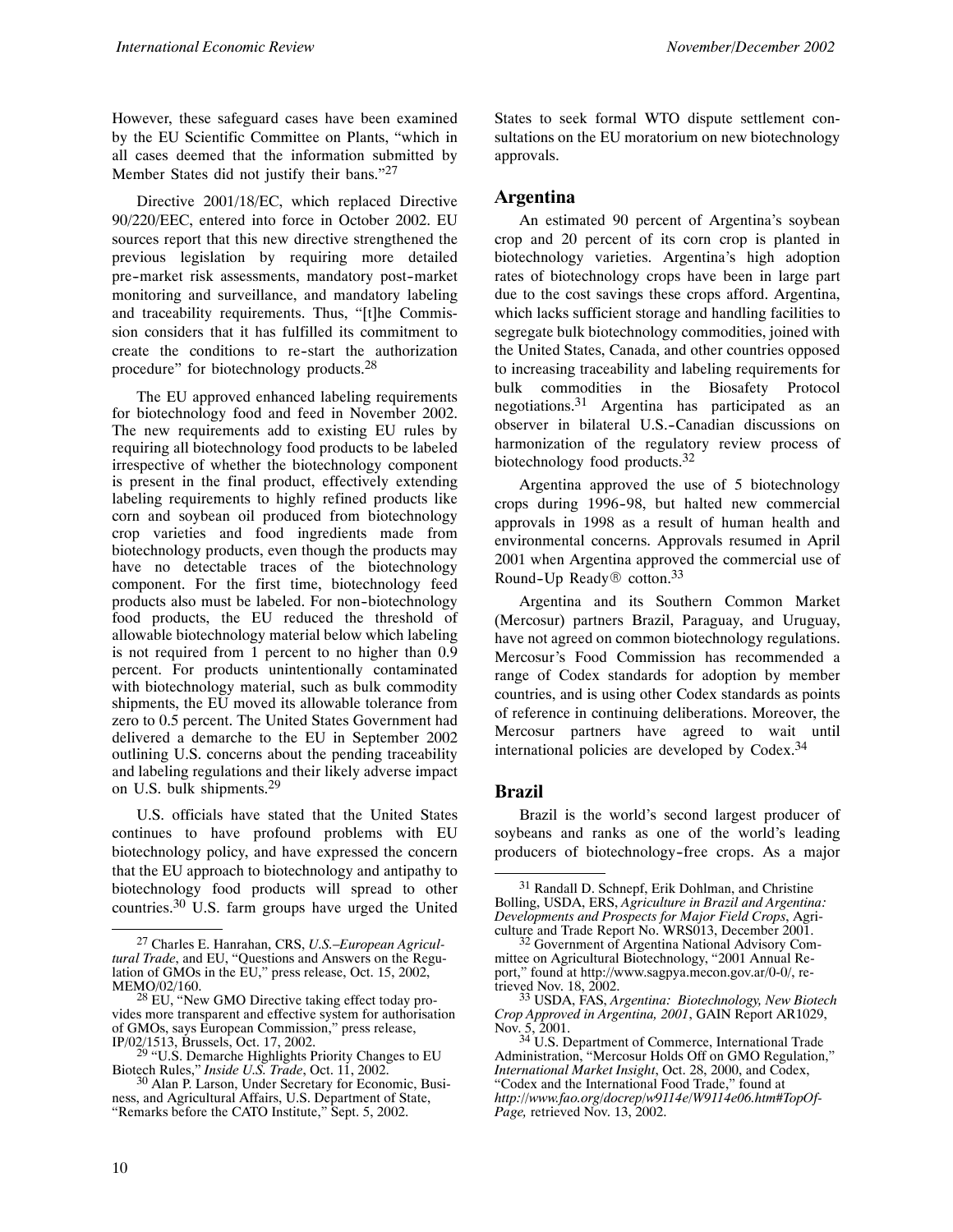producer of biotechnology-free crops, Brazil has become a leading supplier to the EU market, which prefers non--biotechnology food products. Commercial distribution and trade of biotechnology products in Brazil officially remain prohibited pending a judicial resolution to a longstanding court battle over a request to import Round-Up Ready® soybeans into Brazil, as well as ongoing debate in the Brazilian Congress and in civil society on biotechnology. However, U.S. industry sources estimate that 60 percent or more of soybeans grown in Brazil are biotechnology varieties. Reports are that growers, especially in southern Brazil, are planting unregistered biotechnology crops from neighboring Argentina.<sup>35</sup>

Brazil's 1995 Biosafety Law, as updated, establishes rules and procedures with respect to the development, import, use, and commercialization of biotechnology food products. That law also created the Brazilian Technical Commission on Biosafety (CTNBIO), the national regulatory agency for biotechnology policy. Entry of biotechnology products into Brazil is prohibited without CTNBIO prior approval. CTNBIO approved a request to import Round-Up Ready $\circledR$  soybeans in 1998, but that approval subsequently was withdrawn in response to an injunction issued by a Brazilian federal judge in June 1999. The request for this injunction was filed by a Brazilian consumer protection advocacy group, a Brazilian government agency, and Greenpeace<sup>36</sup> citing the need for local environmental impact studies of the biotechnology soybeans.37 In June 2000, during an appeal of the case, a federal judge ruled that CTNBIO did not have the authority to waive the requirement for local environmental impact studies and reports. In December 2000, the Brazilian President issued a provisional measure to formally grant CTNBIO the authority to evaluate and authorize the production and sale of biotechnology products in Brazil; however, the provisional measure has not yet been approved by the Brazilian Congress.<sup>38</sup>

The lack of a policy resolution on biotechnology imports has led to a number of policy contradictions in Brazil. In 2000, concern with the low domestic supply of corn feed for the Brazilian poultry and pork industry led CTNBIO to approve imports of Bt corn from Argentina, conflicting with an earlier court decision prohibiting the imports. The presence of traces of biotechnology ingredients in domestic and imported food products for sale in 2000 led to certain food products being removed from grocery shelves in major Brazilian cities because some provincial labeling regulations are more restrictive than federal regulations. A July 2001 Presidential decree established a labeling requirement for packaged food products containing more than 4 percent of detectable biotechnology products, but the Brazilian Congress continues to debate the issue and has not yet developed implementing regulation.<sup>39</sup>

#### **Canada**

Total U.S. farm exports to Canada were valued at \$8.1 billion in 2001, making Canada the second leading destination of U.S. farm exports after Japan. Canada ranked as the  $10<sup>th</sup>$  largest market for U.S. soybeans, with U.S. exports valued at \$130 million in 2001. U.S.-Canadian cooperation on biotechnology dates to a July 1998 meeting between USDA APHIS and the Canadian Food Inspection Agency and Health Canada to compare and harmonize where possible the regulatory review process for biotechnology food products. One result of this meeting was an agreement on harmonized guidelines for the molecular genetic characterization of biotechnology plants, with the goal of facilitating the safe commercialization of biotechnology plants.<sup>40</sup>

The Canadian government has approved a total of 51 novel foods for human consumption, most of which are biotechnology food products, including varieties of

<sup>35</sup> G.L. Cromwell et al., "Genetically Modified Soybeans," reproduced on the Iowa Soybean Association website, *http://www.soymeal.org/worldlitarticles/cromwellandcoworkers2001*, retrieved Oct. 29, 2002, and Reuters, "Brazil Drags Heels on Green Light for GM Soybeans," Nov. 6, 2001.

<sup>36</sup> Despite the fact that Brazil's Ministry of the Environment approved the sale of the biotechnology soybeans, a subordinate agency of that ministry, the Brazilian Institute for the Environment and Natural Resources, was a co-peti-

tioner in filing for the injunction.<br> $37$  At the time of the original approval request, CTNBIO waived the requirement for an environmental impact study in Brazil because Monsanto, which produces the soybean, had presented as evidence studies conducted in the United States. The injunction obliged Monsanto and its local Brazilian subsidiary, Monsoy, to prepare an environmental impact report specifically for Brazil.

<sup>38</sup> USDA, FAS, *Brazil: Biotechnology Update of Biotech Issues in Brazil, 2000*, GAIN Report BR1623, Nov. 7, 2001, and *Food and Agricultural Import Regulations and Standards, Country Report 2002*, GAIN Report BR2609,

July 26, 2002. <sup>39</sup> USDA, FAS, *Brazil: Food and Agricultural Imports Regulations and Standards, State of Biotechnology in Brazil, 2001*, GAIN Report BR1601, Jan. 17, 2001, and *Brazil: Biotechnology Update of Biotech Issues in Brazil, 2000*, GAIN Report BR1623, Nov. 7, 2001.<br>
<sup>40</sup> Health Canada, "Canada and the United States Bilat-

eral Agreement on Biotechnology," found at *http://www.hcsc.gc.ca/food-aliment/mh-dm/ofb-bba/nfi-ani/e\_canada\_and\_united\_states\_bilat.html*, retrieved Nov. 22, 2002.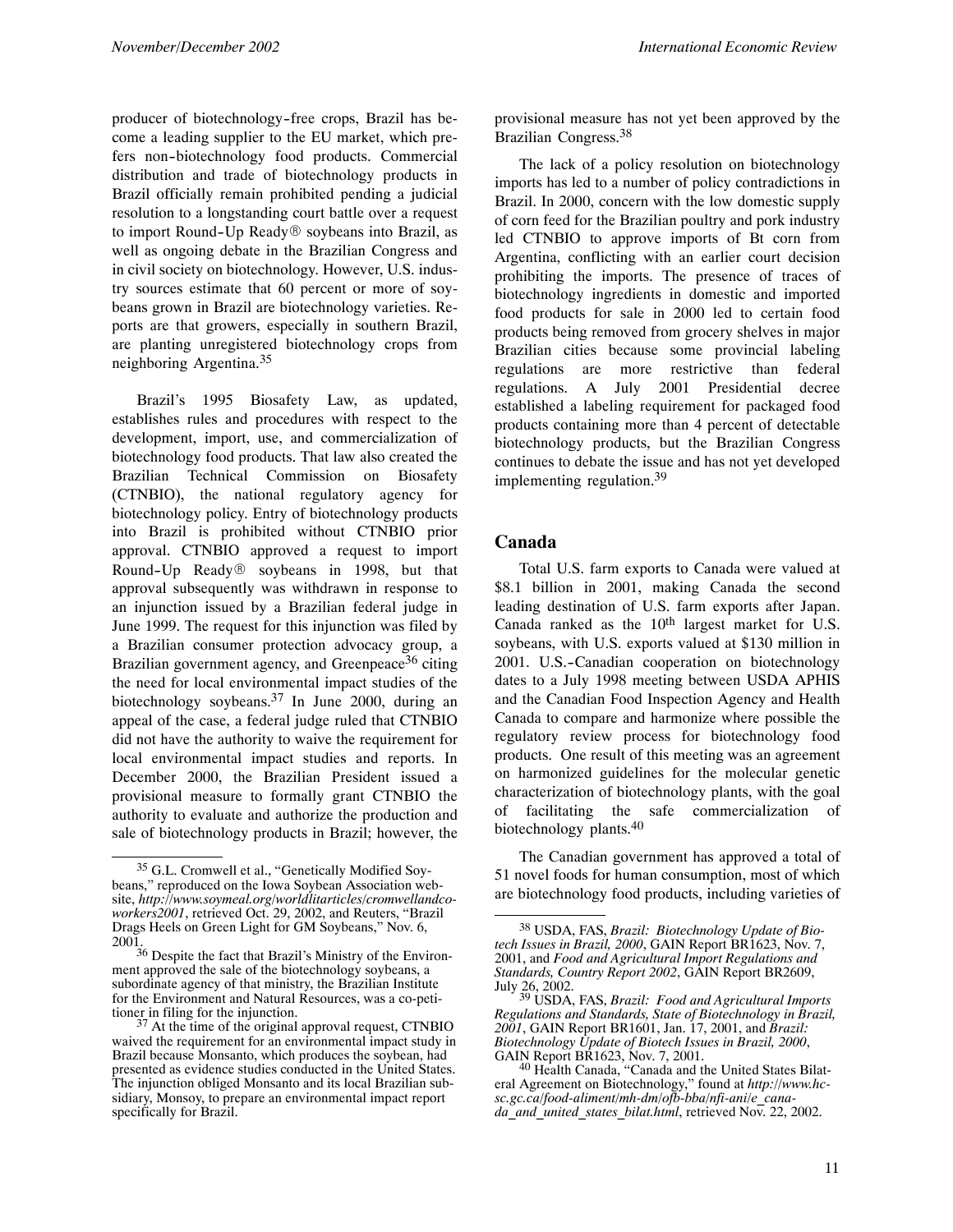corn, canola, potato, tomato, squash, soybean, flax, and sugar beet. Canada's Novel Foods Regulation requires that prior notification be made before marketing or advertising a novel food in Canada. In addition, the Canadian Government conducts a safety assessment of all biotechnology-derived foods to demonstrate that the food is safe before it is allowed into the Canadian market. Like the United States, Canada does not have a mandatory labeling requirement for biotechnology products, and supports labeling on a case-by-case basis consistent with Canadian policy with respect to all foods. Canadian legislation currently authorizes voluntary labeling of biotechnology food products. $41$  In late 2001, the Canadian legislature defeated a bill that would have required mandatory labeling of biotechnology food products.<sup>42</sup>

#### **Mexico**

Total U.S. farm exports to Mexico were valued at \$7.4 billion in 2001, making Mexico the third leading market for U.S. farm exports after Japan and Canada. Mexico ranked as the second largest market for U.S. corn, with U.S. exports valued at \$567 million in 2001, and the second largest market for U.S. soybeans, with U.S. exports valued at \$770 million in 2001.

Like the United States, Mexico applies its existing food safety laws and regulations to biotechnology food products. However, the Mexican government is considering a number of legislative initiatives that would establish a separate biotechnology approval regime. Biotechnology products intended for human consumption must receive prior approval before the products can be introduced into the Mexican market. Biotechnology varieties of canola, corn, cotton, potato, rice, and soybeans have been approved for human consumption in Mexico. Mexico also continues to engage in biotechnology research and development efforts, and has conducted crop studies on biotechnology varieties of alfalfa, cantaloupe, papaya, pineapple, tobacco, tomato, and wheat.<sup>43</sup>

#### **China**

China currently ranks as the world's largest importer of soybeans and as the second largest importer of soybeans from the United States after the EU. China's imports of U.S. soybeans were valued at \$1 billion in 2001, almost one-fifth of total U.S. sales. China also is developing indigenous biotechnology capabilities.44

In June 2001, the Chinese government issued rules requiring safety certification, registration, and labeling of biotechnology food and feed products and some products derived from them—essentially subjecting U.S. soybean and other processed food and agricultural shipments to an approval process that could take up to 270 days, and effectively halting U.S. soybean exports to that country. U.S. officials expressed the concerns that the Chinese government had not provided sufficient time for compliance before the scheduled implementation date, and that China had provided insufficient guidelines on the new approval and labeling requirements. During that period, China replaced U.S. soybean imports with imports from Argentina and Brazil—the other two main global soybean suppliers.<sup>45</sup> The United States reached an initial agreement with China on the matter in October 2001, allowing U.S. exports to resume in large quantities, and a formal interim resolution was announced in December 2001.<sup>46</sup>

China issued implementing regulations for its new biotechnology certification, registration, and labeling policy in January 2002. The United States stated that these new regulations threatened U.S. soybeans, corn, and cotton exports, and that China had not presented any science-based evidence to support the regulations. The United States further requested China to allow for procedures that would enable a smooth transition during implementation of the regulations to avoid trade disruptions.<sup>47</sup> U.S. soybean exports to China were effectively blocked for three months, from January to March 2002, while U.S. and Chinese officials met to discuss these issues in an attempt to ensure that trade would resume. After further bilateral consultations,

<sup>41</sup> Canadian Food Inspection Agency, Office of Biotechnology, "Frequently Asked Questions on Biotechnology-Derived Food;" "How Many Genetically Modified Food Products are Permitted in Canada?" "Labeling of Genetically Engineered Foods in Canada," and "Regulation of Biotechnology in Canada," found at *http://www.inspec-*

*tion.gc.ca/english/toce.shtml*, retrieved Nov. 12, 2002. <sup>42</sup> USDA, FAS, *Canada: Biotechnology, Mandatory GM Labeling Bill C-287 Defeated 126-91, 2001*, GAIN Report CA1149, Oct. 24, 2001. <sup>43</sup> Mexican Intersecretarial Commission on Biosafety

and Genetically Modified Organisms website, found at *http://www.cibiogem.gob.mx/html, and Mexican Secretary of Health website*, found at *http://www.ssa.gob.mx/unidades/ dirgcsbs/informacion/biotec.htm*, retrieved Nov. 18, 2002.

<sup>44</sup> Alan P. Larson, U.S. Department of State, "Remarks before the CATO Institute." <sup>45</sup> USDA, FAS, *China: Oilseeds and Products, MOA*

*Assesses Impact of Biotech Regulation*, GAIN Report

 $^{46}$  Office of the U.S. Trade Representative (USTR), "United States Announces Interim Resolution of Soybean Dispute with China," press release 01-104, Dec. 3, 2001.<br><sup>47</sup> USTR, "Joint Statement of U.S. Agriculture Secretary

Ann M. Veneman and U.S. Trade Representative Robert B. Zoellick Regarding China's Biotechnology Regulations, Feb. 7, 2002," press release 02-15, Feb. 7, 2002, found at *http://www.ustr.gov/releases/2001/12/01-104.pdf,* retrieved Nov. 14, 2002.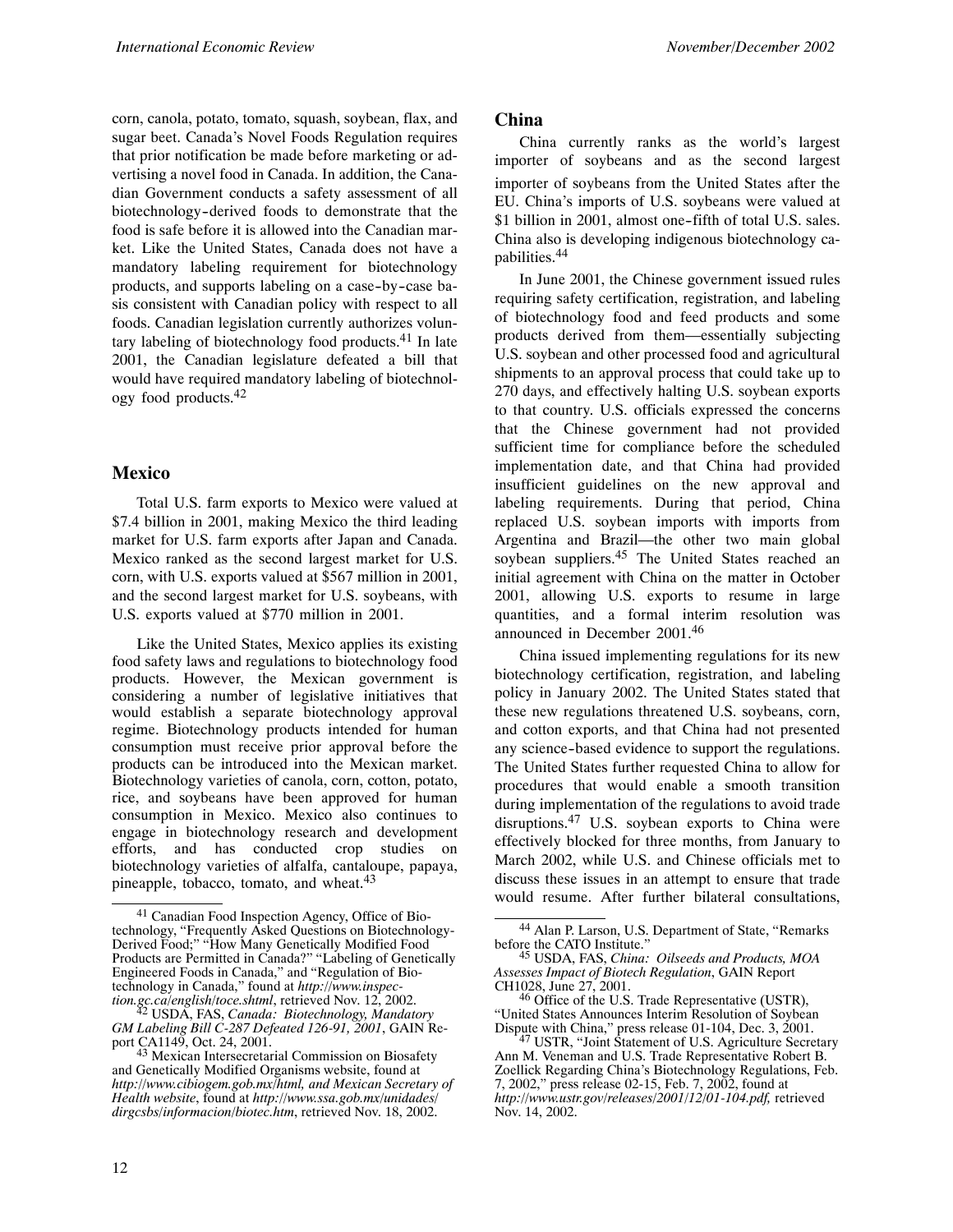China issued interim provisions regulating biotechnology food imports and, in March 2002, issued temporary certificates good through December 152002, thereby allowing U.S. soybean exports to resume while China completed its safety evaluation of biotech products. On October 18, 2002, China officially published new measures providing an additional nine-month extension of interim provisions regulating biotechnology agriculture imports.48

#### **India**

Reversing a longstanding policy of prohibiting the commercial release of biotechnology crops, the Indian government in March 2002 approved three Bt cotton seed varieties resistant to insect damage for commercial use in southern India (a biotechnology cotton variety adapted for northern India was denied clearance because of inadequate test data). India's Genetic Engineering Approval Committee (GEAC) reportedly approved the Bt cotton following a year of unusually heavy infestation of boll worms and illegal planting of unapproved Bt cotton varieties. India has a significant biotechnology research and development program despite the country's former policy prohibiting the commercial release of biotechnology crops. Indian scientists are working on biotechnology varieties of rice, mustard, tomato, potato, and other crops. GEAC has not yet established labeling requirements for biotechnology cottonseed oil and other biotechnology food products.49

#### **Japan**

Total U.S. farm product exports to Japan were valued at nearly \$8.9 billion in 2001, making Japan the top destination for U.S. farm exports. In 2001, Japan ranked as the top country destination of U.S. corn, with U.S. exports valued at \$1.3 billion, and the third leading destination (after China and Mexico) of U.S. soybeans, with U.S. exports valued at  $$730$  million.<sup>50</sup>

The Japanese government has approved 37 biotechnology products for human consumption. In April 2001, new legislation entered into force making

*leases/2002/10/02-98.htm,* retrieved Nov. 5, 2002, and

it illegal to import into Japan biotechnology food products which are not yet approved in Japan. That legislation also requires labels for biotechnology food products if biotechnology components are in the top 3 ingredients and account for 5 percent or more of the total weight; exceptions from the labeling requirement include alcoholic beverages and processed food products in which the biotechnology component has been removed through processing. A total of 24 of the 37 approved biotechnology products are subject to mandatory labeling. The Japanese government monitors and randomly tests imports of those 24 food products (including soybeans, tofu, and corn grits), and requires that they conform to a verifiable system for segregation of the biotechnology-containing products.<sup>51</sup>

In September 2000, a small amount of corn under the commercial name StarLink<sup>TM 52</sup> was found in the U.S. food supply and, in October 2001, a consumer group detected StarLinkTM in certain Japanese snack foods and in animal feed. Neither the United States nor Japan have approved StarLink<sup>TM</sup> corn for human consumption.<sup>53</sup> The Japanese Government eventually developed an inspection plan to assure that no commingled corn was shipped to Japan. In February 2001, the United States and Japan agreed to strengthen testing of feed and food corn exports to Japan for the presence of StarLink<sup>TM</sup>, enhancing a November  $2000$ U.S.--Japan protocol on feed and food corn to prevent StarLink<sup>TM</sup> corn exports to Japan. The reported

 $52 \text{ StarLink}^{\text{TM}}$  was developed in the United States by Aventis CropScience and its predecessor companies. The corn is modified to contain "stacked genes" (i.e., more than one commercially desirable transgenic trait) including both an insecticidal protein, Bt Cry9C, and genes to make Star- $Link<sup>TM</sup>$  tolerant to a commonly used broad-spectrum herbicide. Alejandro C. Segarra and Jean M. Rawson, CRS, *Star-Link Corn Controversy: Background*, Jan. 10, 2001,

RS20732.<br><sup>53</sup> The EPA approved Cry9C only for corn destined for animal feed and industrial uses. The agency did not approve the protein for human consumption due to concerns about the potential of Cry9C to cause allergic reactions. Although health safety tests had found that Cry9C did not resemble any known allergens, results from other tests did not allow experts to completely rule out the potential for allergenicity. Two particular concerns were that the Cry9C protein could survive cooking or processing, and that Cry9C is hard to digest. Under Japanese regulations, StarLinkTM was not approved for any use and there was a zero tolerance thresh-<br>old for StarLink<sup>TM</sup> in corn imports. In October 2000, Aventis voluntarily withdrew the registration of StarLink<sup>TM</sup> corn to provide further assurance that no StarLink<sup>TM</sup> corn was sold or grown in the future, although remaining StarLink<sup>TM</sup> corn can be used for domestic animal feed or industrial uses until existing stocks are depleted. Segarra and Rawson, CRS, *StarLink Corn Controversy: Background*; Raymond Formanek Jr., "Proposed Rules Issued for Bioengineered Foods, EDA Consumer Magazine, March-April 2001; and StarLink-*FDA Consumer Magazine*, March-April 2001; and StarLink- TM Information Center website, found at *http://www.starlinkcorn.com/History/What%20Happened.htm*, retrieved Nov. 15, 2002.

<sup>48</sup> USTR, "United States Says New China Regulations Should Free Up Soybean," press release 02-98, Oct. 18, 2002, found at *http://www.ustr.gov/re-*

USDA *China*, GAIN Report CH2011, Mar. 13, 2002. <sup>49</sup> USDA, FAS, *India: Biotechnology, India Enters the*

<sup>&</sup>lt;sup>50</sup> USDA, "U.S. Proposals for Global Agricultural Trade Reform: What's at Stake for Corn," found at *http://www.fas.usda.gov/info/factsheets/WTO/commodities2002/Corn2.pdf*; and "U.S. Proposals for Global Agricultural Trade Reform: What's at Stake for Soybeans," found at *http://www.fas.usda.gov/info/factsheets/WTO/commodities2002/Soybeans3.pdf*, retrieved Nov. 13, 2002.

<sup>51</sup> USDA, FAS, *Japan: Biotechnology*, GAIN Report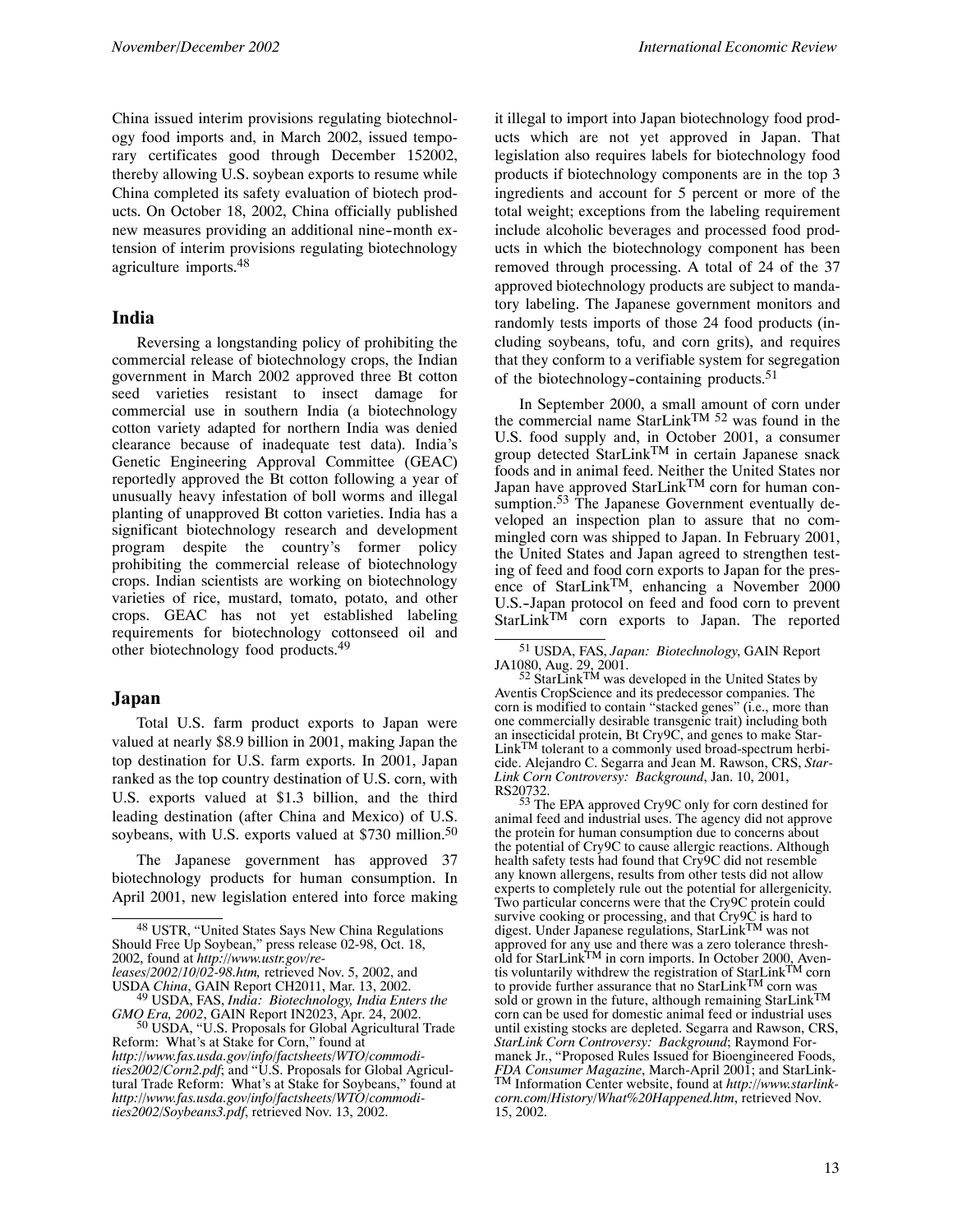detection of StarLinkTM in the U.S. corn crop has continued to decline since mid-2001. As a result of the StarLinkTM exports, Japanese imports of U.S. corn declined by 1.3 million metric tons (8 percent in volume terms) in 2001, although both countries pledged to work to reverse that trend. The Japanese Government now requires that unapproved biotechnology food and feed ingredients be segregated from the export channel; however, Japan also has established a 1-percent tolerance for the unintended presence of such unapproved products with the condition that they are approved in other countries under consensus standards set within the OECD.<sup>54</sup>

#### **South Africa and the Southern Africa Region**

South Africa applies its existing agricultural and health safety laws and regulations to biotechnology food products. Shipments of biotechnology food products containing more than 1 percent of biotechnology components must receive prior approval for import, distribution, use, and commercial release within South Africa pursuant to the country's 1997 GMO Act. South Africa currently does not require biotechnology food products to be labeled, but in May 2001 proposed labeling requirements were published for public comment. The proposed regulations are similar to those of the United States, and would require labeling for biotechnology food products if their composition or nutritional value differs significantly from non--biotechnology food and if there is a potential for allergic reaction. The South African regulations also would require labeling if human or animal genes are used in plants. Four biotechnology crops have been approved for commercial release in South Africa, including varieties of cotton, corn, and soybeans. South Africa's longstanding biotechnology research and development program has developed local biotech-

nology varieties of corn, potatoes, sorghum, strawberries, and sugar cane.<sup>55</sup>

South Africa remains one of the few African countries that has approved the commercial release of biotechnology crops for human consumption, although a number of African countries have field tested biotechnology crops. Despite ongoing famine conditions, Zambia has refused U.S. emergency food aid because of its biotechnology components. The Zambian government reportedly seeks to prevent imported biotechnology food products from contaminating the country's domestic crops and jeopardizing its biotechnology-free food exports to the EU market (Zambia recently agreed to accept U.S. corn for distribution only to foreign refugees in that country). Zimbabwe, Mozambique, and Malawi also are concerned about seeds from biotechnology-derived food aid contaminating domestic crops and jeopardizing exports to the EU; however, those countries accept biotechnology corn that is quarantined and milled before distribution.56

The U.S. Agency for International Development (USAID) launched the Southern African Regional Program on Biotechnology to promote awareness and training programs on biotechnology among sub-Saharan southern African countries. USAID has established a partnership with seven Southern African Development Community (SADC) countries–Malawi, Mauritius, Mozambique, Namibia, South Africa, Zambia, and Zimbabwe–to provide technical training in biosafety regulatory implementation. This program has as its goal to strengthen science-based regulation of biotechnology in the SADC region, as well as to promote conformity with the science-based standards set forth in the WTO.<sup>57</sup>

<sup>54</sup> U.S. Embassy, Tokyo, Japan, "U.S. and Japan Agree To Improve Testing of Food Corn for Starlink," Feb. 21, 2001, found at *http://www.fas.usda.gov/starlink.html, retrieved* Nov. 12, 2002, and USDA, FAS, *Japan*, GAIN Report JA 2011.

<sup>55</sup> AfricaBio, "South African Biotechnology," found at *http://www.africabio.com/policies/biotechsa.shtml, and USDA, FAS, South Africa: Food and Agricultural Import Regulations and Standards, GAIN Report SF2021*, Aug. 5, 2001.

<sup>56</sup> USAID, "Southern Africa: Complex Food Security Crisis, Situation Report No. 3, Nov. 1, 2002," found at *http://www.usaid.gov/htm\_response/ofda/southernafrica\_sr3\_fy03.html*, retrieved Nov. 18, 2002.<br><sup>57</sup> Ibid.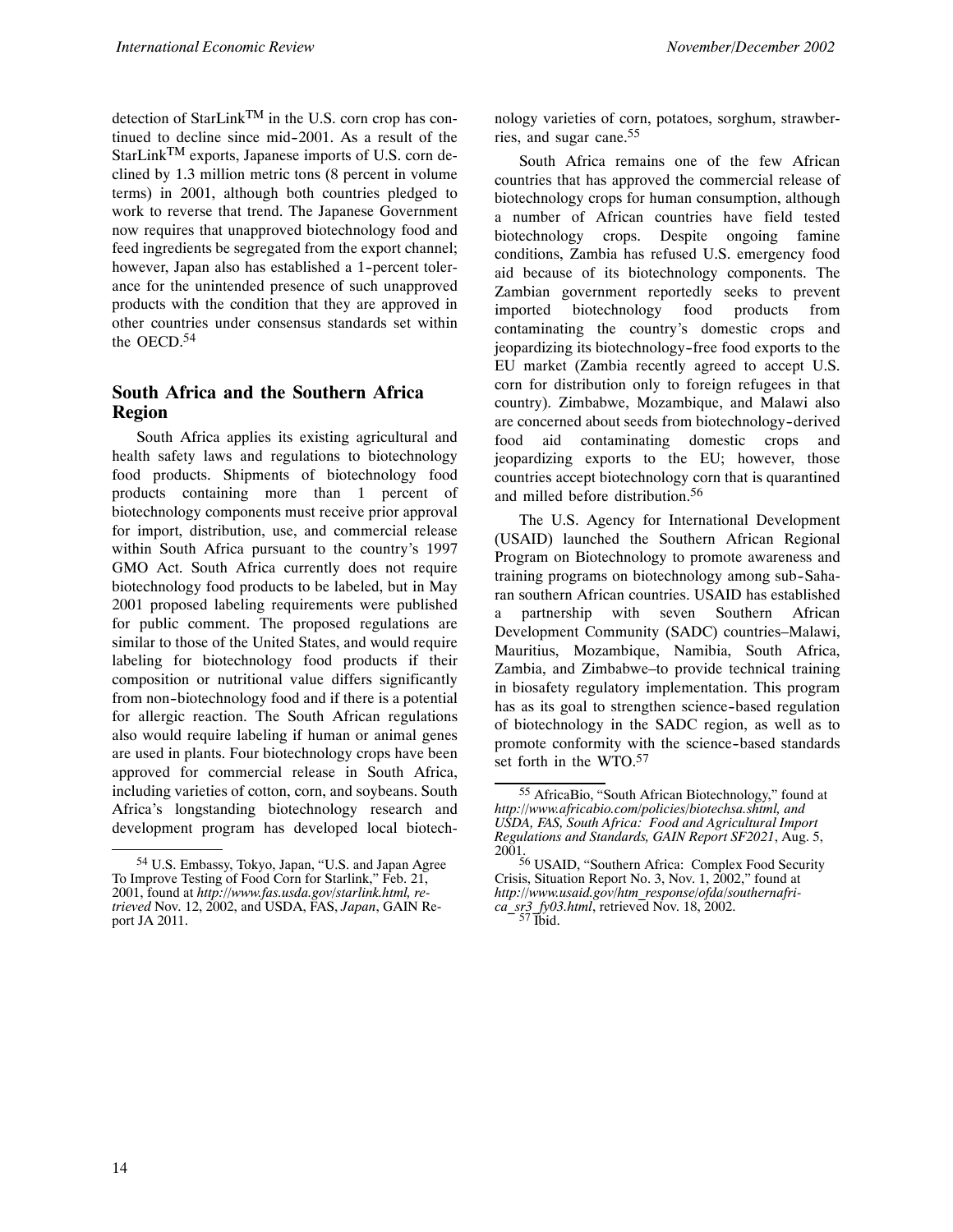# **U.S. TRADE DEVELOPMENTS**

## **Recent Developments**

**Michael Youssef1 myoussef@usitc.gov 202-205-3269**

The U.S. Department of Commerce reported that seasonally adjusted total exports of goods and services of \$82.2 billion and imports of \$120.2 billion in September 2002 resulted in a goods and services trade deficit of \$38.0 billion; this was \$0.3 billion less than the \$38.3 billion deficit in August 2002.<sup>2</sup> September exports were \$0.3 billion less than August exports of \$82.5 billion, imports of goods and services at \$120.2 billion were \$0.6 billion less than August imports of \$120.8 billion.

September 2002 merchandise exports remained constant at \$58.3 billion. Merchandise imports decreased \$0.4 billion to \$100.2 billion, causing the merchandise trade deficit to decrease by about \$0.4 billion in September to \$41.9 billion from \$42.3 billion in August 2002. For services, exports decreased to \$23.8 billion in September from \$24.2 billion in August. Imports of services decreased to \$20.0 billion in September from \$20.2 billion in August, resulting in a services trade surplus in September of about \$3.8 billion, nearly \$0.2 billion less than the \$4.0 billion surplus in August 2002.

Changes in merchandise exports in August-September 2002 reflected an increase in capital goods (\$0.2 billion). Decreases occurred in automotive vehicles, parts, and engines (\$0.1 billion); and the statistical category (\$0.2 billion). Consumer goods; industrial supplies and materials; and foods, feeds, and beverages were virtually unchanged.

Imports of goods in August-September reflected decreases in consumer goods (\$0.4 billion); capital goods (\$0.1 billion); industrial supplies and materials (\$0.3 billion); and foods, feeds, and beverages (\$0.1 billion). Increases occurred in automotive vehicles, parts, and engines (\$0.3 billion); and in the "other goods" category (\$0.1 billion). Additional information on U.S. trade developments in agriculture and specified manufacturing sectors in August-September 2002 are highlighted in tables 1 and 2, and figures 1 and 2. Services trade developments are highlighted in table 3.

In September 2002, exports of advanced technology products were \$14.3 billion and imports of the same were about \$17.1 billion, resulting in a deficit of \$2.8 billion, following a deficit of \$1.2 billion in August 2002. Exports of these products in September 2002 were about \$0.8 billion less than the \$15.1 billion recorded in August 2002, while September imports were about \$0.8 billion more than the \$16.3 billion imports in August.

The September 2002 trade data showed U.S. surpluses with the following countries (preceding month in parentheses): Australia, \$0.5 billion (\$0.5 billion in August 2002); Egypt, \$0.1 billion (\$0.3 billion). Deficits were recorded in September with China, \$10.3 billion (\$10.9 billion); Singapore, \$0.1 billion (surplus of \$0.2 billion); Argentina, \$0.1 billion (\$0.1 billion); Brazil, \$0.4 billion (\$0.4 billion); Canada, \$4.6 billion (\$4.1billion); Mexico, \$3.0 billion (\$3.5 billion); Japan, \$5.9 billion (\$5.3 billion); Korea, \$1.1 billion (\$1.0 billion); OPEC member countries, \$2.9 (\$3.7 billion); Taiwan, \$1.2 billion (\$1.3 billion); and Western Europe, \$7.0 billion (\$7.0 billion).

Exports of goods and services during January--September 2002 totaled about \$728.0 billion, down from \$769.2 billion during January-September 2001. Imports of goods and services increased to \$1,031.9 billion, from \$1,023.9 billion during the same

Michael Youssef is an international economist in the USITC Office of Economics, Country and Regional Analysis Division. The views expressed in this article are those of the author. They are not the views of the U.S. International Trade Commission (USITC) as a whole or of any individual Commissioner.

 $2$  Data for this article were taken largely from U.S. Department of Commerce, Bureau of Economic Analysis, "U.S. International Trade in Goods and Services," *Commerce News*, FT-900, release of Nov.19, 2002, found at *http://www.census.gov/foreign-trade/www/press.html#current*, as well as at Internet address *http://www.bea.doc.gov/ bea/newsrel/*.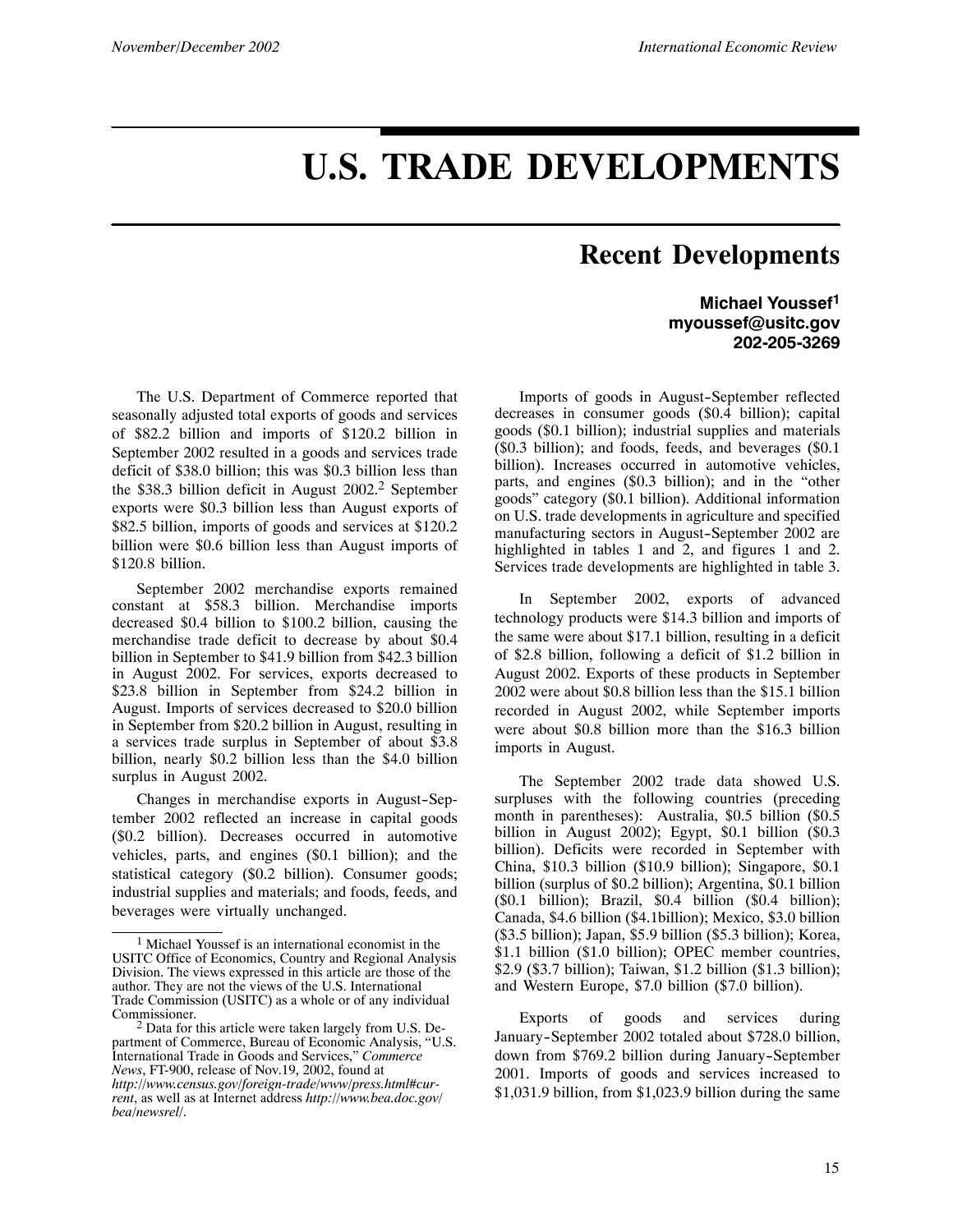#### **Table 1**U.S. trade in goods and services, seasonally adjusted, August 2002-September 2002

|                                          | <b>Billion dollars</b> |                |            |                |            |               |  |  |  |  |  |  |
|------------------------------------------|------------------------|----------------|------------|----------------|------------|---------------|--|--|--|--|--|--|
|                                          |                        | <b>Exports</b> |            | <b>Imports</b> |            | Trade balance |  |  |  |  |  |  |
| Item                                     | Sept. 2002             | Aug. 2002      | Sept. 2002 | Aug. 2002      | Sept. 2002 | Aug. 2002     |  |  |  |  |  |  |
| Trade in goods <sup>1</sup> (see note)   |                        |                |            |                |            |               |  |  |  |  |  |  |
| Including oil                            | 58.3                   | 58.3           | 100.2      | 100.6          | $-41.9$    | -42.3         |  |  |  |  |  |  |
| Excluding oil                            | 58.3                   | 58.3           | 90.7       | 90.8           | $-32.4$    | $-32.5$       |  |  |  |  |  |  |
| Trade in services <sup>1</sup>           | 23.8                   | 24.2           | 20.0       | 20.2           | 3.8        | 4.0           |  |  |  |  |  |  |
| Trade in goods and services <sup>1</sup> | 82.2                   | 82.5           | 120.2      | 120.8          | $-38.0$    | $-38.3$       |  |  |  |  |  |  |
| Trade in goods <sup>2</sup>              | 64.0                   | 64.2           | 109.3      | 110.6          | $-45.3$    | $-46.4$       |  |  |  |  |  |  |
| Advanced technology                      |                        |                |            |                |            |               |  |  |  |  |  |  |
| products <sup>3</sup><br>.               | 14.3                   | 15.1           | 17.1       | 16.3           | $-2.8$     | $-1.2$        |  |  |  |  |  |  |

<sup>1</sup> Current dollars (balance-of-payments basis).

2 Constant 1996 dollars (Census Bureau basis).

<sup>3</sup> Not seasonally adjusted.

Note.—Data on trade in goods in current dollars are presented on <sup>a</sup> balance-of-payments (BOP) basis that reflects adjustments for timing, coverage, and valuation of data compiled by the U.S. Treasury Department, Census Bureau. The major adjustments on <sup>a</sup> BOP basis exclude military trade, but include nonmonetary gold transactions and estimates of inland freight in Canada and Mexico that are not included in the Census Bureau data. Data may not add to totals due to rounding.

Source: Calculated from official data of the U.S. Department of Commerce, Exhibits 1, 9, 10, and 16, FT-900 release of Nov. 19, 2002, found at Internet address *http://www.census.gov/foreign-trade/www/press.html#current*.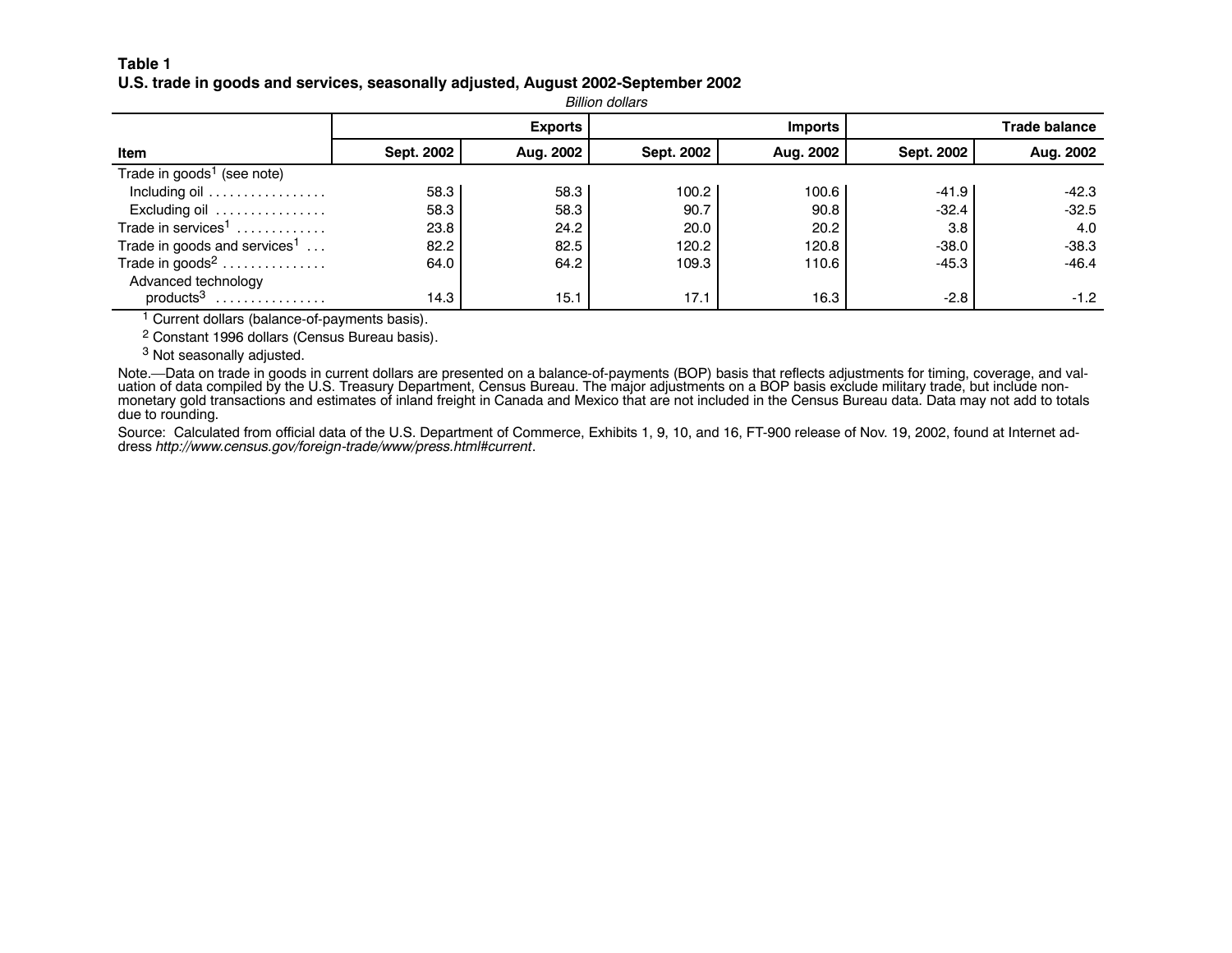#### **Table 2** Nominal U.S. exports, imports, and trade balances, agriculture and specified manufacturing sectors, January 2001-September 2002

|                                  |               |                        |                        |                        |                        |                        |                        |                        | Change<br><b>in</b><br>exports, | Change<br>in trade<br>balance. |                               |
|----------------------------------|---------------|------------------------|------------------------|------------------------|------------------------|------------------------|------------------------|------------------------|---------------------------------|--------------------------------|-------------------------------|
|                                  |               |                        | <b>Exports</b>         |                        |                        | <b>Imports</b>         |                        | <b>Trade balance</b>   | Jan.-<br>Sept.<br>2002<br>over  | Jan.-<br>Sept.<br>2002<br>over | Share of<br>total<br>exports, |
| <b>Manufacture sector</b>        | Sept.<br>2002 | Jan.-<br>Sept.<br>2002 | Jan.-<br>Sept.<br>2001 | Sept.<br>2002          | Jan.-<br>Sept.<br>2002 | Jan.-<br>Sept.<br>2001 | Jan.-<br>Sept.<br>2002 | Jan.-<br>Sept.<br>2001 | Jan.-<br>Sept.<br>2001          | Jan.-<br>Sept.<br>2001         | Jan.-<br>Sept.<br>2002        |
|                                  |               |                        |                        | <b>Billion dollars</b> |                        |                        |                        |                        |                                 | Percent                        |                               |
| ADP equipment & office machinery | 2.5           | 22.6                   | 30.3                   | 6.6                    | 56.6                   | 57.2                   | $-34.0$                | $-26.9$                | $-25.4$                         | 26.4                           | 4.4                           |
| Airplane parts                   | 1.1           | 10.5                   | 12.0                   | 0.4                    | 3.8                    | 4.7                    | 6.7                    | 7.3                    | $-12.5$                         | $-8.2$                         | 2.0                           |
|                                  | 2.1           | 20.8                   | 20.5                   | 1.0                    | 9.3                    | 10.7                   | 11.5                   | 9.8                    | 1.5                             | 17.3                           | 4.0                           |
| Chemicals - inorganic            | 0.5           | 4.1                    | 4.3                    | 0.5                    | 17.7                   | 4.7                    | $-13.6$                | $-0.4$                 | $-4.7$                          | 3300.0                         | 0.8                           |
| Chemicals - organic              | 1.4           | 12.1                   | 12.6                   | 2.5                    | 22.4                   | 22.5                   | $-10.3$                | $-9.9$                 | $-4.0$                          | 4.0                            | 2.3                           |
| Electrical machinery             | 5.7           | 50.6                   | 56.1                   | 7.1                    | 60.2                   | 65.2                   | $-9.6$                 | $-9.1$                 | $-9.8$                          | 5.5                            | 9.8                           |
| General industrial machinery     | 2.5           | 22.7                   | 24.7                   | 2.8                    | 26.6                   | 25.5                   | $-3.9$                 | $-0.8$                 | $-8.1$                          | 387.5                          | 4.4                           |
| Iron & steel mill products       | 0.4           | 3.9                    | 4.1                    | 1.2                    | 9.3                    | 9.4                    | $-5.4$                 | $-5.3$                 | $-4.9$                          | 1.9                            | 0.8                           |
| Power-generating machinery       | 2.9           | 24.3                   | 25.2                   | 2.7                    | 25.8                   | 27.3                   | $-1.5$                 | $-2.1$                 | $-3.6$                          | $-28.6$                        | 4.7                           |
| Scientific instruments           | 2.2           | 20.3                   | 22.3                   | 1.8                    | 15.3                   | 16.1                   | 5.0                    | 6.2                    | $-9.0$                          | $-19.4$                        | 3.9                           |
| Specialized industrial machinery | 1.8           | 17.7                   | 20.2                   | 1.4                    | 13.8                   | 15.2                   | 3.9                    | 5.0                    | $-12.4$                         | $-22.0$                        | 3.4                           |
| Televisions, VCRs, etc.          | 1.6           | 14.7                   | 18.4                   | 6.2                    | 47.7                   | 46.0                   | $-33.0$                | $-27.6$                | $-20.1$                         | 19.6                           | 2.8                           |
| Textile yarn and fabric          | 0.9           | 7.7                    | 7.8                    | 1.4                    | 12.2                   | 11.1                   | $-4.5$                 | $-3.3$                 | $-1.3$                          | 36.4                           | 1.5                           |
| Vehicles                         | 4.9           | 42.8                   | 40.6                   | 13.6                   | 122.4                  | 116.5                  | $-79.6$                | $-75.9$                | 5.4                             | 4.9                            | 8.3                           |
| Other manufactures, not included |               |                        |                        |                        |                        |                        |                        |                        |                                 |                                |                               |
|                                  | 14.8          | 134.4                  | 142.9                  | 34.8                   | 275.9                  | 284.2                  | $-141.5$               | $-141.3$               | $-5.9$                          | 0.1                            | 26.0                          |
| Manufactures                     | 45.3          | 409.2                  | 442.0                  | 84.0                   | 719.0                  | 716.3                  | $-309.8$               | $-274.3$               | $-7.4$                          | 12.9                           | 79.2                          |
|                                  | 4.0           | 38.2                   | 38.6                   | 3.3                    | 31.0                   | 29.5                   | 7.2                    | 9.1                    | $-1.0$                          | $-20.9$                        | 7.4                           |
| Other goods, not included above  | 8.2           | 69.1                   | 74.9                   | 12.5                   | 105.1                  | 120.6                  | $-36.0$                | $-45.7$                | $-7.7$                          | $-21.2$                        | 13.4                          |
| Total (Census basis)             | 57.5          | 516.5                  | 555.5                  | 99.8                   | 855.1                  | 866.4                  | $-338.6$               | $-310.9$               | $-7.0$                          | 8.9                            | 100.0                         |

Note.—Data on trade in manufactures are presented on <sup>a</sup> Census Bureau basis. Data may not add to totals due to rounding.

Source: Calculated from official data of the U.S. Department of Commerce, Exhibit 15, FT-900 release of Nov. 19, 2002, found at Internet address *http://www.census.gov/foreign-trade/www/press.html#current.*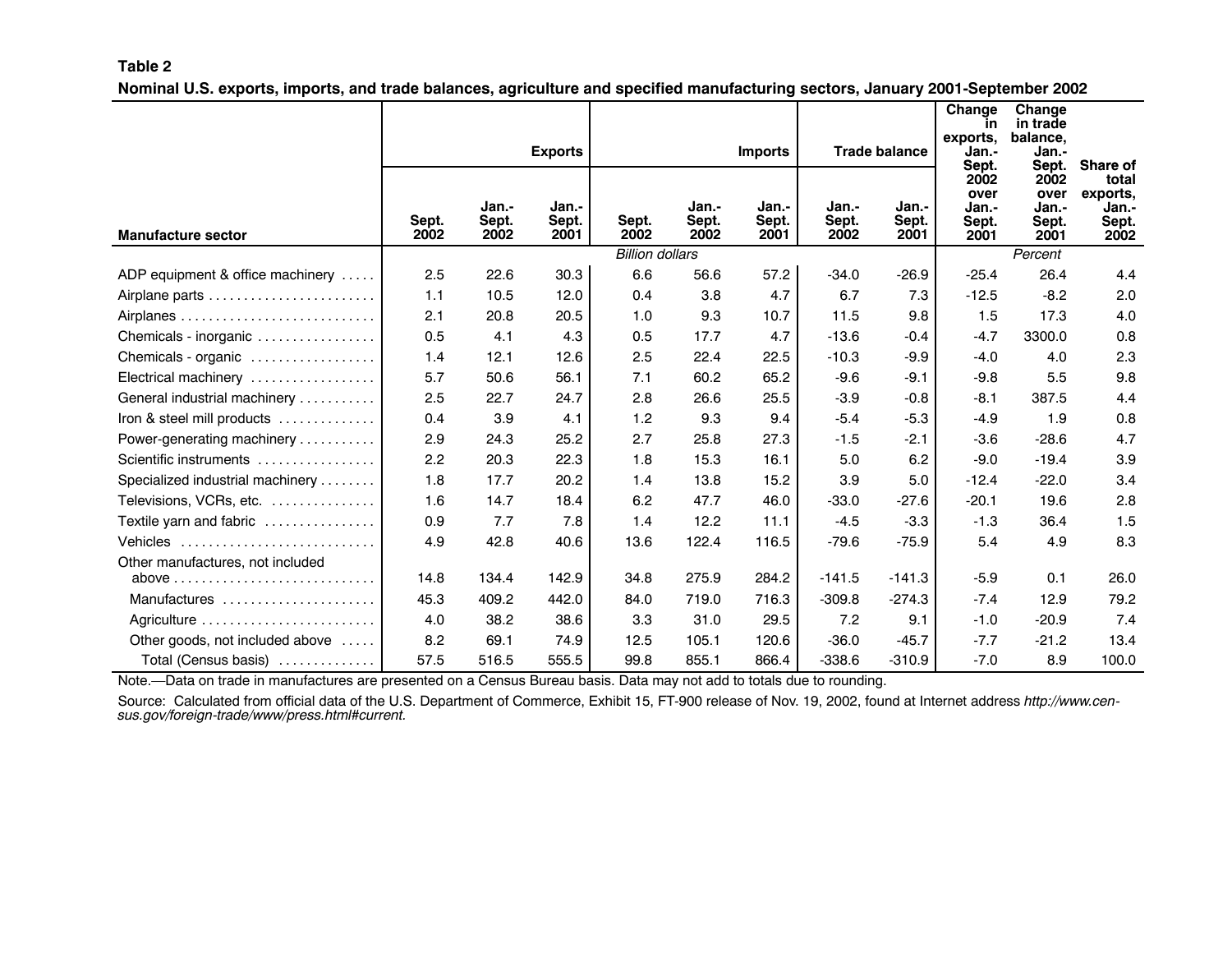

#### **Figure 1 U.S. trade by major commodity, July 2002**

Source: Calculated from official data of the U.S. Department of Commerce, Exhibit 15, FT-900 release of Nov. 19, 2002.

#### **Figure 2 U.S. trade in principal goods, July 2002**



Source: Calculated from official data of the U.S. Department of Commerce, Exhibit 15, FT-900 release of November 19, 2002.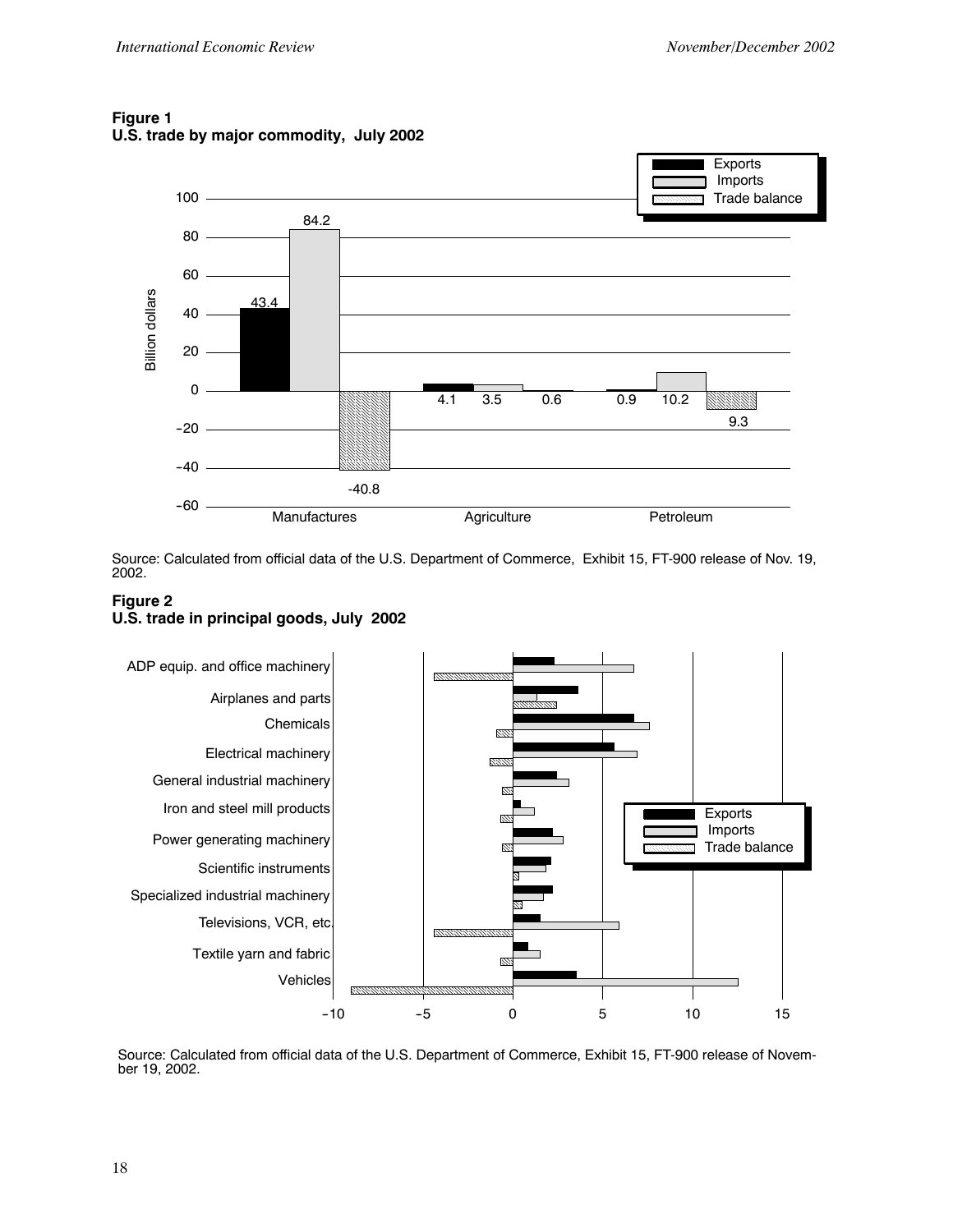#### **Table 3**

|  | Nominal U.S. exports, imports, and trade balances of services, by sectors, January 2001-September 2002, seasonally adjusted |  |  |  |  |
|--|-----------------------------------------------------------------------------------------------------------------------------|--|--|--|--|
|  |                                                                                                                             |  |  |  |  |

|                                        |                        | <b>Exports</b>     |                     | <b>Trade balance</b><br><b>Imports</b> |                    | Change in<br>exports<br>Jan.-Sept. | Change in<br><i>imports</i><br>Jan.-Sept. |                                        |
|----------------------------------------|------------------------|--------------------|---------------------|----------------------------------------|--------------------|------------------------------------|-------------------------------------------|----------------------------------------|
| Service sector                         | Jan.- Sept.<br>2002    | Jan.-Sept.<br>2001 | Jan.- Sept.<br>2002 | Jan.-Sept.<br>2001                     | Jan.-Sept.<br>2002 | Jan.-Sept.<br>2001                 | 2002 over<br>Jan.-Sept.<br>2001           | <b>2002 over</b><br>Jan.-Sept.<br>2001 |
|                                        | <b>Billion dollars</b> |                    |                     |                                        |                    |                                    | Percent                                   |                                        |
| Travel                                 | 51.8                   | 58.4               | 44.3                | 47.2                                   | 7.5                | 11.2                               | $-11.3$                                   | $-6.1$                                 |
| Passenger fares                        | 12.9                   | 14.4               | 15.6                | 18.0                                   | $-2.7$             | $-3.6$                             | $-10.4$                                   | $-13.3$                                |
| Other transportation services          | 20.8                   | 21.6               | 28.3                | 29.8                                   | $-7.5$             | $-8.2$                             | $-3.7$                                    | $-5.0$                                 |
| Royalties and license fees             | 31.0                   | 29.0               | 13.6                | 12.3                                   | 17.4               | 16.7                               | 6.9                                       | 10.6                                   |
| Other private sales                    | 85.5                   | 80.6               | 58.6                | 37.2                                   | 26.9               | 43.4                               | 6.1                                       | 57.5                                   |
| Transfers under U.S. military sales    |                        |                    |                     |                                        |                    |                                    |                                           |                                        |
|                                        | 9.0                    | 9.1                | 14.1                | 10.9                                   | $-5.1$             | $-1.8$                             | $-1.1$                                    | 29.4                                   |
| U.S. Government miscellaneous services | 0.6                    | 0.6                | 2.2                 | 2.2                                    | $-1.6$             | $-1.6$                             | 0.0                                       | 0.0                                    |
| Total                                  | 211.5                  | 213.7              | 176.8               | 157.5                                  | 34.7               | 56.2                               | $-1.0$                                    | 12.3                                   |

Note.—Data on trade in services are presented on <sup>a</sup> balance-of-payments basis. Data may not add to totals due to rounding and seasonal adjustments. Source: Calculated from official data of the U.S. Department of Commerce, Exhibits 3 and 4, FT-900 release of Nov. 19, 2002, found at Internet address *http://www.census.gov/foreign-trade/www/press.html#current.*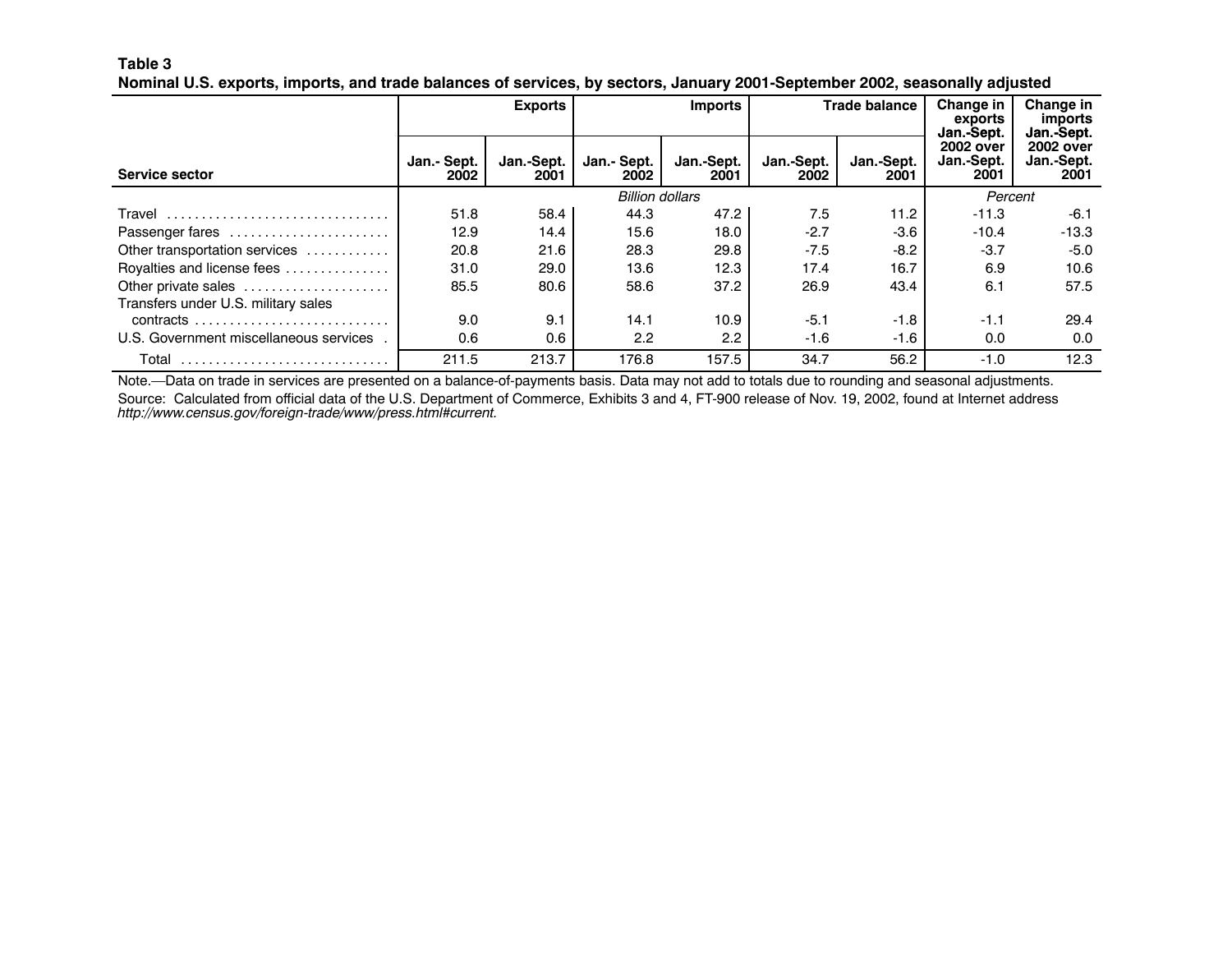period. As a consequence, the trade deficit on goods and services increased to \$303.9 billion for the January--September 2002 period, from \$254.7 billion during January-September 2001.

The export of goods on a balance-of-payments basis during January-September 2002 decreased to \$512.8 billion from \$551.4 billion during the same 2001 period, a decrease of \$38.6 billion; and imports of goods also decreased to \$864.9 billion, down from \$877.9 billion in January-September 2001. Consequently, the merchandise trade deficit increased to \$352.1 billion from \$326.6 billion. Regarding trade in services, exports in January-September 2002 decreased to \$211.5 billion, from \$213.7 billion in the same period of 2001, a decrease of about \$2.2 billion. Imports of services increased to \$176.8 billion from \$157.5 billion, an increase of \$19.3 billion. The surplus on trade in services decreased to \$34.7 billion in January--September 2002 from \$56.2 billion in the same period in 2001, a decrease of \$21.5 billion.

The January-September 2002 exports of advanced technology products declined to \$134.1 billion from \$153.9 billion in January-September 2001. Imports declined to \$143.6 billion in January-September 2002 from \$147.1 billion in the same period of 2001. As a

consequence, the trade surplus in these products of nearly \$6.8 billion in January-September 2001 turned into a deficit of about \$9.5 billion in January-September 2002.

The January-September 2002 trade data in merchandise goods showed trade deficits with the following countries (same period a year ago in parentheses): Canada, \$37.3 billion (\$41.4 billion in January--September 2001); China, \$73.6 billion (\$61.2 billion); Eastern Europe, \$5.3 billion (\$6.0 billion); EFTA, \$4.4 billion, (\$2.4 billion); the euro area, \$47.8 billion (\$39.8 billion); the European Union (EU-15), \$58.4 billion (\$44.3 billion); Japan, \$50.0 billion (\$51.2 billion); NICs, \$15.2 billion (\$15.5 billion); Mexico, \$28.1 billion (\$22.9 billion); OPEC, \$24.8 billion (\$32.5 billion); and Western Europe, \$63.1 billion (\$46.7 billion). South and Central American countries–such as Argentina, Brazil, and Colombia–recorded small changes in their trade balances. Taiwan's merchandise trade deficit with the United States was \$10.1 billion, down from \$11.5 billion in the same period of 2001. Trade surpluses were recorded with Australia, Egypt, Hong Kong, Netherlands, and Singapore. U.S. trade developments with major trading partners are highlighted in table 4.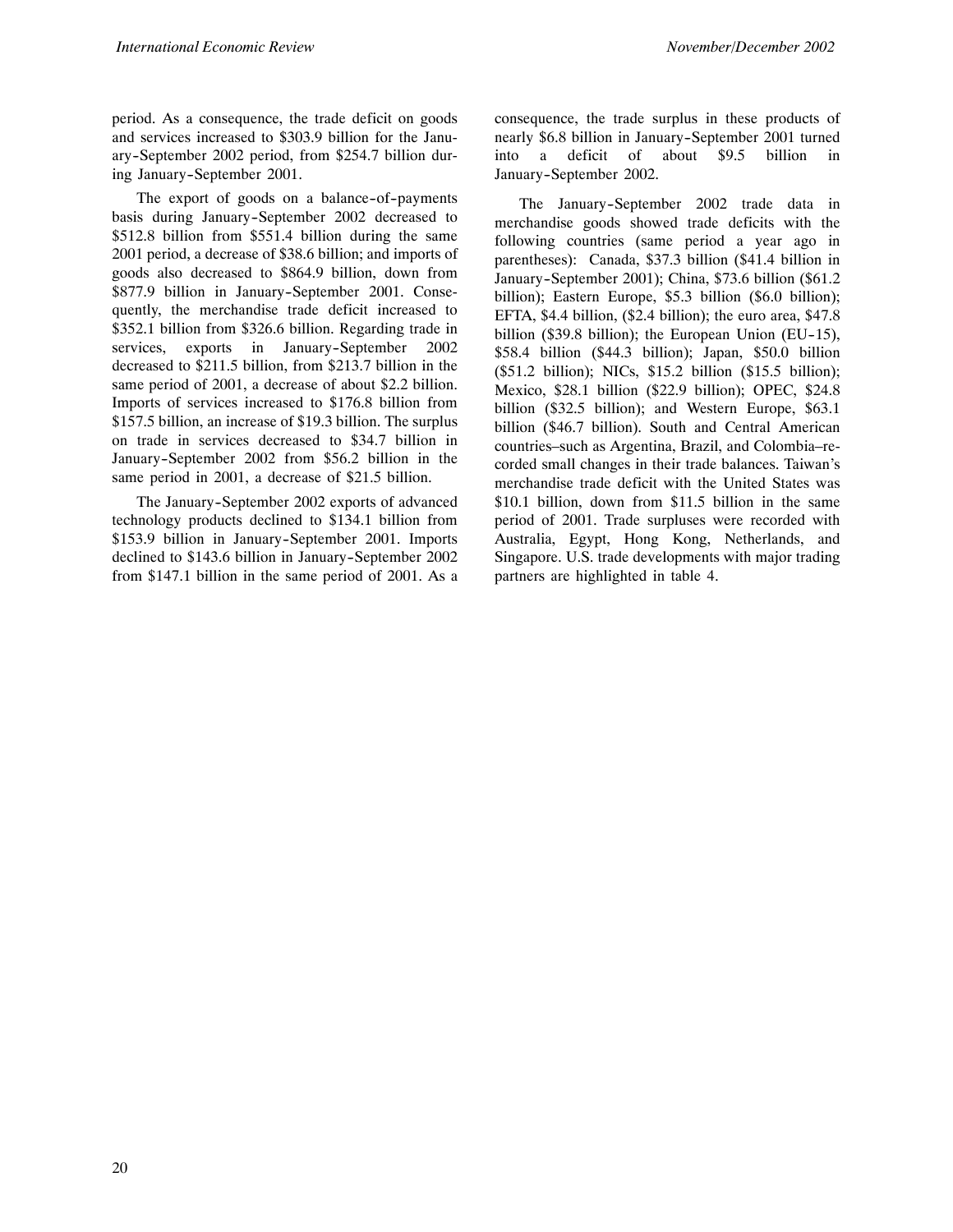#### **Table 4**U.S. exports and imports of goods with major trading partners, January 2001-September 2002

|                                 |               |                        | <b>Exports</b>         |                        |                        | <b>Imports</b>         |                        | <b>Trade balance</b>   | Change in<br>exports,                                | Change in<br>imports,                                |
|---------------------------------|---------------|------------------------|------------------------|------------------------|------------------------|------------------------|------------------------|------------------------|------------------------------------------------------|------------------------------------------------------|
| Country/areas                   | Sept.<br>2002 | Jan.-<br>Sept.<br>2002 | Jan.-<br>Sept.<br>2001 | Sept.<br>2002          | Jan.-<br>Sept.<br>2002 | Jan.-<br>Sept.<br>2001 | Jan.-<br>Sept.<br>2002 | Jan.-<br>Sept.<br>2001 | Jan.-Sept.<br><b>2002 over</b><br>Jan.-Sept.<br>2001 | Jan.-Sept.<br><b>2002 over</b><br>Jan.-Sept.<br>2001 |
|                                 |               |                        |                        | <b>Billion dollars</b> |                        |                        |                        |                        |                                                      | Percent                                              |
| Total (Census basis)            | 57.5          | 516.5                  | 555.5                  | 99.8                   | 855.1                  | 866.4                  | $-338.6$               | $-310.9$               | $-7.0$                                               | $-1.3$                                               |
| North America                   | 21.8          | 192.4                  | 201.3                  | 29.4                   | 257.8                  | 265.7                  | $-65.4$                | $-64.4$                | $-4.4$                                               | $-3.0$                                               |
| Canada                          | 13.3          | 120.1                  | 125.0                  | 17.9                   | 157.4                  | 166.4                  | $-37.3$                | $-41.4$                | $-3.9$                                               | $-5.4$                                               |
| Mexico                          | 8.5           | 72.3                   | 76.3                   | 11.4                   | 100.4                  | 99.2                   | $-28.1$                | $-22.9$                | $-5.2$                                               | 1.2                                                  |
| Western Europe                  | 12.5          | 116.6                  | 133.7                  | 19.5                   | 179.7                  | 180.3                  | $-63.1$                | $-46.6$                | $-12.8$                                              | $-0.3$                                               |
| Euro Area                       | 8.5           | 77.9                   | 85.3                   | 13.7                   | 125.7                  | 125.1                  | $-47.8$                | $-39.8$                | $-8.7$                                               | 0.5                                                  |
| European Union                  | 11.5          | 106.6                  | 121.0                  | 17.9                   | 165.0                  | 165.3                  | $-58.4$                | $-44.3$                | $-11.9$                                              | $-0.2$                                               |
| (EU-15)                         |               |                        |                        |                        |                        |                        |                        |                        |                                                      |                                                      |
| France                          | 1.5           | 13.9                   | 15.0                   | 2.2                    | 21.1                   | 22.7                   | $-7.2$                 | $-7.7$                 | $-7.3$                                               | $-7.0$                                               |
| Germany                         | 2.3           | 19.6                   | 23.0                   | 5.1                    | 44.6                   | 45.1                   | $-25.0$                | $-22.1$                | $-14.8$                                              | $-1.1$                                               |
| Italy                           | 0.7           | 7.3                    | 7.4                    | 1.7                    | 17.8                   | 18.0                   | $-10.5$                | $-10.6$                | $-1.4$                                               | $-1.1$                                               |
| Netherlands                     | 1.5           | 13.9                   | 14.7                   | 0.8                    | 7.2                    | 7.1                    | 6.7                    | 7.6                    | $-5.4$                                               | 1.4                                                  |
| United Kingdom                  | 2.7           | 25.2                   | 31.6                   | 3.3                    | 30.2                   | 31.1                   | $-5.0$                 | 0.5                    | $-20.3$                                              | $-2.9$                                               |
| Other EU                        | 0.8           | 7.8                    | 8.8                    | 2.6                    | 20.5                   | 17.9                   | $-12.7$                | $-9.1$                 | $-11.4$                                              | 14.5                                                 |
| EFTA <sup>1</sup><br>.          | 0.7           | 7.0                    | 9.5                    | 1.2                    | 11.4                   | 11.9                   | $-4.4$                 | $-2.4$                 | $-26.3$                                              | $-4.2$                                               |
| Eastern Europe/FSR <sup>2</sup> | 0.5           | 5.0                    | 5.1                    | 1.3                    | 10.3                   | 11.1                   | $-5.3$                 | $-6.0$                 | $-2.0$                                               | $-7.2$                                               |
| Russia                          | 0.2           | 1.8                    | 2.0                    | 0.5                    | 4.7                    | 5.1                    | $-2.9$                 | $-3.1$                 | $-10.0$                                              | $-7.8$                                               |
| Pacific Rim Countries           | 14.8          | 133.7                  | 138.3                  | 35.0                   | 287.7                  | 282.2                  | $-154.0$               | $-143.9$               | $-3.3$                                               | 1.9                                                  |
| Australia                       | 1.0           | 9.7                    | 8.1                    | 0.6                    | 4.8                    | 4.9                    | 4.9                    | 3.2                    | 19.8                                                 | $-2.0$                                               |
| China                           | 2.0           | 15.9                   | 14.0                   | 12.3                   | 89.5                   | 75.2                   | $-73.6$                | $-61.2$                | 13.6                                                 | 19.0                                                 |
| Japan                           | 4.2           | 38.8                   | 44.5                   | 10.0                   | 88.8                   | 95.7                   | $-50.0$                | $-51.2$                | $-12.8$                                              | $-7.2$                                               |
| $NICs3$                         | 5.9           | 52.6                   | 55.1                   | 7.9                    | 67.8                   | 70.6                   | $-15.2$                | $-15.5$                | $-4.5$                                               | $-4.0$                                               |
| Latin America                   | 4.3           | 38.3                   | 44.5                   | 6.4                    | 50.5                   | 52.3                   | $-12.2$                | $-7.8$                 | $-13.9$                                              | $-3.4$                                               |
| Argentina                       | 0.1           | 1.1                    | 3.2                    | 0.2                    | 2.2                    | 2.3                    | $-1.1$                 | 0.9                    | $-65.6$                                              | $-4.3$                                               |
| Brazil                          | 1.0           | 9.3                    | 12.3                   | 1.5                    | 11.4                   | 11.0                   | $-2.1$                 | 1.3                    | $-24.4$                                              | 3.6                                                  |
| <b>OPEC</b><br>.                | 2.0           | 14.1                   | 15.3                   | 4.8                    | 38.9                   | 47.8                   | $-24.8$                | $-32.5$                | $-7.8$                                               | $-18.6$                                              |
| Other Countries                 | 2.2           | 21.3                   | 23.5                   | 5.9                    | 48.3                   | 47.1                   | $-27.0$                | $-23.6$                | $-9.4$                                               | 2.5                                                  |
| Egypt                           | 0.2           | 2.3                    | 2.3                    | 0.1                    | 1.1                    | 0.7                    | 1.2                    | 1.6                    | 0.0                                                  | 57.1                                                 |
| South Africa                    | 0.2           | 1.9                    | 2.3                    | 0.4                    | 2.9                    | 3.5                    | $-1.0$                 | $-1.2$                 | $-17.4$                                              | $-17.1$                                              |

<sup>1</sup> The European Free Trade Area (EFTA) includes Iceland, Liechtenstein, Norway, and Switzerland.

<sup>2</sup> Former Soviet Republics (FSR).

 $^3$  The newly industrializing countries (NICs) include Hong Kong, Korea, Singapore, and Taiwan.

Note.—Country/area figures may not add to totals due to rounding. Exports of certain grains, oilseeds, and satellites are excluded from country/area exports but included in total export table. Also, some countries are included in more than one area. Data are presented on <sup>a</sup> Census Bureau basis.

Source: Calculated from official data of the U.S. Department of Commerce, Exhibits 14 and 14a, FT-900 release of Nov. 19, 2002, found at Internet address *http://www.census.gov/foreign-trade/www/press.html#current*.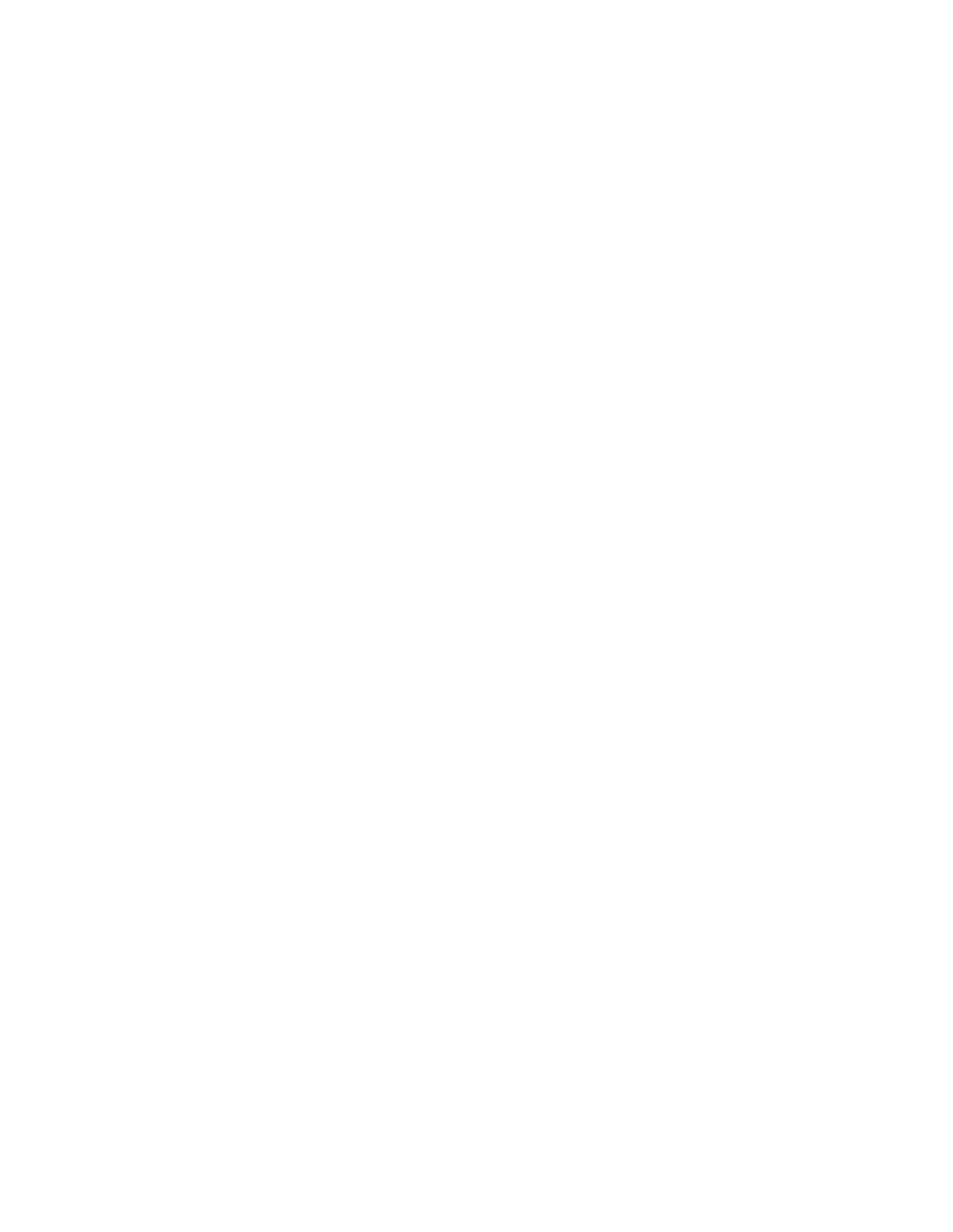## **U.S. Labor Productivity and Costs, Third Quarter, 2002**

The surge in U.S. labor productivity has been a major driving force of the "New Economy" boom years of the late 1990s. Sustainable rates of economic growth, low inflation, reduced rates of unemployment, advances in computing and telecommunications technologies, and increased competitiveness due to globalization of economic production and sourcing have also characterized this so-called New Economy.

Labor productivity–as measured by output per hour of all persons–increased in the third quarter of 2002 in both business and non-farm business sector, according to the Bureau of Labor Statistics (BLS) of the U.S. Department of Labor. Productivity growth in the third quarter was 5.4 percent in the business sector and 5.1 percent in the non-farm business sector, at seasonally adjusted annual rates. All data following are seasonally adjusted annual rates from a year ago.

Productivity increased by 5.4 percent in the business sector (which includes farms), as output grew by 5.2 percent but hours worked declined by 0.2 percent. The 5.1 percent increase in non-farm business productivity also reflected a 5.1 percent growth in output, but no change in non-farm business hours (table 1 and 2). In manufacturing, productivity increases in the third quarter were (table 3, 4, and 5):

- 8.8 percent in durable goods manufacturing,
- 1.3 percent in nondurable goods manufacturing.

BLS data show that the 5.5 percent increase in manufacturing productivity in the third quarter follows a 4.2-percent rise in the previous quarter. Output and

**Michael Youssef1 myoussef@usitc.gov 202--205--3269**

hours worked in manufacturing, which include about 16 percent of U.S. business sector employment, tend to vary more from quarter to quarter than data for the more aggregate business and non-farm business sectors. Third--quarter measures are summarized in table 6.

BLS advises that the data sources and methods used in the preparation of the manufacturing series differ from those used in preparing the business and non--farm business series, and these measures are not directly comparable. That is because output measures for business and non-farm business are based on measures of gross domestic product (GDP) prepared by the Bureau of Economic Analysis of the U.S. Department of Commerce, whereas, quarterly output measures for manufacturing reflect indexes of industrial production independently prepared by the Board of Governors of the Federal Reserve System.

#### *Business Sector*

In the business sector (which includes farms), BLS reported that productivity increased by 5.4 percent (annual rate) in the third quarter from the second quarter of 2002. Output increased by 5.2 percent, while hours of all persons engaged in the sector declined by 0.2 percent. In the second quarter, productivity in the business sector rose by 1.8 percent, reflecting a 0.6-percent rise in output and a 1.2-percent decline in hours.

Hourly compensation increased at an annual rate of 5.3 percent in the third quarter of 2002. In the second quarter, hourly compensation increased by 4.2 percent, and in the first quarter hourly compensation increased by 3.0 percent. This measure includes wages and salaries, supplements, employer contributions to employee benefit plans, and taxes. Real hourly compensation increased by 3.4 percent in the third quarter of 2002.

<sup>5.5</sup> percent in manufacturing,

<sup>1</sup> Michael Youssef is an international economist in the USITC Office of Economics, Country and Regional Analysis Division. The views expressed in this article are those of the author. They are not the views of the U.S. International Trade Commission (USITC) as a whole or of any individual Commissioner.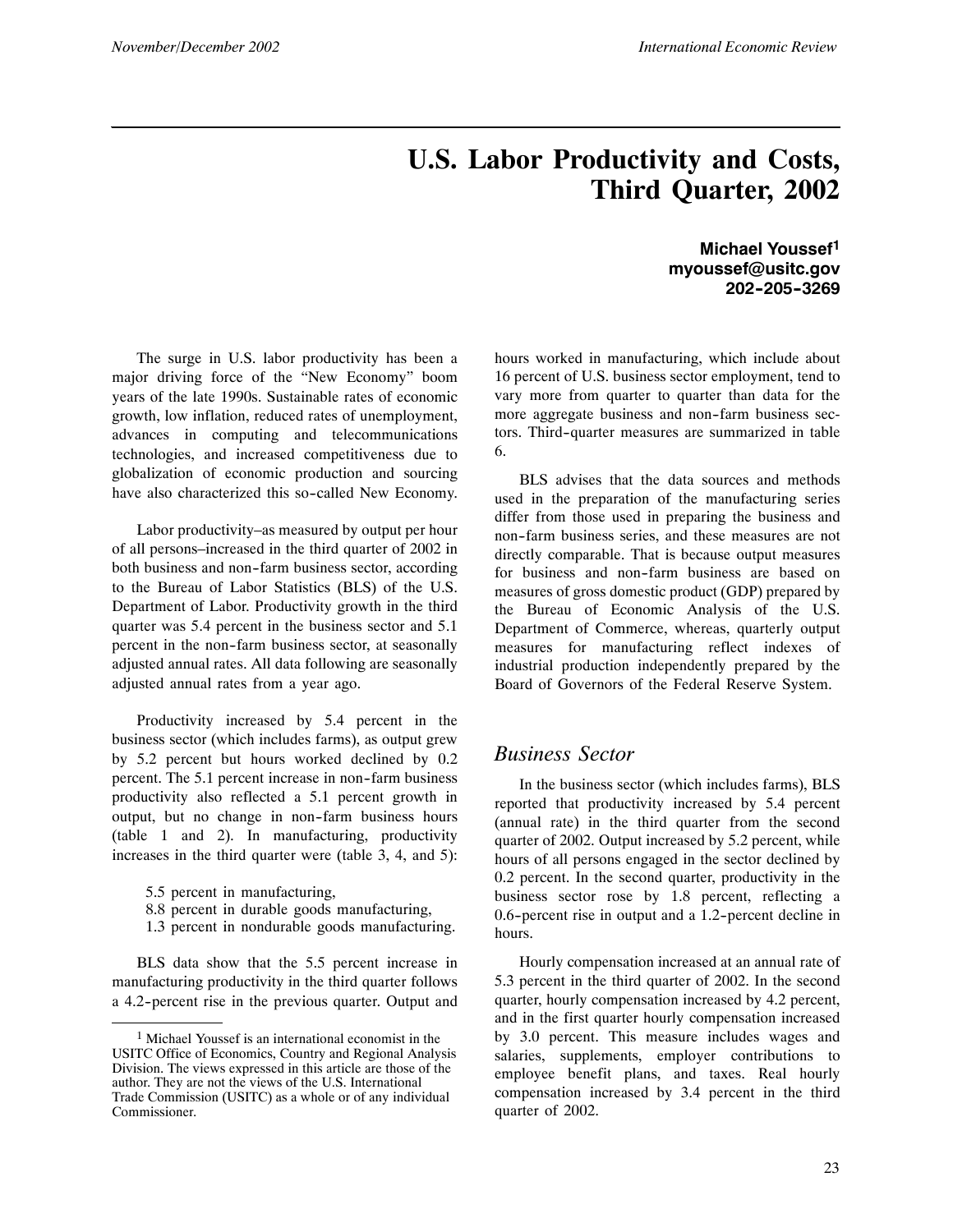#### **Table 1** Business sector: Productivity, hourly compensation, unit labor costs, and prices, seasonally adjusted

| Year and quarter | Output per<br>hour of all<br>persons | Output | <b>Hours of all</b><br>output                       | Compensa-<br>tion<br>per hour | Real<br>compensa-<br>tion per hour | <b>Unit labor</b><br>costs | Unit non-labor<br>payments | <b>Implicit</b><br>price<br>deflator |
|------------------|--------------------------------------|--------|-----------------------------------------------------|-------------------------------|------------------------------------|----------------------------|----------------------------|--------------------------------------|
|                  |                                      |        |                                                     | Indexes 1992=100              |                                    |                            |                            |                                      |
| 2000:Q1          | 115.3                                | 138.4  | 120.1                                               | 131.4                         | 110.5                              | 114.0                      | 110.7                      | 112.8                                |
| $2000:Q2$        | 117.2                                | 140.3  | 119.7                                               | 132.4                         | 110.5                              | 113.0                      | 114.1                      | 113.4                                |
| $2000:Q3$        | 117.3                                | 140.4  | 119.7                                               | 135.0                         | 111.7                              | 115.1                      | 111.2                      | 113.7                                |
| $2000:Q4$        | 117.9                                | 140.7  | 119.4                                               | 136.3                         | 111.9                              | 115.6                      | 112.0                      | 114.3                                |
| 2000: Annual     | 116.9                                | 140.0  | 119.7                                               | 133.8                         | 111.2                              | 114.4                      | 112.0                      | 113.5                                |
| $2001:Q1$        | 117.5                                | 140.4  | 119.5                                               | 137.3                         | 111.8                              | 116.9                      | 112.3                      | 115.2                                |
| $2001:Q2$        | 117.4                                | 139.4  | 118.7                                               | 137.5                         | 111.0                              | 117.1                      | 113.6                      | 115.8                                |
| $2001:Q3$        | 117.9                                | 139.1  | 117.9                                               | 137.8                         | 111.1                              | 116.8                      | 115.5                      | 116.4                                |
| $2001:Q4$        | 120.1                                | 140.3  | 116.8                                               | 138.3                         | 111.6                              | 115.1                      | 117.2                      | 115.9                                |
| 2001: Annual     | 118.2                                | 139.8  | 118.2                                               | 137.7                         | 111.4                              | 116.5                      | 114.7                      | 115.8                                |
| 2002:Q1          | 122.5                                | 142.3  | 116.1                                               | 139.3                         | 112.0                              | 113.7                      | 119.9                      | 116.0                                |
| $2002:Q2$        | 123.1                                | 142.5  | 115.8                                               | 140.8                         | 112.2                              | 114.4                      | 119.3                      | 116.2                                |
| $2002:Q3$        | 124.7                                | 144.3  | 115.7                                               | 142.6                         | 113.2                              | 114.3                      | 119.7                      | 116.3                                |
|                  |                                      |        | Percent change from previous quarter at annual rate |                               |                                    |                            |                            |                                      |
| 2000:Q1          | 0.3                                  | 2.2    | 1.9                                                 | 14.7                          | 10.3                               | 14.4                       | $-15.1$                    | 2.4                                  |
| $2000:Q2$        | 6.7                                  | 5.4    | $-1.2$                                              | 3.0                           | 0.0                                | $-3.5$                     | 12.9                       | 2.2                                  |
| $2000:Q3$        | 0.4                                  | 0.4    | 0.0                                                 | 8.3                           | 4.6                                | 7.8                        | $-9.6$                     | 1.1                                  |
| $2000:Q4$        | 2.1                                  | 0.9    | $-1.2$                                              | 3.7                           | 0.7                                | 1.6                        | 2.6                        | 1.9                                  |
| 2000: Annual     | 3.0                                  | 4.1    | 1.0                                                 | 6.8                           | 3.4                                | 3.7                        | $-1.7$                     | 1.7                                  |
| $2001:Q1$        | $-1.5$                               | $-1.0$ | 0.4                                                 | 3.1                           | $-0.6$                             | 4.7                        | 1.1                        | 3.4                                  |
| $2001:Q2$        | $-0.2$                               | $-2.8$ | $-2.6$                                              | 0.5                           | $-2.6$                             | 0.7                        | 4.9                        | 2.2                                  |
| $2001:Q3$        | 1.8                                  | $-0.9$ | $-2.6$                                              | 0.9                           | 0.2                                | $-0.9$                     | 6.8                        | 1.8                                  |
| $2001:Q4$        | 7.6                                  | 3.5    | $-3.9$                                              | 1.4                           | 1.7                                | $-5.8$                     | 6.1                        | $-1.6$                               |
| 2001: Annual     | 1.1                                  | $-0.2$ | $-1.3$                                              | 2.9                           | 0.2                                | 1.8                        | 2.4                        | 2.0                                  |
| $2002:Q1$        | 8.3                                  | 5.9    | $-2.2$                                              | 3.0                           | 1.6                                | $-4.9$                     | 9.6                        | 0.3                                  |
| $2002:Q2$        | 1.8                                  | 0.6    | $-1.2$                                              | 4.2                           | 0.8                                | 2.4                        | $-2.0$                     | 0.7                                  |
| $2002:Q3$        | 5.4                                  | 5.2    | $-0.2$                                              | 5.3                           | 3.4                                | $-0.1$                     | 1.3                        | 0.4                                  |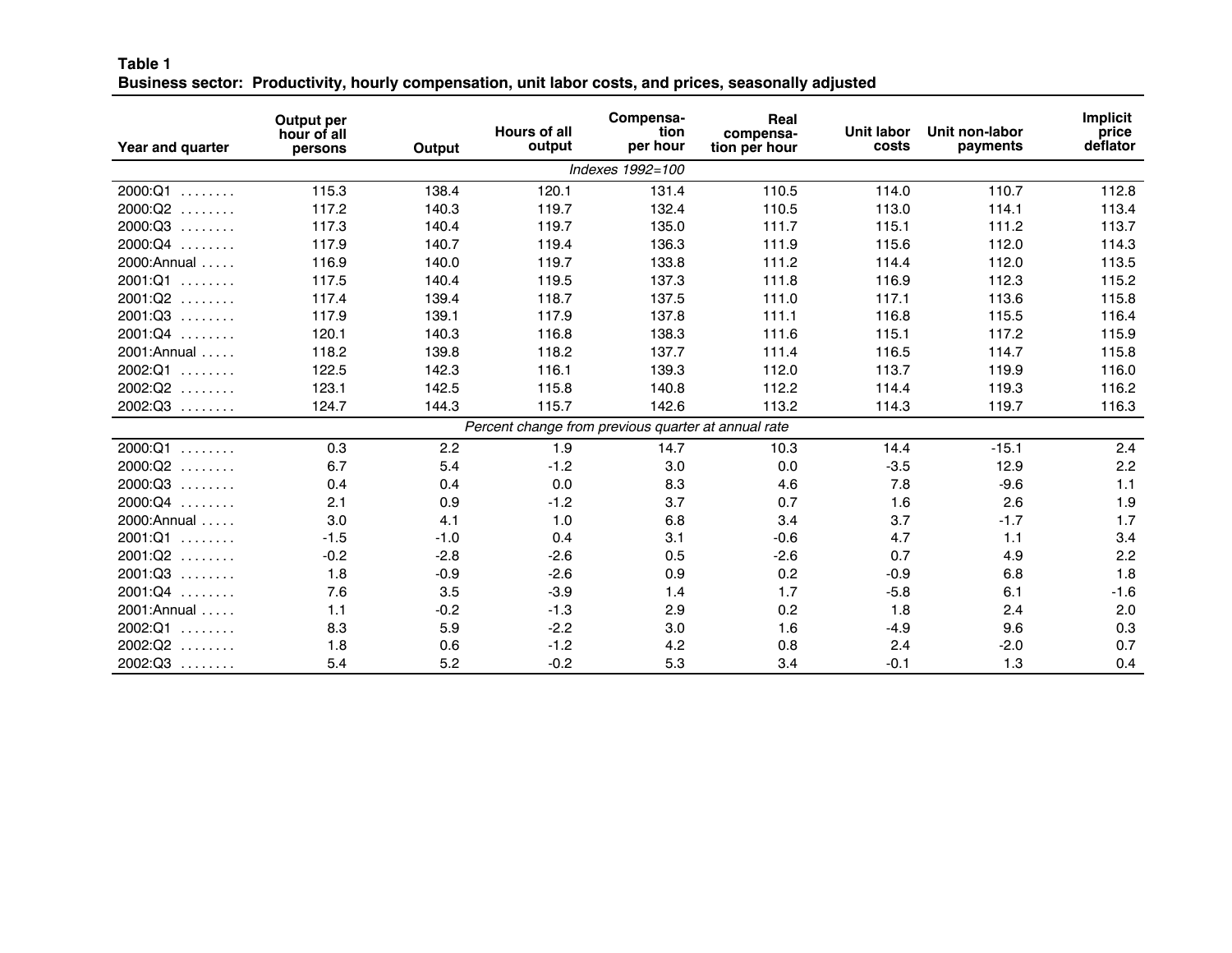| Table 1-Continued |                                                                                                       |  |  |  |
|-------------------|-------------------------------------------------------------------------------------------------------|--|--|--|
|                   | Business sector: Productivity, hourly compensation, unit labor costs, and prices, seasonally adjusted |  |  |  |

| Year and quarter                                                                     | Output per<br>hour of all<br>persons | Output | <b>Hours of all</b><br>output | Compensa-<br>tion per hour | Real<br>compensa-<br>tion per hour                          | <b>Unit labor</b><br>costs | Unit non-labor<br>payments | <b>Implicit</b><br>price<br>deflator |
|--------------------------------------------------------------------------------------|--------------------------------------|--------|-------------------------------|----------------------------|-------------------------------------------------------------|----------------------------|----------------------------|--------------------------------------|
|                                                                                      |                                      |        |                               |                            | Percent change from corresponding quarter of preceding year |                            |                            |                                      |
| 2000:Q1<br>$\begin{array}{cccccccccccccc} . & . & . & . & . & . & . & . \end{array}$ | 2.3                                  | 4.6    | 2.3                           | 5.9                        | 2.5                                                         | 3.5                        | $-2.0$                     | 1.4                                  |
| 2000:Q2<br>.                                                                         | 4.1                                  | 5.4    | 1.3                           | 6.5                        | 3.1                                                         | 2.3                        | 0.8                        | 1.7                                  |
| 2000:Q3<br>.                                                                         | 3.3                                  | 4.1    | 0.7                           | 7.7                        | 4.1                                                         | 4.3                        | $-2.5$                     | 1.7                                  |
| 2000:Q4<br>.                                                                         | 2.4                                  | 2.2    | $-0.1$                        | 7.3                        | 3.8                                                         | 4.9                        | $-2.9$                     | 1.9                                  |
| $2000:$ Annual                                                                       | 3.0                                  | 4.1    | 1.0                           | 6.8                        | 3.4                                                         | 3.7                        | $-1.7$                     | 1.7                                  |
| 2001:Q1<br>1.1.1.1.1.1.1                                                             | 1.9                                  | 1.4    | $-0.5$                        | 4.5                        | 1.2                                                         | 2.6                        | 1.4                        | 2.2                                  |
| $2001:Q2$                                                                            | 0.2                                  | $-0.7$ | $-0.9$                        | 3.9                        | 0.5                                                         | 3.6                        | $-0.4$                     | 2.1                                  |
| $2001:Q3$                                                                            | 0.5                                  | $-1.0$ | $-1.5$                        | 2.0                        | $-0.6$                                                      | 1.5                        | 3.8                        | 2.3                                  |
| $2001:Q4$                                                                            | 1.9                                  | $-0.3$ | $-2.2$                        | 1.5                        | $-0.3$                                                      | $-0.4$                     | 4.7                        | 1.4                                  |
| $2001:$ Annual                                                                       | 1.1                                  | $-0.2$ | $-1.3$                        | 2.9                        | 0.2                                                         | 1.8                        | 2.4                        | 2.0                                  |
| 2002:Q1<br>.                                                                         | 4.3                                  | 1.4    | $-2.8$                        | 1.4                        | 0.2                                                         | $-2.8$                     | 6.8                        | 0.7                                  |
| 2002:Q2<br>.                                                                         | 4.8                                  | 2.3    | $-2.5$                        | 2.4                        | 1.1                                                         | $-2.4$                     | 5.0                        | 0.3                                  |
| 2002:Q3                                                                              | 5.8                                  | 3.8    | $-1.9$                        | 3.5                        | 1.9                                                         | $-2.2$                     | 3.6                        | 0.0                                  |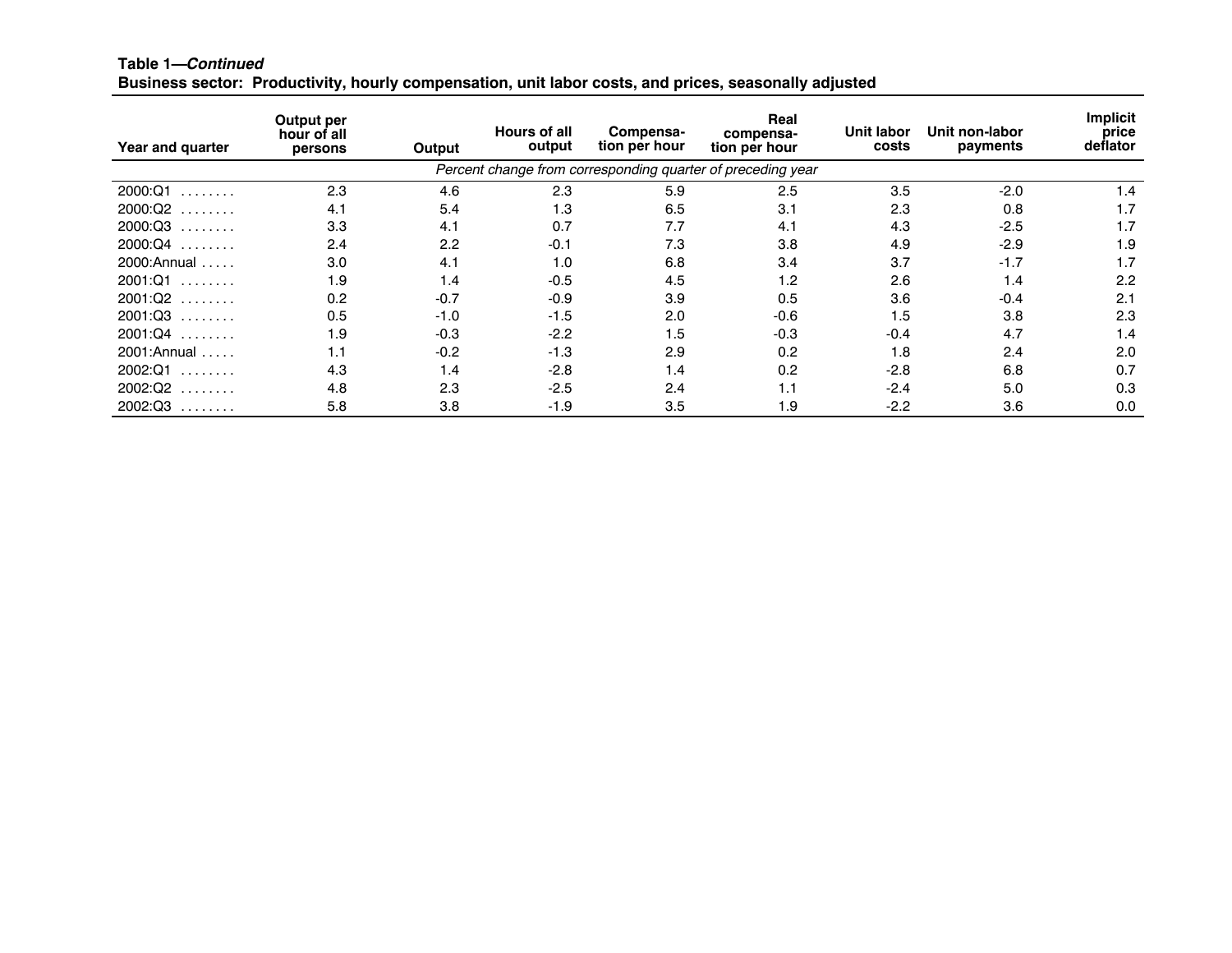| Table 2                                                                                                        |  |  |  |
|----------------------------------------------------------------------------------------------------------------|--|--|--|
| Non-farm business sector: Productivity, hourly compensation, unit labor costs, and prices, seasonally adjusted |  |  |  |

|                  | Output per             |        |                               |                                                     | Real                       |                            | <b>Unit</b>           | Implicit          |
|------------------|------------------------|--------|-------------------------------|-----------------------------------------------------|----------------------------|----------------------------|-----------------------|-------------------|
| Year and quarter | hour of all<br>persons | Output | <b>Hours of all</b><br>output | Compensa-<br>tion per hour                          | compensa-<br>tion per hour | <b>Unit labor</b><br>costs | non-labor<br>payments | price<br>deflator |
|                  |                        |        |                               | Indexes 1992=100                                    |                            |                            |                       |                   |
| $2000:Q1$        | 114.7                  | 138.7  | 120.9                         | 130.8                                               | 110.0                      | 114.0                      | 112.3                 | 113.4             |
| $2000:Q2$        | 116.4                  | 140.5  | 120.7                         | 131.5                                               | 109.8                      | 113.0                      | 115.6                 | 113.9             |
| $2000:Q3$        | 116.6                  | 140.6  | 120.6                         | 134.3                                               | 111.1                      | 115.2                      | 112.8                 | 114.3             |
| $2000:Q4$        | 117.1                  | 141.0  | 120.4                         | 135.3                                               | 111.2                      | 115.6                      | 113.4                 | 114.8             |
| 2000: Annual     | 116.2                  | 140.2  | 120.6                         | 133.0                                               | 110.6                      | 114.4                      | 113.5                 | 114.1             |
| $2001:Q1$        | 116.7                  | 140.7  | 120.6                         | 136.3                                               | 110.9                      | 116.8                      | 113.8                 | 115.7             |
| $2001:Q2$        | 116.6                  | 139.7  | 119.8                         | 136.3                                               | 110.1                      | 116.9                      | 115.3                 | 116.3             |
| $2001:Q3$        | 117.2                  | 139.4  | 118.9                         | 136.7                                               | 110.2                      | 116.6                      | 117.2                 | 116.8             |
| $2001:Q4$        | 119.3                  | 140.4  | 117.7                         | 137.2                                               | 110.7                      | 115.0                      | 119.2                 | 116.5             |
| 2001: Annual     | 117.5                  | 140.1  | 119.2                         | 136.6                                               | 110.5                      | 116.3                      | 116.4                 | 116.3             |
| $2002:Q1$        | 121.8                  | 142.5  | 117.0                         | 138.2                                               | 111.1                      | 113.4                      | 121.7                 | 116.4             |
| $2002:Q2$        | 122.3                  | 142.9  | 116.8                         | 139.5                                               | 111.2                      | 114.0                      | 121.7                 | 116.8             |
| $2002:Q3$        | 123.8                  | 144.7  | 116.8                         | 141.2                                               | 112.0                      | 114.0                      | 121.9                 | 116.9             |
|                  |                        |        |                               | Percent change from previous quarter at annual rate |                            |                            |                       |                   |
| $2000:Q1$        | 0.2                    | 1.9    | 1.7                           | 15.2                                                | 10.7                       | 14.9                       | $-15.3$               | 2.7               |
| $2000:Q2$        | 6.0                    | 5.4    | $-0.6$                        | 2.2                                                 | $-0.7$                     | $-3.6$                     | 12.2                  | 1.9               |
| $2000:Q3$        | 0.6                    | 0.2    | $-0.4$                        | 8.7                                                 | 4.9                        | 8.0                        | $-9.1$                | 1.4               |
| $2000:Q4$        | 1.7                    | 1.1    | $-0.6$                        | 3.1                                                 | 0.2                        | 1.4                        | 2.1                   | 1.6               |
| 2000: Annual     | 2.9                    | 4.0    | 1.0                           | 7.0                                                 | 3.5                        | 3.9                        | $-1.7$                | 1.8               |
| $2001:Q1$        | $-1.5$                 | $-0.9$ | 0.5                           | 2.8                                                 | $-0.9$                     | 4.3                        | 1.5                   | 3.3               |
| $2001:Q2$        | $-0.1$                 | $-2.7$ | $-2.6$                        | 0.1                                                 | $-2.9$                     | 0.3                        | 5.1                   | 2.0               |
| $2001:Q3$        | 2.1                    | $-0.8$ | $-2.9$                        | 1.0                                                 | 0.3                        | $-1.1$                     | 6.8                   | 1.7               |
| $2001:Q4$        | 7.3                    | 2.9    | $-4.1$                        | 1.5                                                 | 1.8                        | $-5.4$                     | 6.9                   | $-1.0$            |
| 2001: Annual     | 1.1                    | $-0.1$ | $-1.2$                        | 2.7                                                 | $-0.1$                     | 1.6                        | 2.5                   | 1.9               |
| 2002:Q1          | 8.6                    | 6.2    | $-2.2$                        | 2.9                                                 | 1.4                        | $-5.3$                     | 8.8                   | $-0.2$            |
| $2002:Q2$        | 1.7                    | 0.9    | $-0.7$                        | 3.9                                                 | 0.5                        | 2.2                        | 0.1                   | 1.4               |
| $2002:Q3$        | 5.1                    | 5.1    | 0.0                           | 4.9                                                 | 3.0                        | $-0.2$                     | 0.4                   | 0.1               |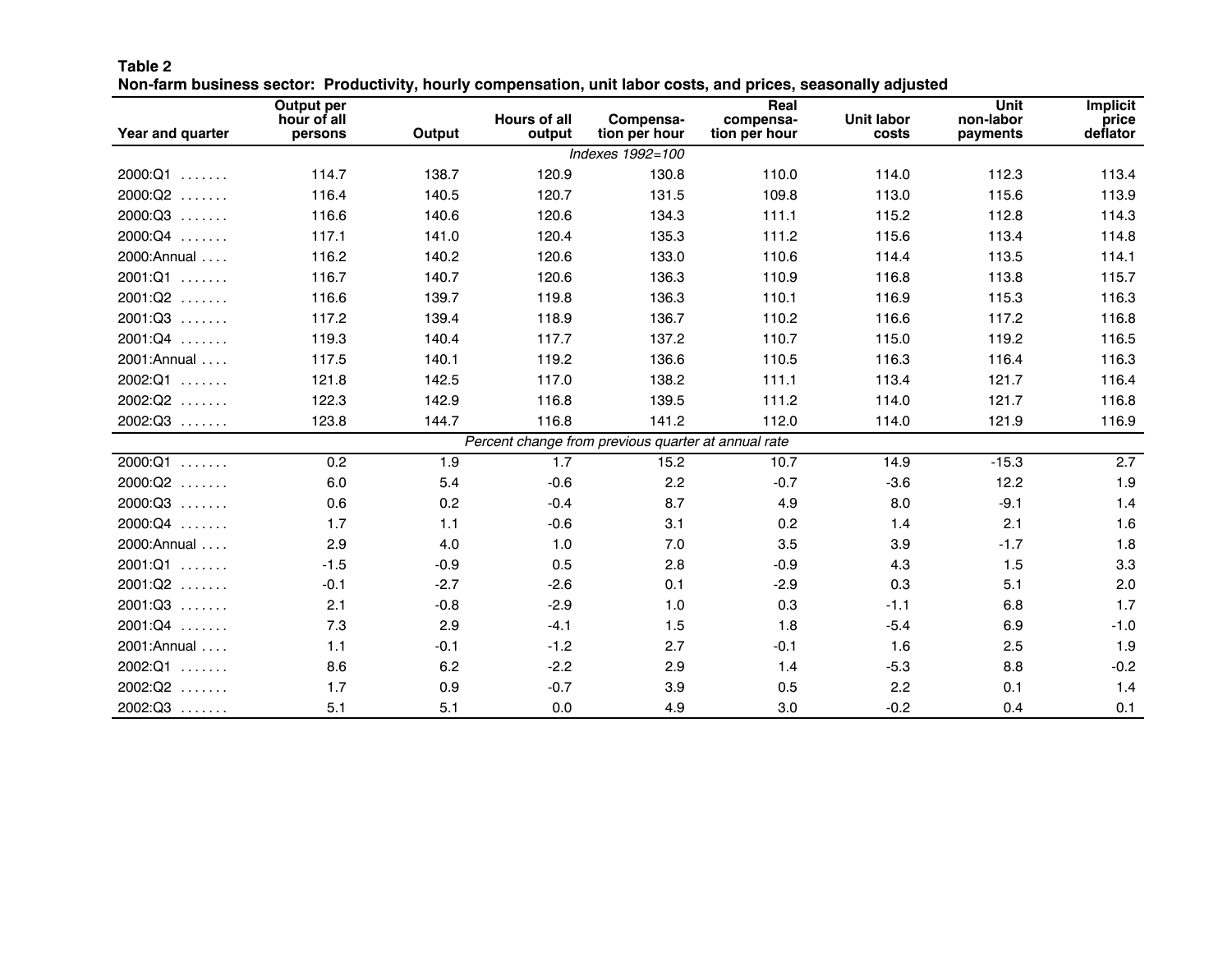| Non-farm business sector: Productivity, hourly compensation, unit labor costs, and prices, seasonally adjusted |                                      |        |                               |                            |                                                             |                     |                               |                                      |  |  |  |
|----------------------------------------------------------------------------------------------------------------|--------------------------------------|--------|-------------------------------|----------------------------|-------------------------------------------------------------|---------------------|-------------------------------|--------------------------------------|--|--|--|
| Year and quarter                                                                                               | Output per<br>hour of all<br>persons | Output | <b>Hours of all</b><br>output | Compensa-<br>tion per hour | Real<br>compensa-<br>tion per hour                          | Unit labor<br>costs | Unit<br>non-labor<br>payments | <b>Implicit</b><br>price<br>deflator |  |  |  |
|                                                                                                                |                                      |        |                               |                            | Percent change from corresponding quarter of preceding year |                     |                               |                                      |  |  |  |
| $2000:Q1$                                                                                                      | 2.3                                  | 4.5    | 2.1                           | 6.2                        | 2.8                                                         | 3.7                 | $-1.8$                        | 1.7                                  |  |  |  |
| $2000:Q2$                                                                                                      | 4.0                                  | 5.4    | 1.3                           | 6.6                        | 3.2                                                         | 2.5                 | 0.7                           | 1.8                                  |  |  |  |
| $2000:Q3$                                                                                                      | 3.3                                  | 3.9    | 0.6                           | 7.9                        | 4.3                                                         | 4.5                 | $-2.6$                        | 1.8                                  |  |  |  |
| $2000:Q4$                                                                                                      | 2.1                                  | 2.2    | 0.0                           | 7.2                        | 3.7                                                         | 4.9                 | $-3.1$                        | 1.9                                  |  |  |  |
| $2000:$ Annual                                                                                                 | 2.9                                  | 4.0    | 1.0                           | 7.0                        | 3.5                                                         | 3.9                 | $-1.7$                        | 1.8                                  |  |  |  |
| $2001:Q1$                                                                                                      | 1.7                                  | 1.4    | $-0.3$                        | 4.2                        | 0.9                                                         | 2.4                 | 1.4                           | 2.1                                  |  |  |  |
| $2001:Q2$                                                                                                      | 0.2                                  | $-0.6$ | $-0.8$                        | 3.6                        | 0.3                                                         | 3.5                 | $-0.3$                        | 2.1                                  |  |  |  |
| $2001:Q3$                                                                                                      | 0.5                                  | $-0.8$ | $-1.4$                        | 1.8                        | $-0.8$                                                      | 1.2                 | 3.9                           | 2.2                                  |  |  |  |
| $2001:Q4$                                                                                                      | 1.9                                  | $-0.4$ | $-2.3$                        | 1.4                        | $-0.4$                                                      | $-0.5$              | 5.1                           | 1.5                                  |  |  |  |
| $2001:$ Annual                                                                                                 | 1.1                                  | $-0.1$ | $-1.2$                        | 2.7                        | $-0.1$                                                      | 1.6                 | 2.5                           | 1.9                                  |  |  |  |
| 2002:Q1<br>1.1.1.1.1.1.1                                                                                       | 4.4                                  | 1.3    | $-2.9$                        | 1.4                        | 0.1                                                         | $-2.9$              | 6.9                           | 0.6                                  |  |  |  |
| $2002:Q2$                                                                                                      | 4.9                                  | 2.3    | $-2.5$                        | 2.3                        | 1.0                                                         | $-2.4$              | 5.6                           | 0.5                                  |  |  |  |
| $2002:Q3$                                                                                                      | 5.6                                  | 3.8    | $-1.8$                        | 3.3                        | 1.7                                                         | $-2.2$              | 4.0                           | 0.1                                  |  |  |  |

**Table 2—***Continued*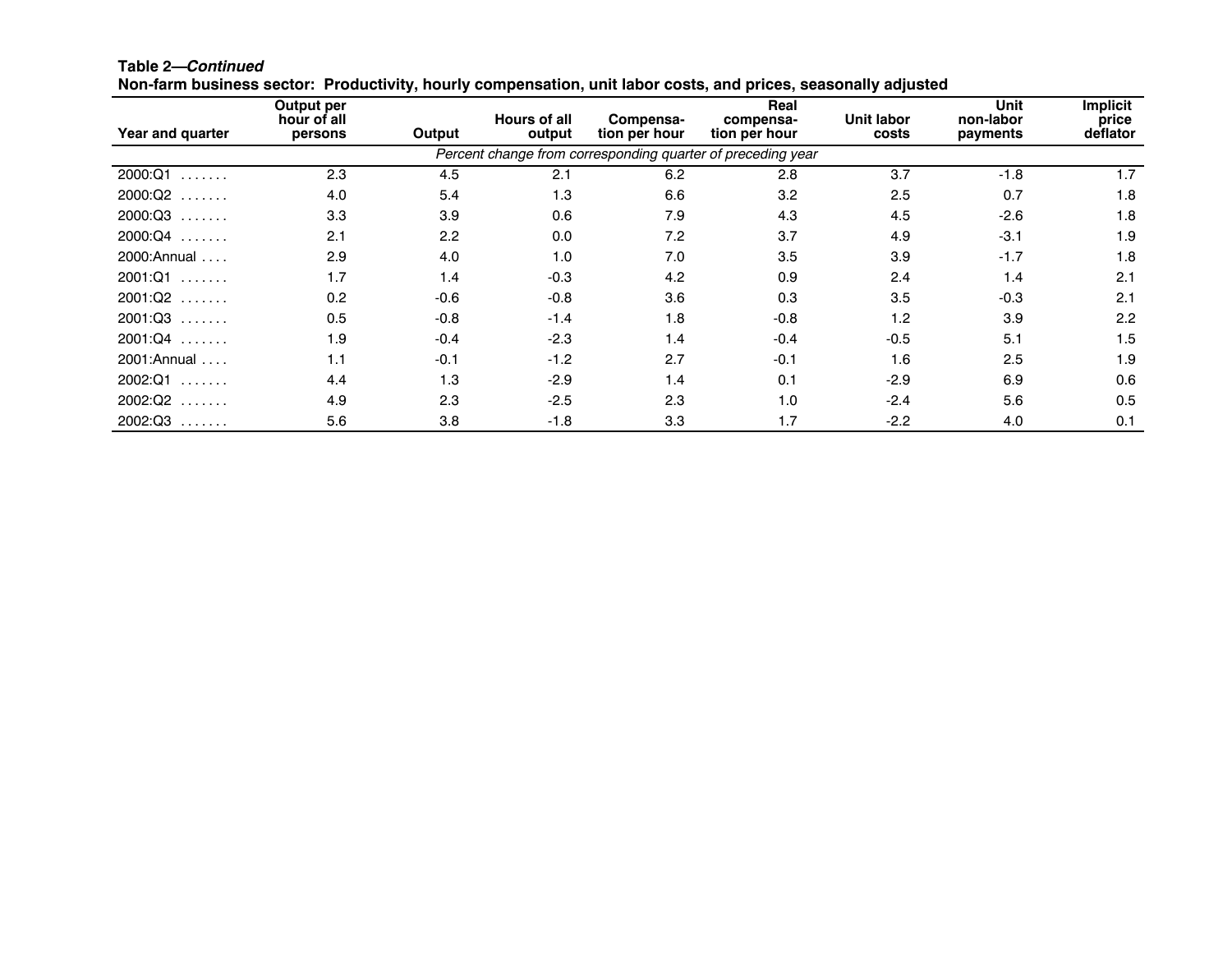#### **Table 3** Manufacturing sector: Productivity, hourly compensation, and unit labor costs, seasonally adjusted

| Year and quarter | Output per hour of<br>all persons | Output | <b>Hours of all</b><br>persons                      | Compensa-<br>tion per hour | Real<br>compensa-<br>tion per hour | <b>Unit labor costs</b> |
|------------------|-----------------------------------|--------|-----------------------------------------------------|----------------------------|------------------------------------|-------------------------|
|                  |                                   |        | Indexes 1992=100                                    |                            |                                    |                         |
| $2000:Q1$        | 133.6                             | 138.3  | 103.5                                               | 131.4                      | 110.5                              | 98.4                    |
| 2000:Q2<br>.     | 134.9                             | 139.8  | 103.6                                               | 129.3                      | 107.9                              | 95.9                    |
| 2000:Q3<br>.     | 135.4                             | 139.3  | 102.9                                               | 132.2                      | 109.4                              | 97.7                    |
| 2000:Q4<br>.     | 135.9                             | 137.6  | 101.3                                               | 131.5                      | 108.0                              | 96.7                    |
| 2000: Annual     | 134.9                             | 138.7  | 102.8                                               | 131.1                      | 109.0                              | 97.2                    |
| 2001:Q1          | 135.4                             | 135.1  | 99.8                                                | 132.0                      | 107.4                              | 97.5                    |
| $2001:Q2$        | 135.4                             | 133.0  | 98.2                                                | 133.0                      | 107.4                              | 98.2                    |
| $2001:Q3$        | 136.4                             | 131.3  | 96.3                                                | 133.3                      | 107.5                              | 97.8                    |
| $2001:Q4$        | 137.6                             | 129.2  | 93.9                                                | 134.3                      | 108.3                              | 97.6                    |
| 2001: Annual     | 136.2                             | 132.1  | 97.1                                                | 133.1                      | 107.7                              | 97.8                    |
| $2002:Q1$        | 140.9                             | 130.2  | 92.4                                                | 135.6                      | 109.0                              | 96.2                    |
| 2002:Q2<br>.     | 142.3                             | 131.3  | 92.3                                                | 136.6                      | 108.9                              | 96.0                    |
| $2002:Q3$        | 144.2                             | 132.3  | 91.8                                                | 138.1                      | 109.6                              | 95.8                    |
|                  |                                   |        | Percent change from previous quarter at annual rate |                            |                                    |                         |
| $2000:Q1$        | 4.5                               | 2.7    | $-1.7$                                              | 25.3                       | 20.5                               | 19.9                    |
| $2000:Q2$        | 3.8                               | 4.4    | 0.5                                                 | $-6.3$                     | $-9.0$                             | $-9.7$                  |
| $2000:Q3$        | 1.6                               | $-1.3$ | $-2.8$                                              | 9.5                        | 5.8                                | 7.8                     |
| $2000:Q4$        | 1.6                               | $-4.8$ | $-6.3$                                              | $-2.3$                     | $-5.1$                             | $-3.8$                  |
| 2000: Annual     | 4.1                               | 2.5    | $-1.5$                                              | 7.4                        | 3.9                                | 3.2                     |
| 2001:Q1          | $-1.5$                            | $-7.1$ | $-5.6$                                              | 1.6                        | $-2.1$                             | 3.1                     |
| $2001:Q2$        | 0.0                               | $-6.2$ | $-6.2$                                              | 3.1                        | $-0.1$                             | 3.1                     |
| 2001:Q3<br>.     | 2.9                               | $-4.9$ | $-7.6$                                              | 1.0                        | 0.3                                | $-1.9$                  |
| $2001:Q4$        | 3.8                               | $-6.3$ | $-9.7$                                              | 2.9                        | 3.2                                | $-0.9$                  |
| 2001: Annual     | 0.9                               | $-4.8$ | $-5.6$                                              | 1.5                        | $-1.2$                             | 0.6                     |
| 2002:Q1<br>.     | 9.7                               | 3.0    | $-6.1$                                              | 3.8                        | 2.4                                | $-5.3$                  |
| 2002:Q2<br>.     | 4.2                               | 3.5    | $-0.7$                                              | 3.2                        | $-0.2$                             | $-1.0$                  |
| $2002:Q3$        | 5.5                               | 3.2    | $-2.2$                                              | 4.4                        | 2.5                                | $-1.0$                  |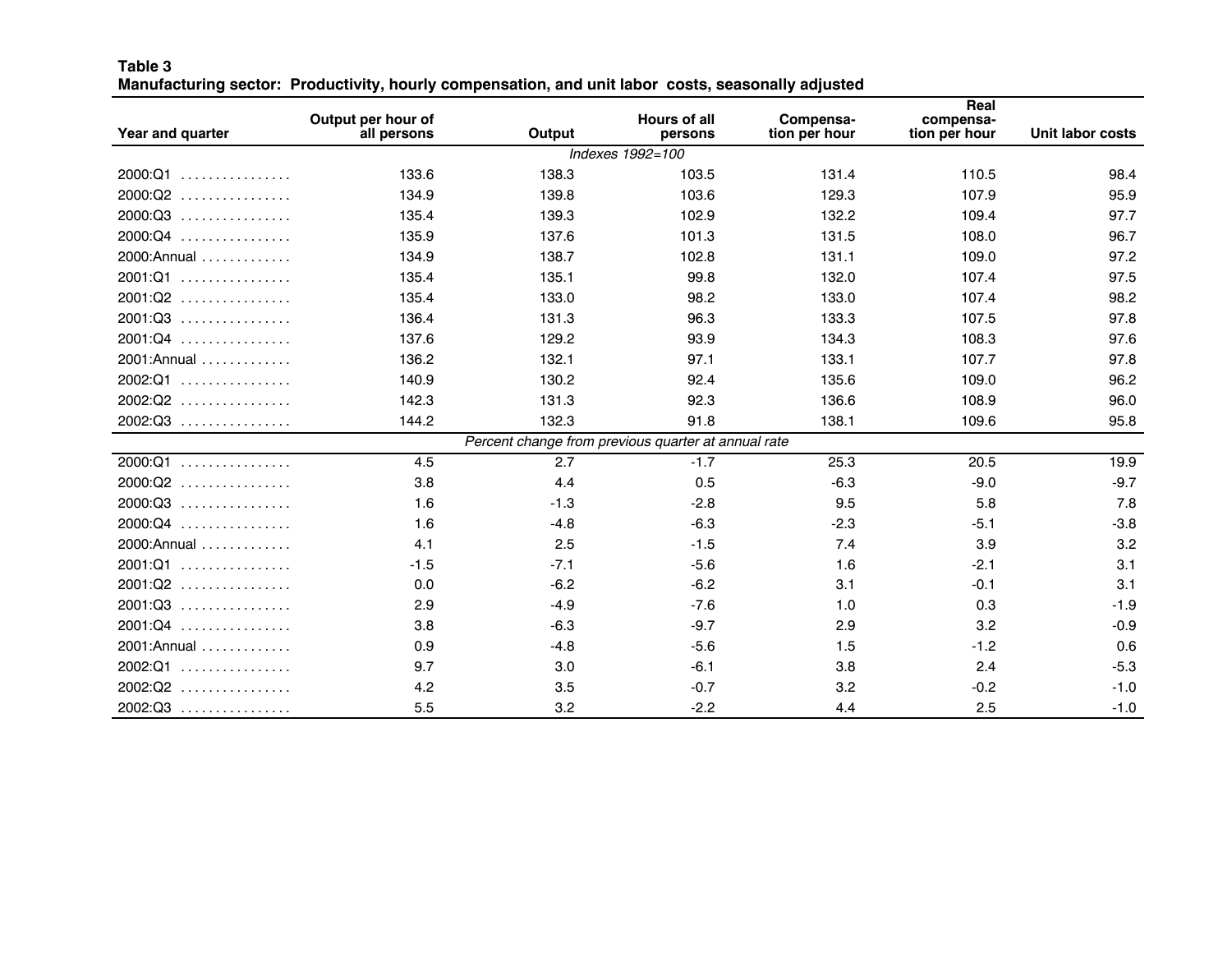| Year and quarter | Output per hour of<br>all persons | Output | <b>Hours of all</b><br>persons                              | Compensa-<br>tion per hour | Real<br>compensa-<br>tion per hour | Unit labor costs |
|------------------|-----------------------------------|--------|-------------------------------------------------------------|----------------------------|------------------------------------|------------------|
|                  |                                   |        | Percent change from corresponding quarter of preceding year |                            |                                    |                  |
| 2000:Q1<br>.     | 4.4                               | 3.6    | $-0.8$                                                      | 8.9                        | 5.5                                | 4.3              |
| $2000:Q2$        | 4.7                               | 3.8    | $-0.8$                                                      | 6.9                        | 3.5                                | 2.1              |
| 2000:Q3          | 4.3                               | 2.6    | $-1.7$                                                      | 7.9                        | 4.3                                | 3.4              |
| $2000:Q4$        | 2.9                               | 0.2    | $-2.6$                                                      | 5.9                        | 2.4                                | 2.9              |
| 2000: Annual     | 4.1                               | 2.5    | $-1.5$                                                      | 7.4                        | 3.9                                | 3.2              |
| 2001:Q1          | 1.3                               | $-2.3$ | $-3.6$                                                      | 0.5                        | $-2.7$                             | $-0.9$           |
| 2001:Q2          | 0.4                               | $-4.9$ | $-5.2$                                                      | 2.9                        | $-0.5$                             | 2.5              |
| $2001:Q3$        | 0.7                               | $-5.7$ | $-6.4$                                                      | 0.8                        | $-1.8$                             | 0.1              |
| 2001:Q4          | 1.3                               | $-6.1$ | $-7.3$                                                      | 2.1                        | 0.3                                | 0.8              |
| 2001: Annual     | 0.9                               | $-4.8$ | $-5.6$                                                      | 1.5                        | $-1.2$                             | 0.6              |
| 2002:Q1<br>.     | 4.0                               | $-3.7$ | $-7.4$                                                      | 2.7                        | 1.4                                | $-1.3$           |
| $2002:Q2$        | 5.1                               | $-1.3$ | $-6.1$                                                      | 2.7                        | 1.4                                | $-2.3$           |
| 2002:Q3          | 5.8                               | 0.8    | $-4.7$                                                      | 3.6                        | 2.0                                | $-2.1$           |

**Table 3—***Continued* Manufacturing sector: Productivity, hourly compensation, and unit labor costs, seasonally adjusted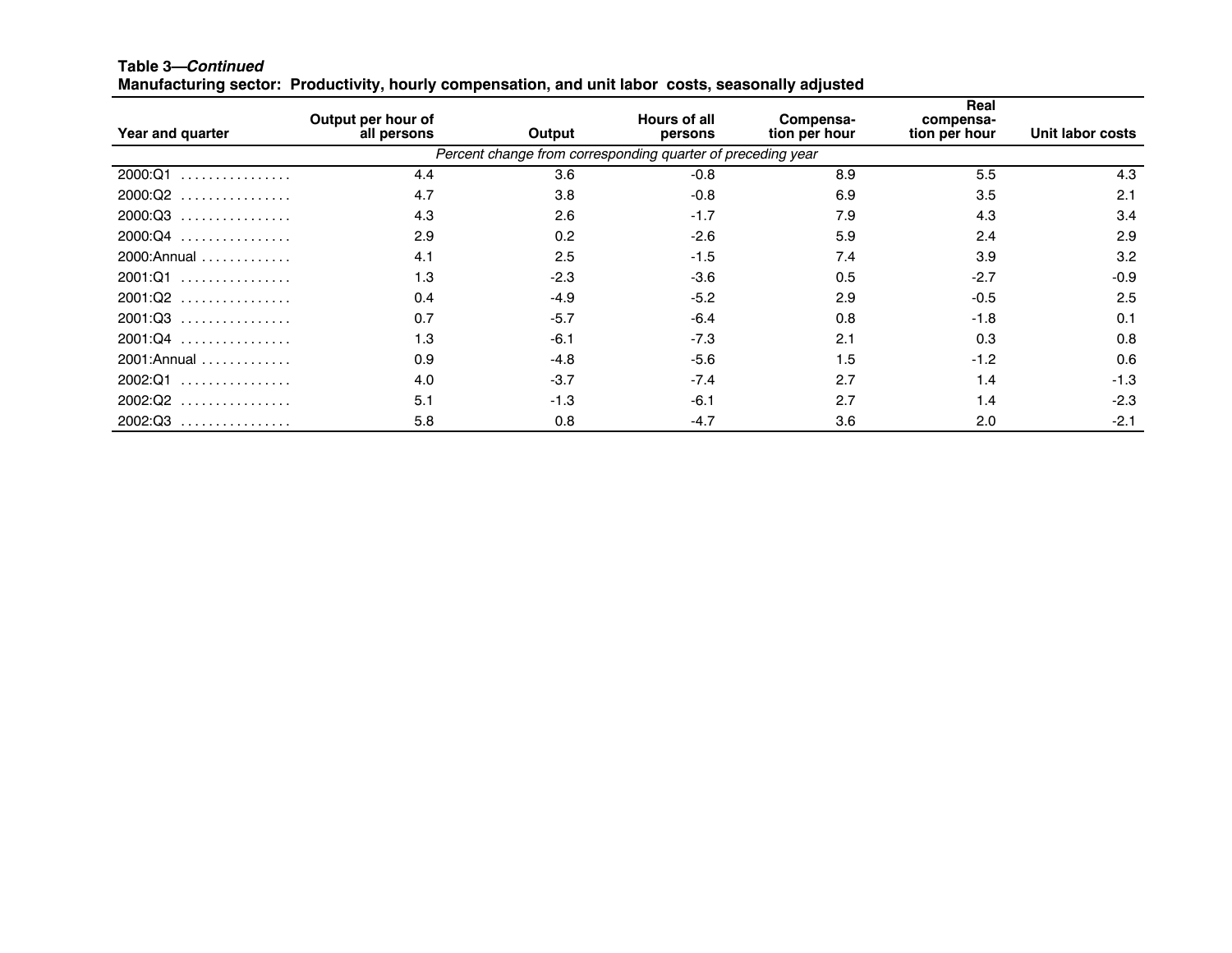| Table 4                                                                                                      |  |  |  |
|--------------------------------------------------------------------------------------------------------------|--|--|--|
| Durable manufacturing sector:  Productivity, hourly compensation, and unint labor costs, seasonally adjusted |  |  |  |

| Year and quarter | Output per hour of<br>all persons | Output | <b>Hours of all</b><br>persons                      | Compensa-<br>tion per hour | Real<br>compensa-<br>tion per hour | <b>Unit labor costs</b> |
|------------------|-----------------------------------|--------|-----------------------------------------------------|----------------------------|------------------------------------|-------------------------|
|                  |                                   |        | Indexes 1992=100                                    |                            |                                    |                         |
| 2000:Q1          | 148.6                             | 162.9  | 109.7                                               | 130.8                      | 109.9                              | 88.0                    |
| $2000:Q2$        | 150.0                             | 165.2  | 110.2                                               | 127.5                      | 106.4                              | 85.0                    |
| 2000:Q3<br>.     | 150.3                             | 164.6  | 109.5                                               | 130.6                      | 108.0                              | 86.9                    |
| 2000:Q4<br>.     | 150.1                             | 162.0  | 107.9                                               | 128.4                      | 105.5                              | 85.5                    |
| 2000: Annual     | 149.7                             | 163.7  | 109.3                                               | 129.3                      | 107.5                              | 86.4                    |
| 2001:Q1          | 149.0                             | 157.9  | 106.0                                               | 129.4                      | 105.3                              | 86.8                    |
| $2001:Q2$        | 149.1                             | 155.3  | 104.1                                               | 130.5                      | 105.4                              | 87.5                    |
| $2001:Q3$        | 150.1                             | 152.2  | 101.4                                               | 130.2                      | 105.0                              | 86.7                    |
| 2001:Q4          | 150.9                             | 148.6  | 98.5                                                | 131.8                      | 106.3                              | 87.3                    |
| $2001:$ Annual   | 149.8                             | 153.5  | 102.5                                               | 130.4                      | 105.5                              | 87.1                    |
| $2002:Q1$        | 155.7                             | 150.3  | 96.5                                                | 132.7                      | 106.7                              | 85.2                    |
| $2002:Q2$        | 158.0                             | 152.3  | 96.4                                                | 133.6                      | 106.5                              | 84.6                    |
| 2002:Q3          | 161.3                             | 154.2  | 95.5                                                | 135.0                      | 107.1                              | 83.7                    |
|                  |                                   |        | Percent change from previous quarter at annual rate |                            |                                    |                         |
| 2000:Q1          | 7.6                               | 6.3    | $-1.2$                                              | 29.7                       | 24.6                               | 20.5                    |
| 2000:Q2<br>.     | 3.9                               | 5.8    | 1.8                                                 | $-9.6$                     | $-12.1$                            | $-13.0$                 |
| $2000:Q3$        | 0.8                               | $-1.6$ | $-2.3$                                              | 9.9                        | 6.1                                | 9.1                     |
| $2000:Q4$        | $-0.6$                            | $-6.2$ | $-5.7$                                              | $-6.5$                     | $-9.2$                             | $-6.0$                  |
| 2000: Annual     | 4.4                               | 3.6    | $-0.7$                                              | 7.7                        | 4.2                                | 3.2                     |
| 2001:Q1          | $-3.0$                            | $-9.7$ | $-6.9$                                              | 3.1                        | $-0.6$                             | 6.2                     |
| $2001:Q2$        | 0.4                               | $-6.5$ | $-6.9$                                              | 3.6                        | 0.4                                | 3.2                     |
| $2001:Q3$        | 2.7                               | $-7.6$ | $-10.0$                                             | $-1.0$                     | $-1.7$                             | $-3.6$                  |
| $2001:Q4$        | 2.3                               | $-9.2$ | $-11.2$                                             | 5.0                        | 5.4                                | 2.7                     |
| $2001:$ Annual   | 0.0                               | $-6.2$ | $-6.2$                                              | 0.9                        | $-1.9$                             | 0.8                     |
| $2002:Q1$        | 13.2                              | 4.7    | $-7.5$                                              | 2.8                        | 1.3                                | $-9.2$                  |
| $2002:Q2$        | 6.0                               | 5.4    | $-0.5$                                              | 2.8                        | $-0.6$                             | $-3.0$                  |
| $2002:Q3$        | 8.8                               | 4.9    | $-3.5$                                              | 4.3                        | 2.3                                | $-4.2$                  |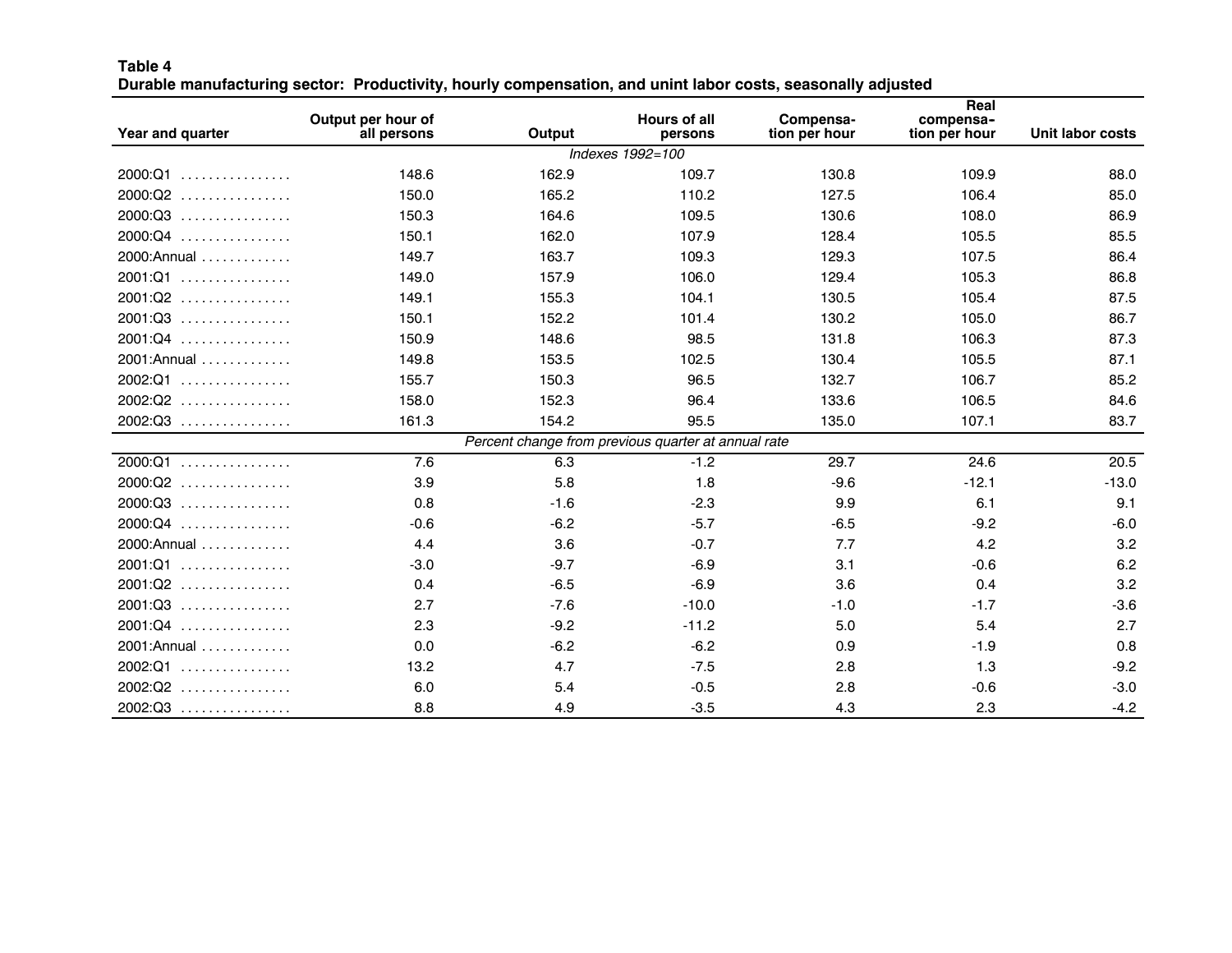| Year and quarter | Output per hour of<br>all persons | Output | <b>Hours of all</b><br>persons                              | Compensa-<br>tion per hour | Real<br>compensa-<br>tion per hour | Unit labor costs |
|------------------|-----------------------------------|--------|-------------------------------------------------------------|----------------------------|------------------------------------|------------------|
|                  |                                   |        | Percent change from corresponding quarter of preceding year |                            |                                    |                  |
| 2000:Q1<br>.     | 5.2                               | 5.1    | $-0.1$                                                      | 10.5                       | 7.0                                | 5.0              |
| $2000:Q2$        | 5.1                               | 5.3    | 0.2                                                         | 7.4                        | 4.0                                | 2.2              |
| 2000:Q3<br>.     | 4.3                               | 3.2    | $-1.1$                                                      | 8.1                        | 4.5                                | 3.6              |
| $2000:Q4$        | 2.9                               | 1.0    | $-1.9$                                                      | 4.8                        | 1.4                                | 1.8              |
| 2000: Annual     | 4.4                               | 3.6    | $-0.7$                                                      | 7.7                        | 4.2                                | 3.2              |
| 2001:Q1          | 0.3                               | $-3.1$ | $-3.3$                                                      | $-1.1$                     | $-4.2$                             | $-1.3$           |
| 2001:Q2          | $-0.6$                            | $-6.0$ | $-5.5$                                                      | 2.3                        | $-1.0$                             | 3.0              |
| $2001:Q3$        | $-0.1$                            | $-7.5$ | $-7.4$                                                      | $-0.3$                     | $-2.8$                             | $-0.2$           |
| 2001:Q4          | 0.6                               | $-8.2$ | $-8.8$                                                      | 2.6                        | 0.8                                | 2.1              |
| 2001: Annual     | 0.0                               | $-6.2$ | $-6.2$                                                      | 0.9                        | $-1.9$                             | 0.8              |
| 2002:Q1<br>.     | 4.5                               | $-4.8$ | $-8.9$                                                      | 2.6                        | 1.3                                | $-1.9$           |
| 2002:Q2          | 5.9                               | $-1.9$ | $-7.4$                                                      | 2.4                        | 1.1                                | $-3.4$           |
| $2002:Q3$        | 7.5                               | 1.3    | $-5.8$                                                      | 3.7                        | 2.1                                | $-3.5$           |

Durable manufacturing sector: Productivity, hourly compensation, and unint labor costs, seasonally adjusted

**Table 4—***Continued*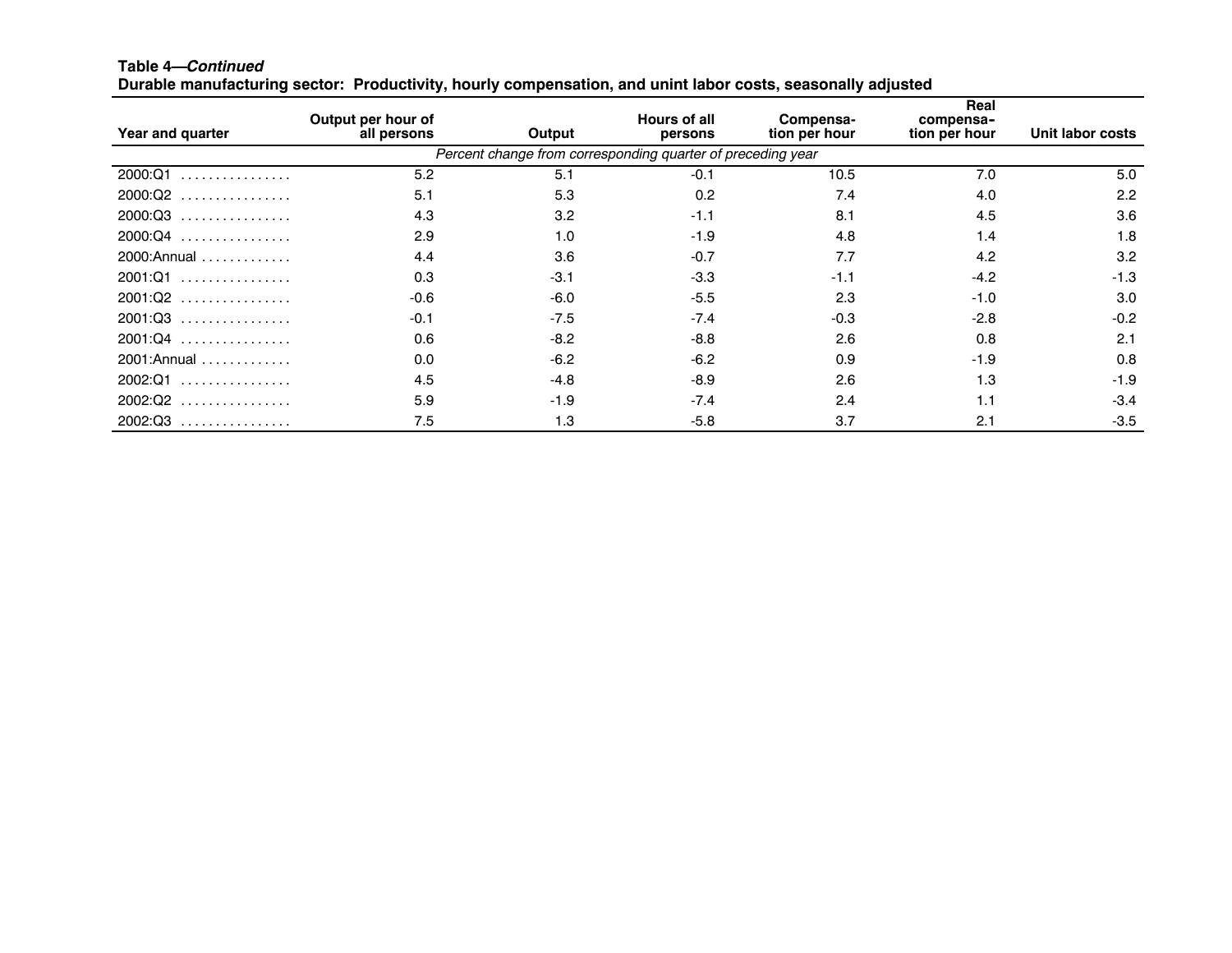#### **Table 5**

Nondurable manufacturing sector: Productivity, hourly compensation, and unit labor costs, seasonally adjusted

|                  |                                   |        |                                                     |                            | Real                       |                         |
|------------------|-----------------------------------|--------|-----------------------------------------------------|----------------------------|----------------------------|-------------------------|
| Year and quarter | Output per hour of<br>all persons | Output | <b>Hours of all</b><br>persons                      | Compensa-<br>tion per hour | compensa-<br>tion per hour | <b>Unit labor costs</b> |
|                  |                                   |        | Indexes 1992=100                                    |                            |                            |                         |
| $2000:Q1$        | 120.6                             | 114.9  | 95.3                                                | 130.6                      | 109.8                      | 108.3                   |
| 2000:Q2<br>.     | 121.8                             | 115.6  | 95.0                                                | 130.4                      | 108.9                      | 107.1                   |
| $2000:Q3$        | 122.6                             | 115.4  | 94.1                                                | 133.2                      | 110.2                      | 108.7                   |
| $2000:Q4$        | 123.9                             | 114.5  | 92.4                                                | 135.0                      | 110.9                      | 108.9                   |
| 2000: Annual     | 122.2                             | 115.1  | 94.2                                                | 132.3                      | 110.0                      | 108.3                   |
| $2001:Q1$        | 123.9                             | 113.4  | 91.6                                                | 134.7                      | 109.7                      | 108.7                   |
| $2001:Q2$        | 123.6                             | 111.7  | 90.4                                                | 135.5                      | 109.4                      | 109.6                   |
| $2001:Q3$        | 124.4                             | 111.3  | 89.5                                                | 137.2                      | 110.6                      | 110.3                   |
| $2001:Q4$        | 125.9                             | 110.5  | 87.8                                                | 137.1                      | 110.6                      | 108.9                   |
| 2001: Annual     | 124.4                             | 111.7  | 89.8                                                | 136.1                      | 110.1                      | 109.4                   |
| 2002:Q1<br>.     | 127.5                             | 110.8  | 86.9                                                | 139.1                      | 111.8                      | 109.1                   |
| $2002:Q2$        | 128.3                             | 111.2  | 86.7                                                | 140.4                      | 112.0                      | 109.5                   |
| $2002:Q3$        | 128.7                             | 111.6  | 86.7                                                | 142.1                      | 112.8                      | 110.4                   |
|                  |                                   |        | Percent change from previous quarter at annual rate |                            |                            |                         |
| $2000:Q1$        | 0.8                               | $-1.8$ | $-2.5$                                              | 17.8                       | 13.3                       | 17.0                    |
| 2000:Q2<br>.     | 3.8                               | 2.4    | $-1.4$                                              | $-0.5$                     | $-3.4$                     | $-4.2$                  |
| $2000:Q3$        | 2.6                               | $-0.9$ | $-3.5$                                              | 8.7                        | 4.9                        | 5.9                     |
| $2000:Q4$        | 4.6                               | $-3.0$ | $-7.2$                                              | 5.6                        | 2.5                        | 0.9                     |
| $2000:$ Annual   | 3.8                               | 1.1    | $-2.6$                                              | 6.7                        | 3.3                        | 2.9                     |
| 2001:Q1          | $-0.1$                            | $-3.7$ | $-3.6$                                              | $-0.8$                     | $-4.4$                     | $-0.7$                  |
| $2001:Q2$        | $-0.9$                            | $-5.9$ | $-5.0$                                              | 2.3                        | $-0.8$                     | 3.2                     |
| $2001:Q3$        | 2.5                               | $-1.5$ | $-3.8$                                              | 5.1                        | 4.4                        | 2.5                     |
| $2001:Q4$        | 4.9                               | $-2.9$ | $-7.4$                                              | $-0.3$                     | 0.0                        | $-5.0$                  |
| 2001: Annual     | 1.8                               | $-2.9$ | $-4.7$                                              | 2.9                        | 0.1                        | 1.0                     |
| $2002:Q1$        | 5.3                               | 1.2    | $-3.9$                                              | 6.0                        | 4.5                        | 0.6                     |
| 2002:Q2<br>.     | 2.4                               | 1.5    | $-0.9$                                              | 3.9                        | 0.5                        | 1.5                     |
| $2002:Q3$        | 1.3                               | 1.2    | $-0.1$                                              | 4.9                        | 3.0                        | 3.5                     |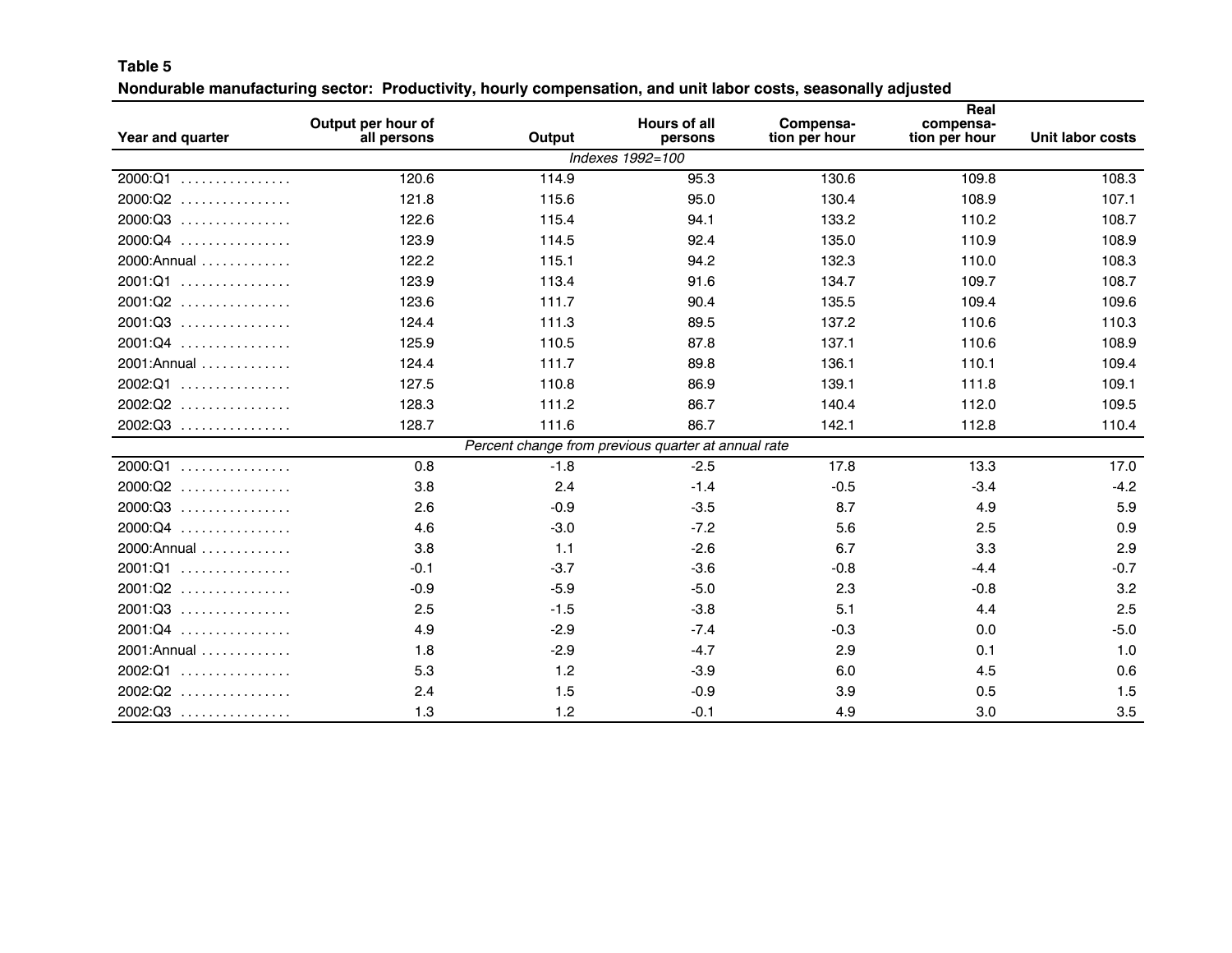#### **Table 5—***Continued*

Nondurable manufacturing sector: Productivity, hourly compensation, and unit labor costs, seasonally adjusted

| Year and quarter | Output per hour of<br>all persons | Output | <b>Hours of all</b><br>persons                              | Compensa-<br>tion per hour | Real<br>compensa-<br>tion per hour | Unit labor costs |
|------------------|-----------------------------------|--------|-------------------------------------------------------------|----------------------------|------------------------------------|------------------|
|                  |                                   |        | Percent change from corresponding quarter of preceding year |                            |                                    |                  |
| 2000:Q1<br>.     | 3.4                               | 1.6    | $-1.8$                                                      | 6.1                        | 2.8                                | 2.6              |
| $2000:Q2$        | 4.4                               | 1.8    | $-2.5$                                                      | 5.8                        | 2.5                                | 1.4              |
| $2000:Q3$        | 4.4                               | 1.7    | $-2.5$                                                      | 7.4                        | 3.8                                | 2.9              |
| 2000:Q4          | 2.9                               | $-0.8$ | $-3.7$                                                      | 7.7                        | 4.2                                | 4.6              |
| 2000: Annual     | 3.8                               | 1.1    | $-2.6$                                                      | 6.7                        | 3.3                                | 2.9              |
| 2001:Q1          | 2.7                               | $-1.3$ | $-3.9$                                                      | 3.1                        | $-0.1$                             | 0.4              |
| $2001:Q2$        | 1.5                               | $-3.4$ | $-4.8$                                                      | 3.9                        | 0.5                                | 2.3              |
| $2001:Q3$        | 1.5                               | $-3.5$ | $-4.9$                                                      | 3.0                        | 0.4                                | 1.5              |
| $2001:Q4$        | 1.6                               | $-3.5$ | $-5.0$                                                      | 1.5                        | $-0.3$                             | 0.0              |
| 2001: Annual     | 1.8                               | $-2.9$ | $-4.7$                                                      | 2.9                        | 0.1                                | 1.0              |
| 2002:Q1<br>.     | 2.9                               | $-2.3$ | $-5.0$                                                      | 3.2                        | 2.0                                | 0.3              |
| $2002:Q2$        | 3.7                               | $-0.4$ | $-4.0$                                                      | 3.6                        | 2.3                                | $-0.1$           |
| 2002:Q3          | 3.4                               | 0.2    | $-3.1$                                                      | 3.6                        | 2.0                                | 0.1              |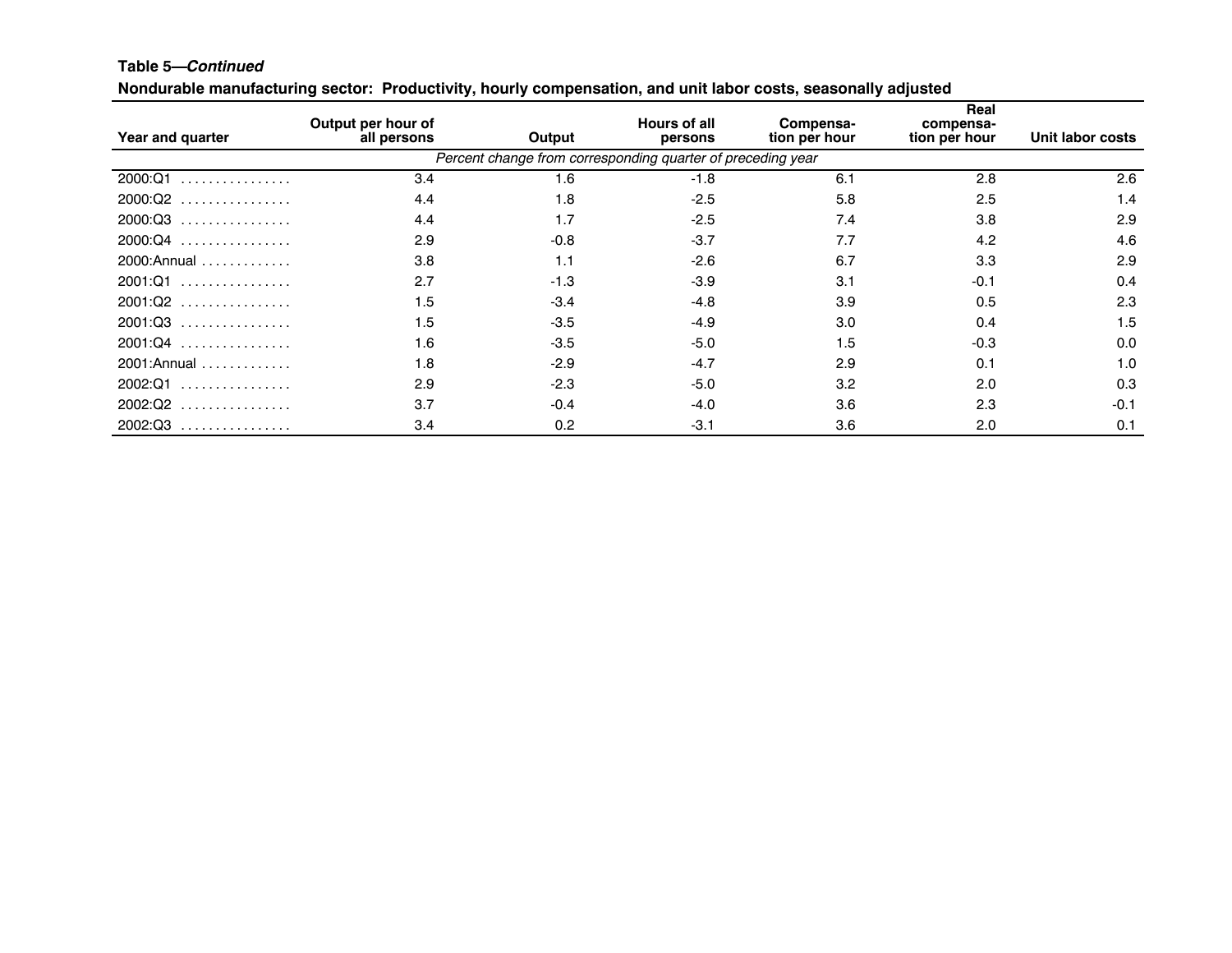#### **Table 6** Productivity and costs: Revised third-quarter 2002 measures (Seasonally adjusted annual rates)

|                                 |                     |                                             |                                       | <b>Hourly</b><br>compen- | <b>Real hourly</b><br>compen- |                  |
|---------------------------------|---------------------|---------------------------------------------|---------------------------------------|--------------------------|-------------------------------|------------------|
| <b>Sector</b>                   | <b>Productivity</b> | Output                                      | <b>Hours</b>                          | sation                   | sation                        | Unit labor costs |
|                                 |                     |                                             | Percent change from preceding quarter |                          |                               |                  |
| Business                        | 5.4                 | 5.2                                         | $-0.2$                                | 5.3                      | 3.4                           | $-0.1$           |
| Non-farm                        |                     |                                             |                                       |                          |                               |                  |
| business                        | 5.1                 | 5.1                                         | 0.0                                   | 4.9                      | 3.0                           | $-0.2$           |
| Manufacturing                   | 5.5                 | 3.2                                         | $-2.2$                                | 4.4                      | 2.5                           | $-1.0$           |
| Durable                         | 8.8                 | 4.9                                         | $-3.5$                                | 4.3                      | 2.3                           | $-4.2$           |
| Nondurable                      | 1.3                 | 1.2                                         | $-0.1$                                | 4.9                      | 3.0                           | 3.5              |
|                                 |                     | Percent change from same quarter a year ago |                                       |                          |                               |                  |
| Business                        | 5.8                 | 3.8                                         | $-1.9$                                | 3.5                      | 1.9                           | $-2.2$           |
| Non-farm                        |                     |                                             |                                       |                          |                               |                  |
| business $\dots\dots\dots\dots$ | 5.6                 | 3.8                                         | $-1.8$                                | 3.3                      | 1.7                           | $-2.2$           |
| Manufacturing                   | 5.8                 | 0.8                                         | $-4.7$                                | 3.6                      | 2.0                           | $-2.1$           |
| Durable                         | 7.5                 | 1.3                                         | $-5.8$                                | 3.7                      | 2.1                           | $-3.5$           |
| Nondurable                      | 3.4                 | 0.2                                         | $-3.1$                                | 3.6                      | 2.0                           | 0.1              |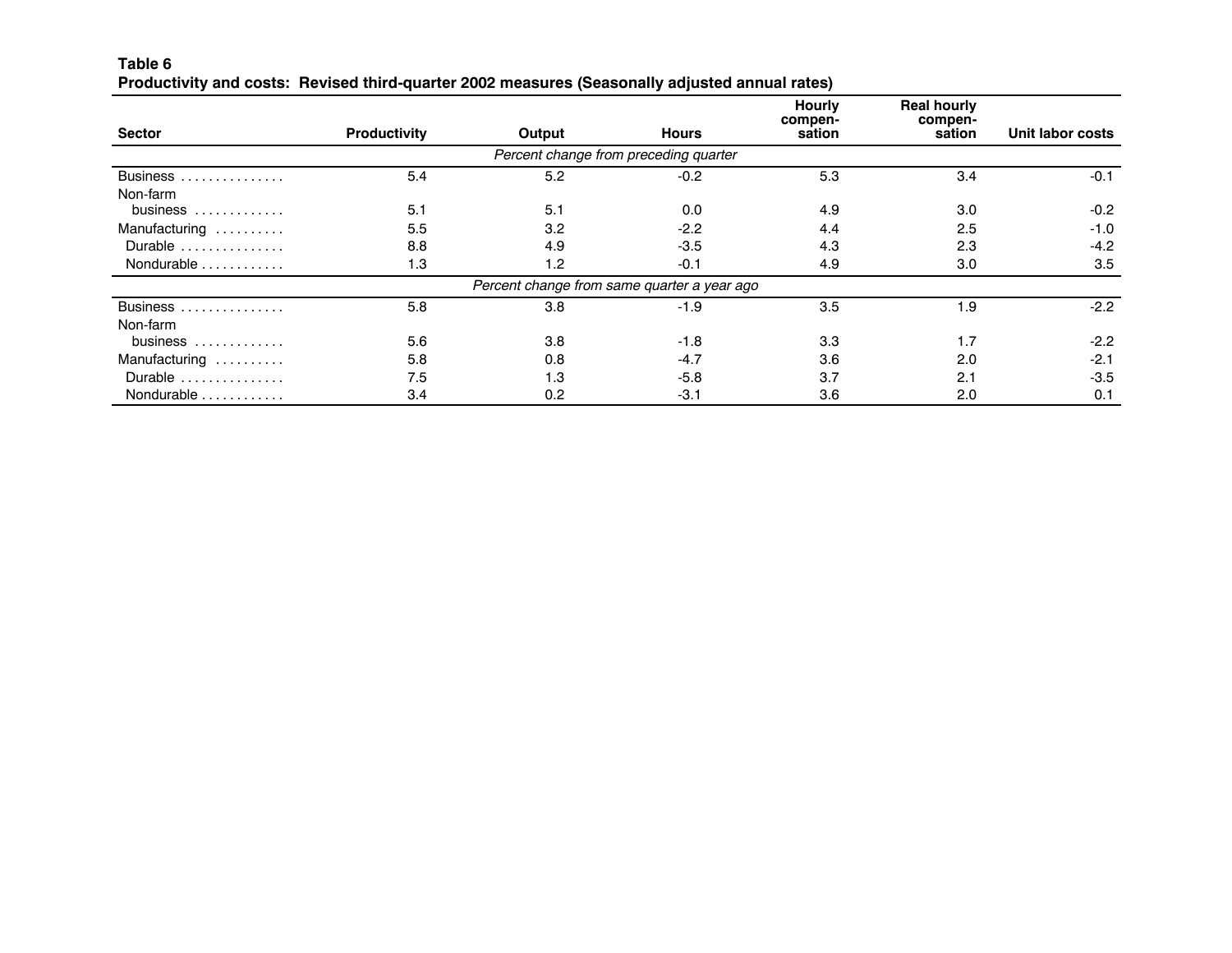Unit labor costs, which reflect changes in both hourly compensation and productivity, decreased by 0.1 percent during the third quarter. In the second quarter, unit labor costs had increased by 2.4 percent, following a decrease of 4.9 percent in the first quarter of 2002. The implicit price deflator for the business sector increased by 0.4 percent during the third quarter of 2002, down from the 0.7 percent increase in the second quarter.

#### *Non--farm Business Sector*

In the non-farm business sector, BLS reported that productivity grew by 5.1 percent during the third quarter of 2002, as output also increased by 5.1 percent and hours worked of all persons showed no change. Hours worked reflects a 0.6 percent increase in employment combined with a 0.5 percent decline in average weekly hours at work. In the second quarter of 2002 non-farm business productivity rose by 1.7 percent, as output rose by 0.9 percent and hours decreased by 0.7 percent (table 2).

Hourly compensation increased by 4.9 percent annual rate in the third quarter of 2002. Real hourly compensation rose at a 3.0 percent annual rate during the third quarter. In the second quarter of 2002, real hourly compensation rose by 0.5 percent.

Unit labor costs decreased 0.2 percent during the third quarter of 2002. In the second quarter, unit labor costs in the non-farm business sector had increased by 2.2 percent. The implicit price deflator for non-farm business output rose by 0.1 percent in the third quarter of 2002.

#### *Manufacturing Sector*

In the manufacturing sector BLS reported that productivity increased by 5.5 percent in the third quarter of 2002, as output grew by 3.2 percent and hours of all persons fell by 2.2 percent. In the second quarter, labor productivity increased by 4.2 percent, reflecting a 3.5 percent increase in output and 0.7 percent decline in hours worked. Total manufacturing output has increased in each of the last three quarters, after having fallen in each of the six previous quarters.

In durable goods, productivity grew by 8.8 percent in the third quarter as output increased by 4.9 percent and hours worked of all persons fell by 3.5 percent. In nondurable goods productivity increased by 1.3 percent, as output rose by 1.2 percent and hours worked of all persons decreased by 0.1 percent (tables 3, 4, and 5).

Hourly compensation of manufacturing workers increased by an average of 4.4 percent during the third quarter, the largest increase in this series since the third quarter of 2000, when it grew by 9.5 percent. Hourly compensation grew by 4.3 percent in durable goods and by 4.9 percent in nondurable goods in the third quarter of 2002. Real hourly compensation in total manufacturing rose by 2.5 percent in the third quarter.

Unit labor costs in manufacturing decreased by 1.0 percent in the third quarter of 2002, the fifth consecutive quarterly decline in these costs. In the durable goods sector, unit labor costs in the third quarter fell by 4.2 percent, and in nondurable goods sector, unit labor costs rose by 3.5 percent.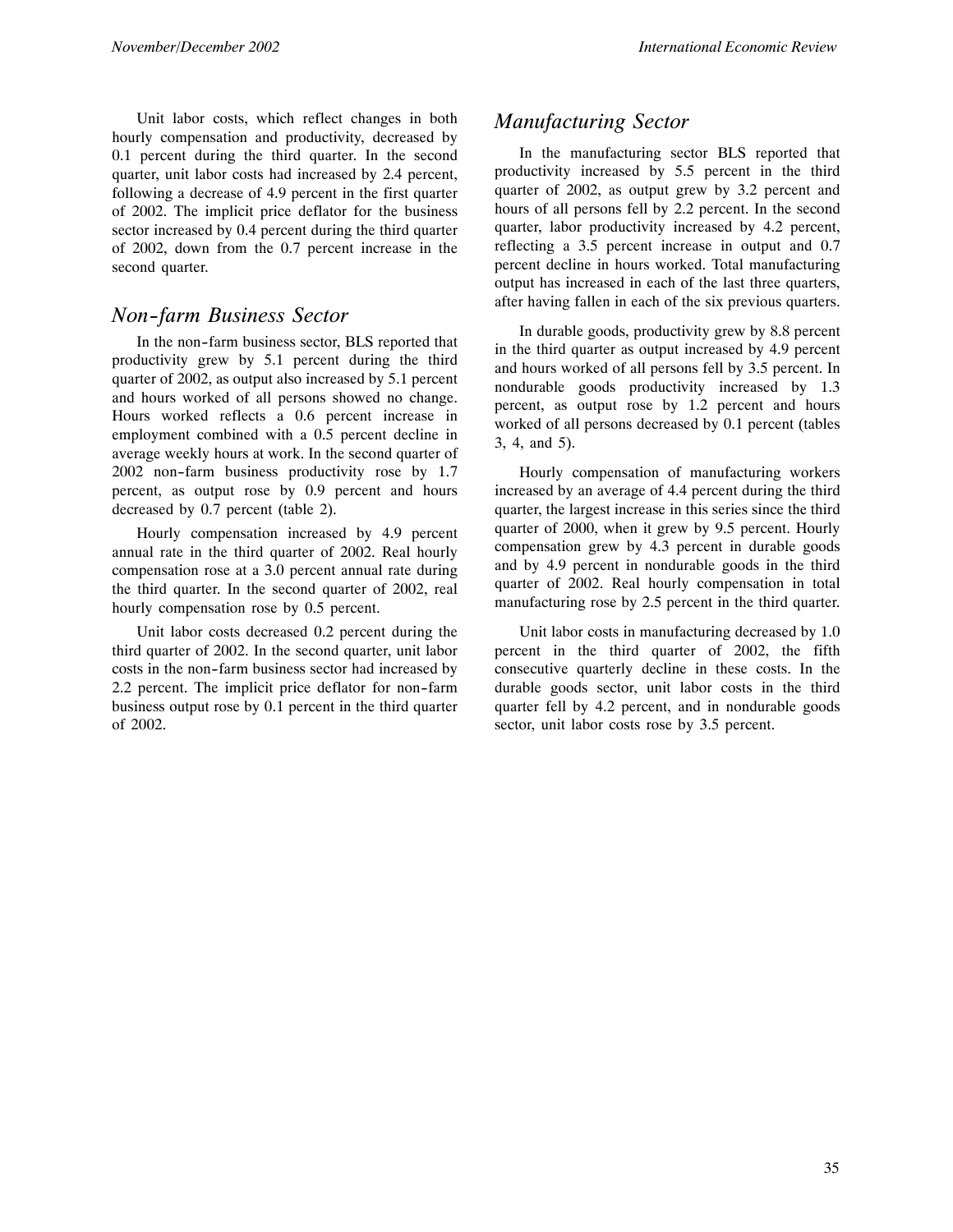#### **Definitions and Sources**

#### **Labor Hours**

BLS noted that hours worked data used for accounting for labor productivity and cost measures include hours worked for all persons working in the sector-wage and salary workers, the self-employed, and unpaid family workers. The primary source of hours worked and employment data is the BLS Current Employment Statistics (CES) program, which provides monthly survey data on the number of jobs held by wage and salary workers in non-farm establishments. The CES also provides average weekly paid hours of production and non--supervisory workers in these establishments.

The Office of Productivity and Technology estimates average weekly paid hours of non--production and supervisory workers. Weekly paid hours are adjusted to hours at work using the BLS Hours at Work survey, conducted for this purpose.

Data from the BLS Current Population Survey (CPS) are used for farm labor. In the non-farm sector, both the National Income and Product Accounts (NIPA) prepared by the Bureau of Economic Analysis (BEA) of the Department of Commerce and the CPS, are used to measure labor input for government enterprises, proprietors, and unpaid family workers.

#### **Output**

Business sector output is calculated as an annual--weighted index constructed after excluding from gross domestic product (GDP) the following outputs: General government, non--profit institutions, paid employees of private households, and the rental value of owner--occupied dwellings. Corresponding exclusions also are made in labor inputs. According to BLS business sector output accounted for about 77 percent of the value of GDP in 1996. Non--farm business output, which excludes farming, accounted for about 76 percent of GDP in 1996.

Annual indexes for manufacturing and its durable and nondurable goods components are constructed by the BLS by deflating current-dollar industry value of production data from the U.S. Bureau of the Census with deflators from the Bureau of Economic Analysis (BEA). These deflators are based on data from the BLS producer price program and other sources. The industry shipments are aggregated using annual weights, and intra-sector transactions are removed. Quarterly manufacturing output measures are based on the index of industrial production prepared monthly by the Board of Governors of the Federal Reserve System adjusted to be consistent with annual indexes of manufacturing sector output prepared by BLS. BLS defines durables as to include the following 2-digit SIC industries: Primary metal industries; fabricated metal products; non-electrical machinery; industrial and commercial machinery and computer equipment; electronic and other electrical equipment; transportation equipment; instruments; lumber and lumber products; furniture and fixtures; stone, clay, and glass and concrete products; and miscellaneous manufactures. Nondurables include: Food and kindred products, tobacco products, textile mill products, apparel products, paper and allied products, printing and publishing, chemicals and chemical products, petroleum refining and related industries, rubber and plastic products, and leather and leather products.

Non-financial corporate output is an annual-weighted index calculated by the BLS on the basis of the costs incurred and the incomes earned from production. The output measure excludes the following outputs from GDP: general government; non--profit institutions; employees of private households; the rental value of owner-occupied dwellings; unincorporated business; and those corporations which are depository institutions, non-depository institutions, security and commodity brokers, insurance carriers, regulated investment offices, small business investment offices, and real estate investment trusts. Non--financial corporations accounted for about 53 percent of the value of GDP in 1996.

#### **Productivity**

Productivity measures describe the relationship between real output and the labor time involved in its production. These measures show the changes from period to period in the amount of goods and services produced per hour. Although these measures relate output to hours at work of all persons engaged in a sector, they do not measure the specific contribution of labor, capital, or any other factor of production. Rather, they reflect the joint effects of many influences, including changes in technology; capital investment; level of output; utilization of capacity, energy, and materials; the organization of production; managerial skill; and the characteristics and effort of the work force.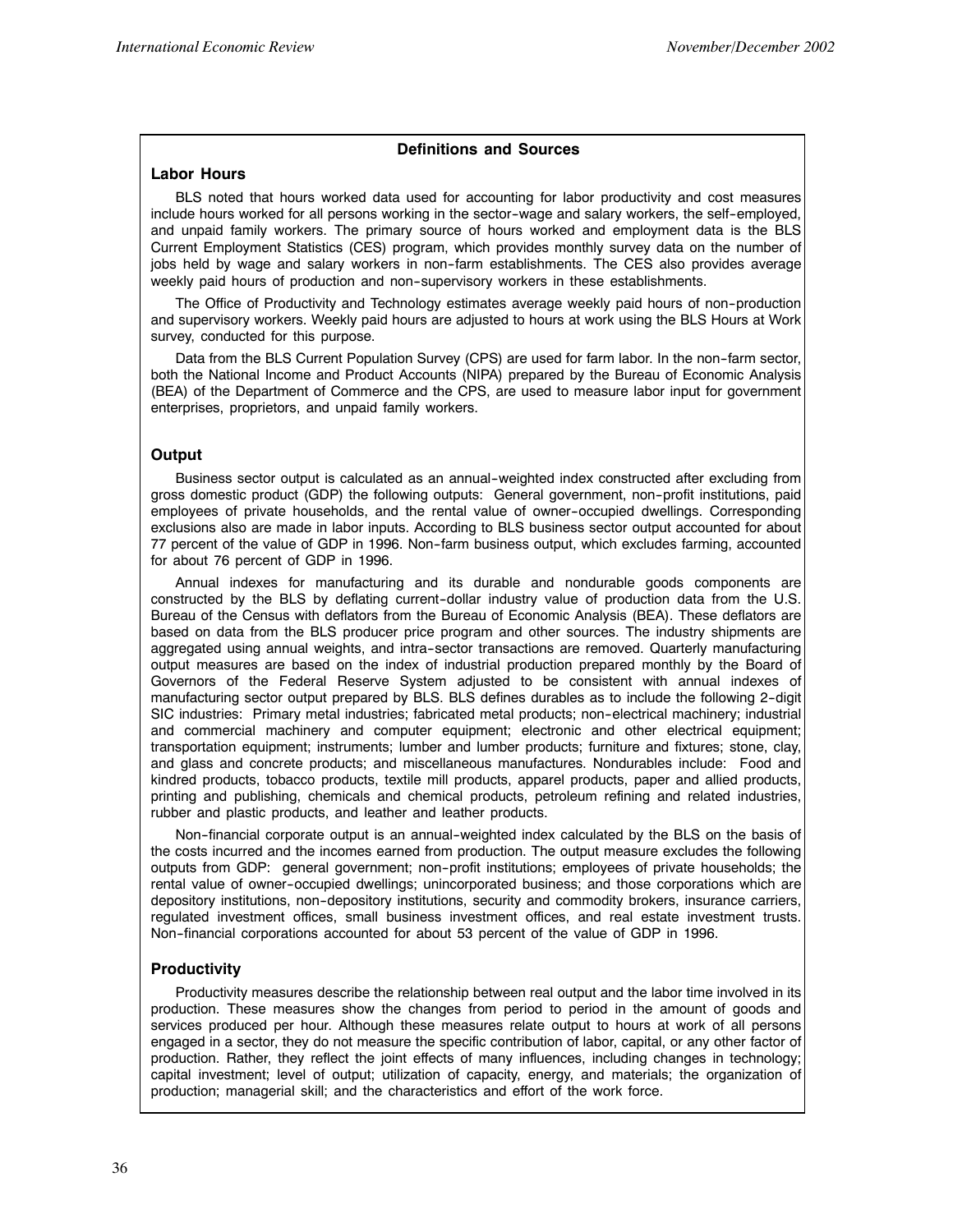# **INTERNATIONAL ECONOMIC COMPARISONS**

## **U.S. Economic Performance Relative to Other Group of Seven (G-7) Members**

**Michael Youssef1 myoussef@usitc.gov 202--205--3269**

#### *Economic Growth*

The real gross domestic product (GDP) of the United States–the output of goods and services produced in the United States measured in 1996 prices–increased at an annual rate of 4.0 percent in the third quarter of 2002. In the second quarter of 2002, real GDP increased at an annual rate of 1.3 percent, according to estimates by the U.S. Department of Commerce Bureau of Economic Analysis.<sup>2</sup> For the year 2001, real GDP grew by 0.3 percent, following a growth rate of 3.8 percent in the year 2000. The major contributors to the increase in the third quarter of 2002 were personal consumption expenditures, equipment and software, exports, and government spending. However, the contributions of these components were partly offset by a decrease in nonresidential structures. Imports, which are a subtraction in the calculation of GDP, increased.

The annualized rate of real GDP growth in the third quarter of 2002 was 1.1 percent in Italy, 3.0 percent in Japan, 3.4 percent in the United Kingdom, 1.1 percent in Germany, 3.1 percent in Canada, and 0.9 percent in France. For EU members linked by the euro currency, the euro area  $(EU-12)$  GDP growth rate was 1.3 percent in the third quarter of 2002.

#### *Industrial Production*

The Federal Reserve Board reported that U.S. industrial production fell 0.8 percent in October 2002, its third consecutive monthly decline. The rate of capacity utilization for total industry fell 0.6 percentage point to 75.2 percent from 75.8 percent, a level 6.7 percent below its 1967-2001 average.

By market groups, the output of consumer goods decreased 0.8 percent in October, its third consecutive monthly decline. The production of consumer durable goods fell 2.5 percent, as a 4.4 percent decline in the output of automotive products accounted or much of the drop. The production of consumer nondurable goods fell 0.3 percent. The production of business equipment dropped 2.0 percent in October following a decline of 1.5 percent in September. The output of industrial materials fell 0.7 percent, the largest since December 2001.

By industry group, manufacturing output decreased 0.7 percent in October 2002 following decreases of 0.4 percent in September, and 0.1 percent in August. The index for durable goods decreased 1.2 percent, and the index for nondurables slipped 0.2 percent. The largest decline in durable goods industries was in motor vehicles and parts, which dropped 5.2 percent due to parts shortages resulting from effects of the port

<sup>1</sup> Michael Youssef is an international economist in the USITC Office of Economics, Country and Regional Analysis Division. The views expressed in this article are those of the author. They are not the views of the U.S. International Trade Commission (USITC) as a whole or of any individual Commissioner.

<sup>&</sup>lt;sup>2</sup> Data for this article were taken largely from the following sources: U.S. Department of Commerce, Bureau of Economic Analysis, "Gross Domestic Product," *BEA News Release*, found at Internet address *http://www.bea.doc.gov/ bea/newsrel/gdp.htm*; Federal Reserve Board, "Industrial Production and Capacity Utilization," G.17 (419) Release, found at Internet address *http://www.federalreserve.gov/releases/G17/Current/*; U.S. Department of Labor, Bureau of Labor Statistics, "Consumer Price Index," *USDL-01*, found at Internet address *http://www.bls.gov/news.release/ cpi.nr0.htm*; U.S. Department of Labor, Bureau of Labor Statistics, "The Employment Situation," *USDL-01*, found at Internet address *http://www.bls.gov/news.release/empsit.nr0.htm*; and the Conference Board, Consumer Research Center, "Forecasters' Forecasts," facsimile transmission, used with permission.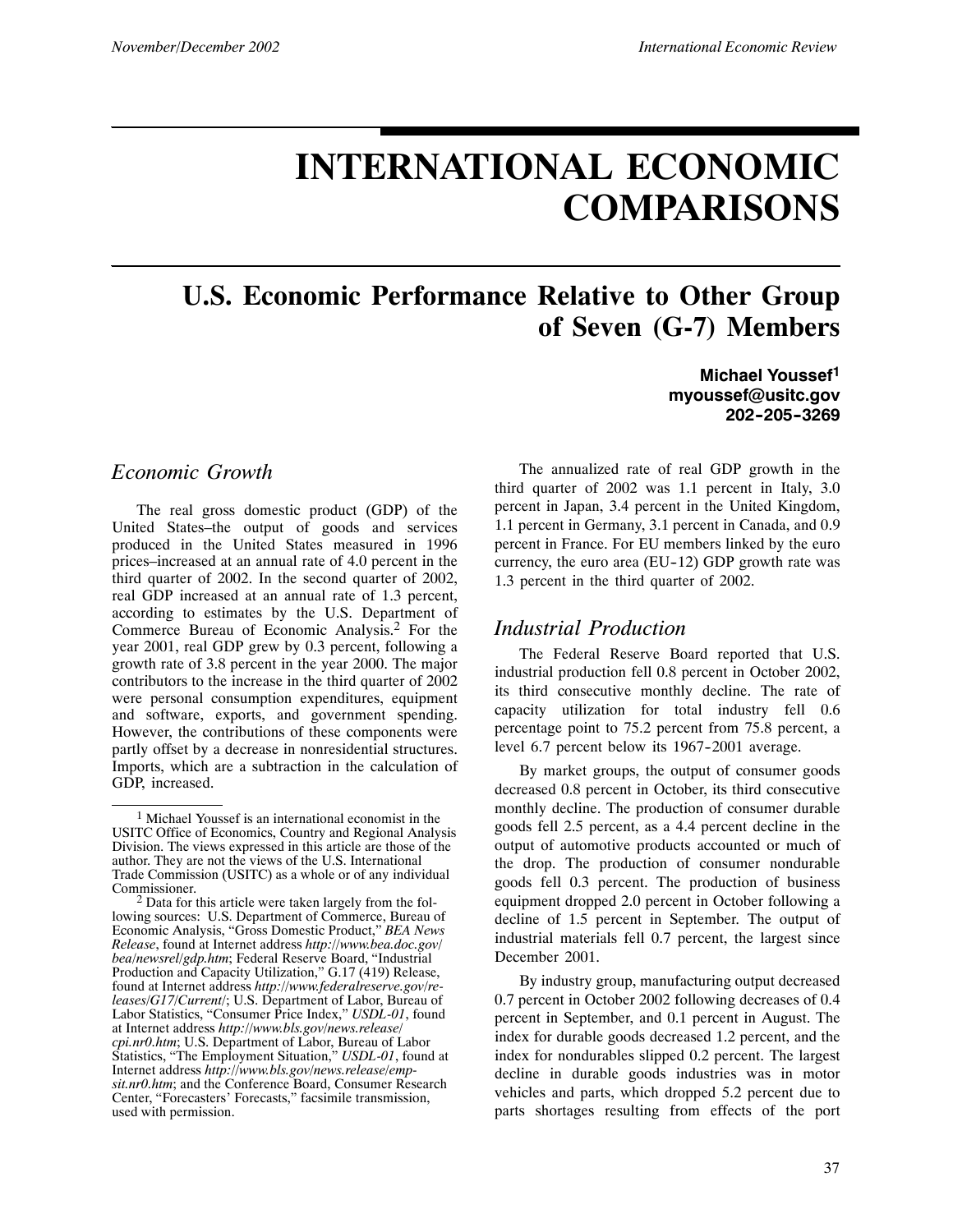shutdown on the West Coast. This decline followed a decrease of 1.3 percent in September. Excluding motor vehicles and parts, manufacturing output was unchanged. Output of utilities decreased 1.6 percent, and production in mining declined 1.0 percent. Utilities output declined by 1.6 percent.

Other G-7 member countries reported the following growth rates of industrial production. For the year ending September 2002, Japan reported an increase of 5.2 percent, Italy reported an increase of 1.2 percent, but United Kingdom reported a decrease of 2.5 percent, Germany reported a decrease of 1.3 percent, and France reported a decrease of 1.1 percent. For the year ending August 2002, Canada reported an increase of 3.1 percent. The euro area reported a decrease of 0.6 percent for the year ending September 2002.

#### **Prices**

The seasonally adjusted U.S. Consumer Price Index (CPI) rose by 0.3 percent in October 2002, following a 0.2 percent increase in September, and a 0.3 percent increase in August, according to the U.S. Department of Labor. For the year ended October 2002, consumer prices increased 1.9 percent.

During the year ended in October 2002, France reported an increase of 1.9 percent, Germany reported an increase of 1.3 percent, Italy reported an increase of 2.7 percent, and the United Kingdom reported an increase of 2.1 percent. During the year ending in September 2002, prices increased by 2.3 percent in Canada, but declined by 0.7 percent in Japan. Prices increased by 2.2 percent in the euro area in the year ending October 2002.

#### **Employment**

The U.S. Department of Labor, Bureau of Labor Statistics reported that the U.S. unemployment rate at 6.0 percent in October 2002. Job losses continued in the manufacturing industry but were offset by gains in services. In other G-7 countries, the latest unemployment rates were reported to be 7.6 percent in Canada, 9.0 percent in France, 9.9 percent in Germany, 9.0 percent in Italy, 5.4 percent in Japan, and 5.3 percent in the United Kingdom. The unemployment rate in the euro area was 8.3 percent.

#### **Forecasts**

Despite the terrorist attacks in the United States of September 11, 2001, the U.S. economy has been ranked as the most competitive in the world, according to the World Economic Forum's most recent Global Competitiveness Report. The report constructs a

"growth competitiveness index" for 80 industrialized and emerging economies. The index includes several factors that influence a country's economic prospects over the next five to eight years, such as technology, public institutions, and the macroeconomic environment. The U.S. strong performance in technology–particularly in research and development, with collaboration between universities and business, as well as the strong level of tertiary education–helped to rank the U.S. economy in first place. The other economies in the top 30 were ranked in order as Finland, Taiwan, Singapore, Sweden, Switzerland, Australia, Canada, Norway, Britain, Japan, Hong Kong. Israel, Chile, South Korea, Ireland, Thailand, South Africa, China, Czech Republic, Mexico, Brazil, India, Poland, Colombia, Philippines, Argentina, Russia, Indonesia, and Turkey.

In testimony before the U.S. Congress Joint Economic Committee, Alan Greenspan–chairman of the Federal Reserve Board of Governors–noted that the U.S. economy shows remarkable strength despite the forces that have continued to burden it, the lengthy adjustment of capital spending due to the decline in equity values, the fallout from the revelations of corporate malfeasance, and the heightened political risks in areas such as the Middle East. U.S. real GDP grew by 3 percent over the past four quarters despite these obstacles, a very respectable pace compared to the sluggish growth in other major world economies.<sup>3</sup>

#### **OECD Forecasts**<sup>4</sup>

Forecasts by the Organization of Economic Co--operation and Development (OECD) in its preliminary editions of its *Economic Outlook*, released November 21, 2002, show assuring rates of growth in the coming years for the United States compared to other OECD economies. U.S. real GDP is projected to grow by 2.3 percent in 2002, by 2.6 percent in 2003, and by 3.6 percent in 2004. In contrast, Japan's real GDP is projected to decline by 0.7 percent in 2002, and then increase by only 0.8 percent in 2003, and by 0.9 percent in 2004. In the euro area, real GDP is projected to grow by 0.8 percent in 2002, by 1.8 percent in 2003, and by 2.7 percent in 2004. In the European Union, real GDP is projected to grow by 0.9 percent in 2002, by 1.9 percent in 2003, and by 2.7 percent in 2004. Real GDP for the whole OECD area–the world's industrialized economies as a group–is projected to grow by 1.5 percent in 2002, by 2.2 percent in 2003, and by 3.0 percent in 2004.

<sup>3</sup> Testimony of Chairman Alan Greenspan before the U.S. Congress Joint Economic Committee, "The economic outlook," Nov. 13, 2002, found at Internet address

*http://www.federalreserve.gov/,* retrieved on Dec. 5, 2002. <sup>4</sup> OECD, *Economic Outlook No. 72*, Preliminary Edition, November 2002, found at Internet address *http://www.oecd.org/*, retrieved on Dec. 5, 2002.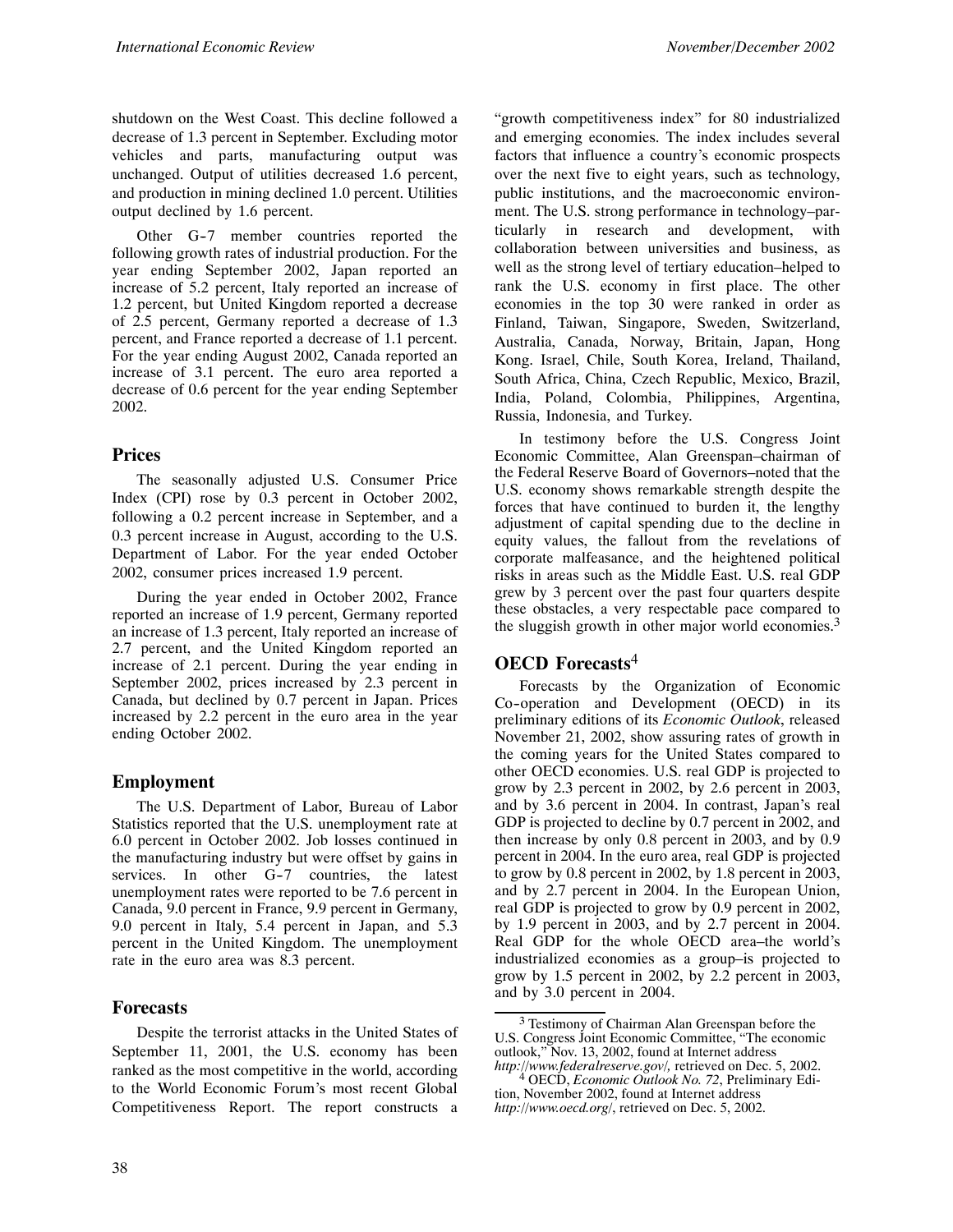Inflation is projected to remain subdued in the United States, rising from 1.1 percent in 2002 to 1.3 percent in both 2003 and 2004. In Japan, deflationary price pressures are expected to remain throughout the three year period as prices are projected to decline by 1.0 percent in 2002, 1.6 percent in 2003, and by 1.4 percent in 2004. In the euro area (EU-12), inflation is projected to slow from 2.2 percent in 2002 to 1.9 percent in 2003, and to 1.8 percent in 2004. In the somewhat larger area of the European Union (EU-15), inflation is projected to slow from 2.4 percent in 2002 to 2.0 percent in 2003, and to 1.9 percent in 2004. In the overall OECD area, inflation is projected to slow from 2.2 percent in 2002 to 1.8 percent in 2003, and to 1.6 percent in 2004.

Unemployment is projected to remain at 5.8 percent in the United States in 2002, rise slightly to 6.0 percent in 2003, then fall back to 5.7 percent in 2004. In Japan, unemployment is projected to stay at 5.5 percent in 2002, and remain at a 5.6 percent level in both 2003 and 2004. In the euro area, unemployment is projected to remain high at 8.3 percent in 2002, rise to 8.5 percent in 2003, and decline slightly to 8.3 percent in 2004. In the European Union, unemployment is projected to rise from 7.6 percent in 2002 to 7.8 percent in 2003, and then decline to 7.5 percent in 2004. In total OECD area, unemployment is projected to remain around 6.7 to 6.8 percent during the three year period.

The U.S. current account deficit, as a percent of GDP, is projected to remain high in the three years, growing by 0.2 percent from 4.9 percent in 2002 to 5.1 percent in 2003 and to 5.3 percent of GDP in 2004. In Japan, the current account surplus is projected to grow from 3.2 percent, of GDP in 2002 to 3.8 percent in 2003, and to 4.2 percent in 2004. In the euro area, the current account surplus is projected to grow from 0.9

percent in 2002 and 2003 to 1.2 percent in 2004. The overall OECD current account deficit, as a percent of GDP, is projected to remain at 1.2 percent over the three years.

World trade volume–the average of world merchandise imports plus exports–is projected to increase by 2.2 percent in 2002, but grow substantially more in 2003 and 2004, by 7.7 percent and 8.8 percent respectively.

#### **Private Economic Forecasts**

Economic prospects also improved, according to private forecasters, despite the terrorist attacks in the United States on September 11, 2001. Seven major U.S. forecasters expect real GDP growth in the United States during the fourth quarter of 2002, to reach an average annualized rate of 2.4 percent. The overall growth rate for the year 2002 is expected to average 2.5 percent. In the first and second quarters of 2003, GDP is projected to grow at 3.5 percent and 3.7 percent, respectively. Table 1 shows macroeconomic projections for the U.S. economy from October 2002 to September 2003, and the simple average of these forecasts. Forecasts of all the economic indicators, except unemployment, are presented as percentage changes from the preceding quarter, on an annualized basis. The forecasts of the unemployment rate are averages for the quarter. The average of the forecasts points to an unemployment rate of 6.1 percent in the third and fourth quarters of 2002, remains at 6.1 percent for the year 2002, and then slows slightly during the first and second quarter of 2003. Inflation, as measured by the GDP deflator, is expected to remain subdued, reaching an average of about 1.7 percent in the fourth quarter of 2002. For the year, inflation is projected to remain at 1.2 percent, and then rise by 1.9 percent in the year 2003 (table 1).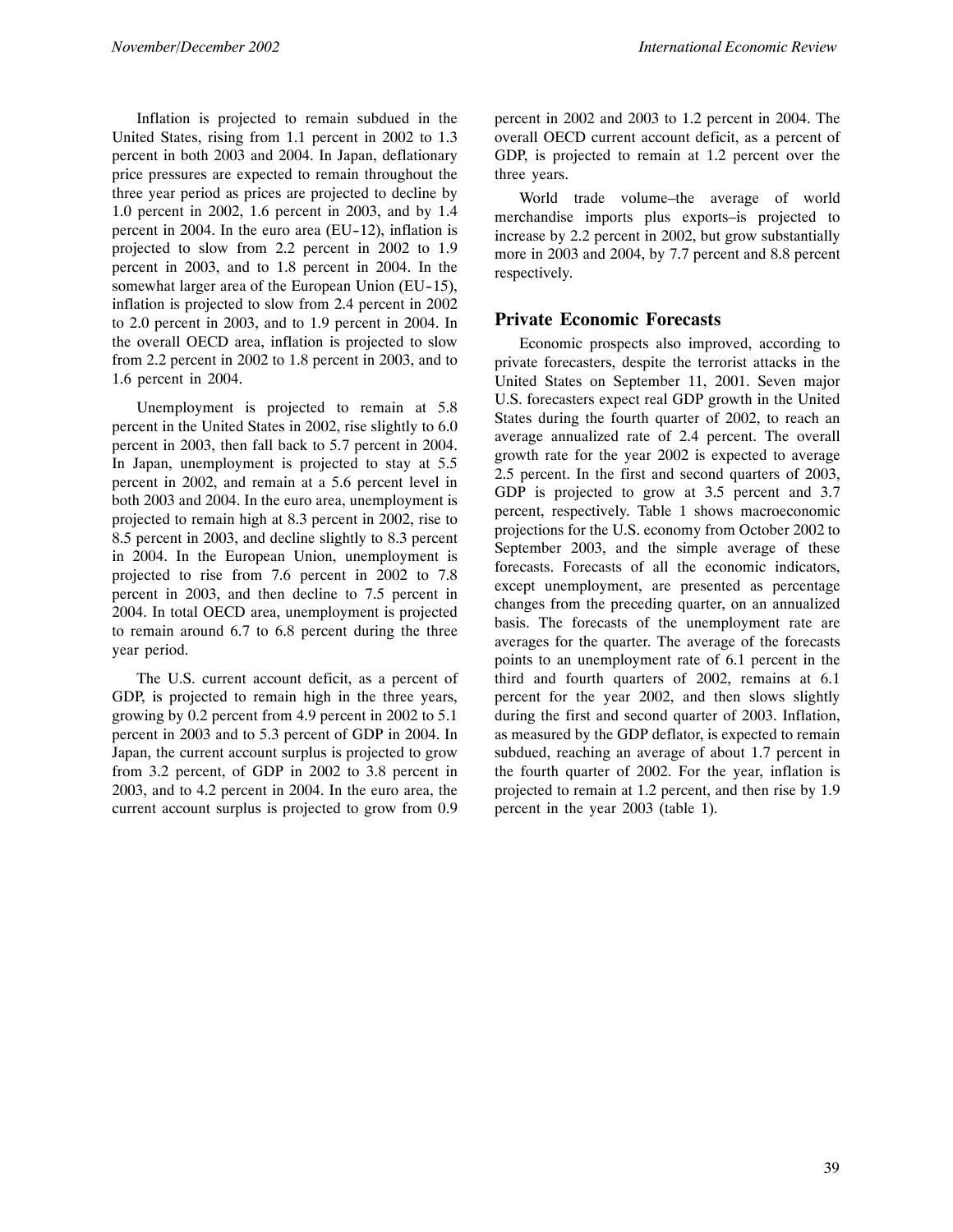|      |                              | <b>Conference</b><br><b>Board</b> | Macro-<br>economic<br><b>Advisers</b> | E.I. Dupont | <b>UCLA</b>        | <b>Regional</b><br>Forecasting<br><b>Associates</b> | <b>Merrill Lynch</b><br>Capital<br><b>Markets</b> | Eaton<br>Corporation | <b>Mean of</b><br>forecasts |
|------|------------------------------|-----------------------------------|---------------------------------------|-------------|--------------------|-----------------------------------------------------|---------------------------------------------------|----------------------|-----------------------------|
|      |                              |                                   |                                       |             | Percent (see note) |                                                     |                                                   |                      |                             |
|      | GDP, constant dollars        |                                   |                                       |             |                    |                                                     |                                                   |                      |                             |
| 2002 | $Q:II$ (actual)              | 1.3                               | 1.3                                   | 1.3         | 1.3                | 1.3                                                 | 1.3                                               | 1.3                  | 1.3                         |
|      | Q:III                        | 3.6                               | 4.3                                   | 3.7         | 2.6                | 3.5                                                 | 4.5                                               | 3.1                  | 3.6                         |
|      | Q:IV                         | 3.0                               | 1.1                                   | 2.0         | 2.5                | 1.9                                                 | 2.5                                               | 3.9                  | 2.4                         |
| 2003 | Q:I                          | 4.7                               | 2.3                                   | 2.5         | 2.6                | 2.5                                                 | 2.5                                               | 4.1                  | 3.0                         |
|      | Q:II                         | 3.2                               | 3.7                                   | 3.0         | 2.7                | 3.3                                                 | 4.0                                               | 4.7                  | 3.5                         |
|      | $Q:III \ldots \ldots \ldots$ | 4.3                               | 4.0                                   | 3.0         | 3.2                | 3.8                                                 | 4.5                                               | 3.4                  | 3.7                         |
|      | Annual 2002                  | 2.5                               | 2.5                                   | 2.4         | 2.3                | 2.9                                                 | 2.6                                               | 2.5                  | 2.5                         |
|      | Annual 2003                  | 3.7                               | 2.8                                   | 2.7         | 2.7                | 3.5                                                 | 3.3                                               | 3.7                  | 3.2                         |
|      | Unemployment, average rate   |                                   |                                       |             |                    |                                                     |                                                   |                      |                             |
| 2002 | Q:ll (actual)                | 5.9                               | 5.9                                   | 5.9         | 5.9                | 5.9                                                 | 5.9                                               | 5.9                  | 5.9                         |
|      | Q:III                        | 5.7                               | 5.7                                   | 5.7         | 5.7                | 5.7                                                 | 5.7                                               | 5.7                  | 5.7                         |
|      | Q:IV                         | 6.0                               | 6.0                                   | 5.9         | 6.1                | 6.3                                                 | 6.1                                               | 6.0                  | 6.1                         |
| 2003 | Q:1                          | 6.1                               | 6.0                                   | 5.9         | 6.2                | 6.3                                                 | 6.3                                               | 6.2                  | 6.1                         |
|      | Q:II                         | 6.0                               | 5.7                                   | 5.8         | 6.1                | 6.2                                                 | 6.2                                               | 6.1                  | 6.0                         |
|      | Q:III                        | 5.7                               | 5.6                                   | 5.7         | 6.1                | 6.1                                                 | 6.0                                               | 5.9                  | 5.9                         |
|      | Annual 2002                  | 5.9                               | 5.8                                   | 5.8         | 5.9                | 6.0                                                 | 5.9                                               | 5.9                  | 5.9                         |
|      | Annual 2003                  | 5.8                               | 5.7                                   | 5.8         | 6.1                | 6.1                                                 | 6.1                                               | 6.0                  | 5.9                         |
|      | <b>GDP price deflator</b>    |                                   |                                       |             |                    |                                                     |                                                   |                      |                             |
| 2002 | $Q:II$ (actual) $\ldots$     | 1.2                               | 1.2                                   | 1.2         | 1.2                | 1.2                                                 | 1.2                                               | 1.2                  | 1.2                         |
|      | Q:III                        | 1.3                               | 1.3                                   | 1.5         | 1.2                | 1.7                                                 | 1.3                                               | 2.9                  | 1.6                         |
|      | Q:IV                         | 2.6                               | 1.0                                   | 1.5         | 1.1                | 1.8                                                 | 1.2                                               | 2.6                  | 1.7                         |
| 2003 | Q:I                          | 3.4                               | 1.3                                   | 1.4         | 1.4                | 1.8                                                 | 1.5                                               | 2.9                  | 2.0                         |
|      | Q:II                         | 3.0                               | 1.5                                   | 1.4         | 1.7                | 2.2                                                 | 0.6                                               | 2.4                  | 1.8                         |
|      | Q:III                        | 3.0                               | 1.9                                   | 1.8         | 2.3                | 2.1                                                 | 1.2                                               | 2.4                  | 2.1                         |
|      | Annual 2002                  | 1.2                               | 1.1                                   | 1.2         | 1.1                | 1.5                                                 | 1.1                                               | 1.4                  | 1.2                         |
|      | Annual 2003                  | 2.7                               | 1.4                                   | 1.5         | 1.6                | 2.2                                                 | 1.2                                               | 2.5                  | 1.9                         |

#### **Table 1** Projected changes of selected U.S. economic indicators, by quarter and year, April 2002-September 2003

Note.—Projected changes in percent represent annualized percentage rates of change from the preceding period, except for the unemployment rate which represents <sup>a</sup> simple percentage rate of the U.S. labor force. Quarterly data are seasonally adjusted.

Source: Calculated from data supplied by the Conference Board. Used with permission. Forecast date, September 2002.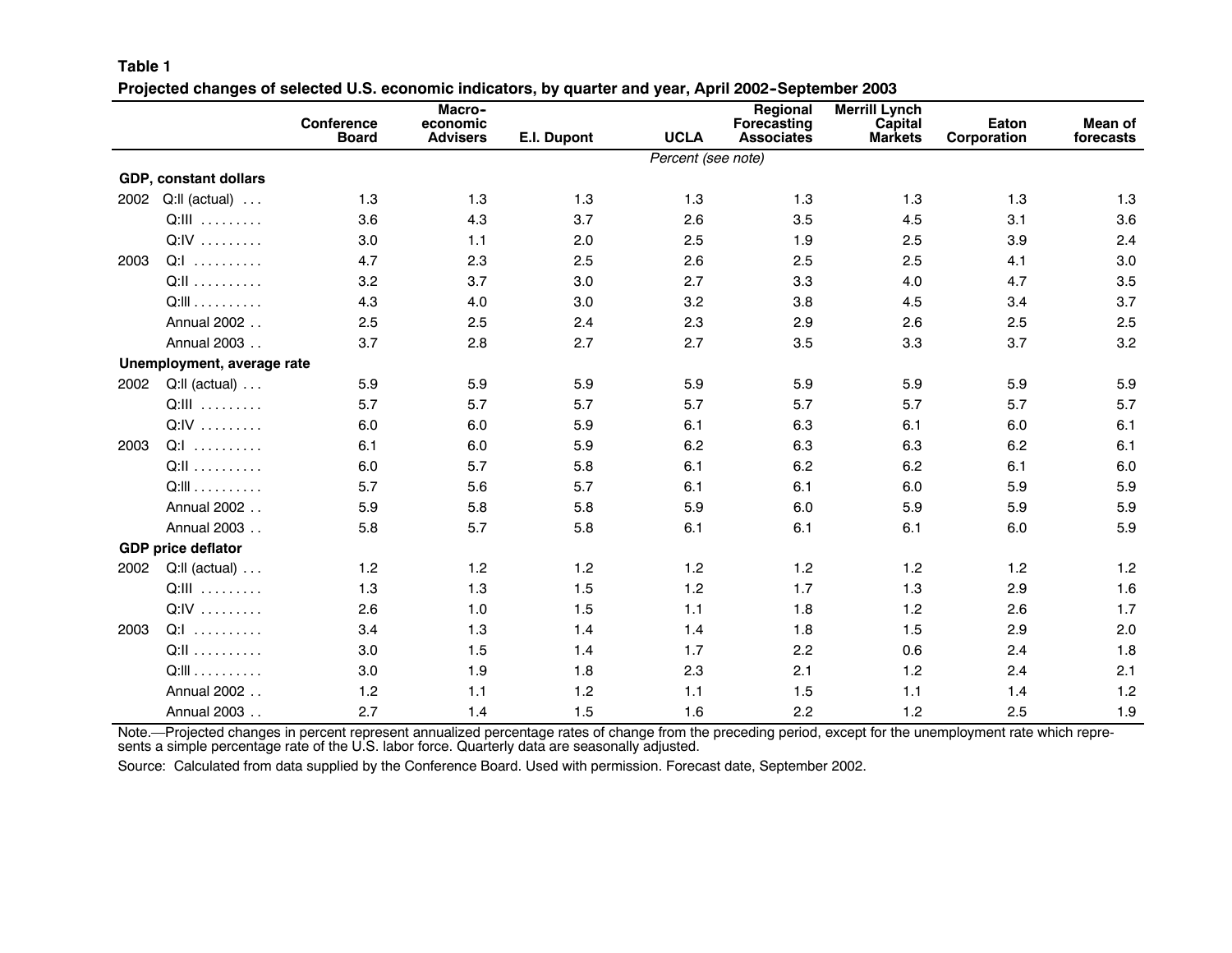# **STATISTICAL TABLES**